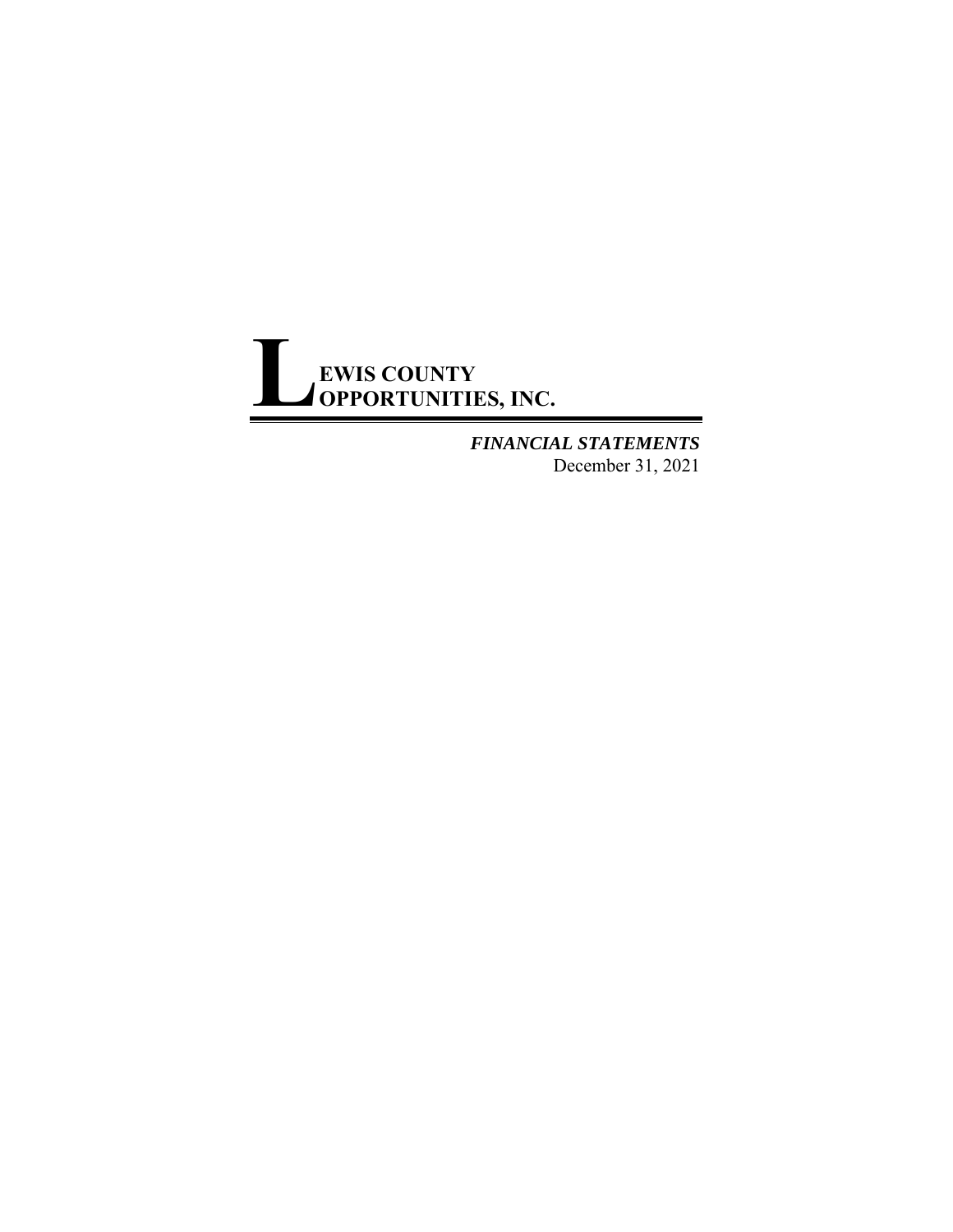**Table of Contents** 

# **LEWIS COUNTY OPPORTUNITIES, INC.**

|                                                                                                                                                                                                                                                                                                                                                                                                                                                        | $\overline{4}$ |
|--------------------------------------------------------------------------------------------------------------------------------------------------------------------------------------------------------------------------------------------------------------------------------------------------------------------------------------------------------------------------------------------------------------------------------------------------------|----------------|
|                                                                                                                                                                                                                                                                                                                                                                                                                                                        |                |
| $\begin{minipage}{.4\linewidth} \textbf{STATEMENT OF ACTIVITIES} \begin{tabular}{l} \textbf{STATEMENT OF ACTIVITIES} \end{tabular} \end{minipage}$                                                                                                                                                                                                                                                                                                     | 5              |
|                                                                                                                                                                                                                                                                                                                                                                                                                                                        |                |
| $\begin{minipage}{.4\linewidth} \textbf{STATEMENT OF CASH FLOWS} \end{minipage} \begin{minipage}{.4\linewidth} \textbf{0} & \textbf{0} & \textbf{0} & \textbf{0} & \textbf{0} & \textbf{0} & \textbf{0} & \textbf{0} & \textbf{0} & \textbf{0} & \textbf{0} & \textbf{0} & \textbf{0} & \textbf{0} & \textbf{0} & \textbf{0} & \textbf{0} & \textbf{0} & \textbf{0} & \textbf{0} & \textbf{0} & \textbf{0} & \textbf{0} & \textbf{0} & \textbf{0} & \$ | $\overline{7}$ |
|                                                                                                                                                                                                                                                                                                                                                                                                                                                        |                |
| FEDERAL AWARD PROGRAM INFORMATIONNALLY 25                                                                                                                                                                                                                                                                                                                                                                                                              |                |
| INDEPENDENT AUDITOR'S REPORT ON INTERNAL CONTROL OVER FINANCIAL<br>REPORTING AND ON COMPLIANCE AND OTHER MATTERS BASED ON AN AUDIT<br>OF FINANCIAL STATEMENTS PERFORMED IN ACCORDANCE WITH<br>GOVERNMENT AUDITING STANDARDS 26                                                                                                                                                                                                                         |                |
| INDEPENDENT AUDITOR'S REPORT ON COMPLIANCE FOR EACH MAJOR PROGRAM<br>AND ON INTERNAL CONTROL OVER COMPLIANCE REQUIRED BY THE UNIFORM<br>GUIDANCE 28                                                                                                                                                                                                                                                                                                    |                |
|                                                                                                                                                                                                                                                                                                                                                                                                                                                        |                |
|                                                                                                                                                                                                                                                                                                                                                                                                                                                        |                |
|                                                                                                                                                                                                                                                                                                                                                                                                                                                        |                |
|                                                                                                                                                                                                                                                                                                                                                                                                                                                        |                |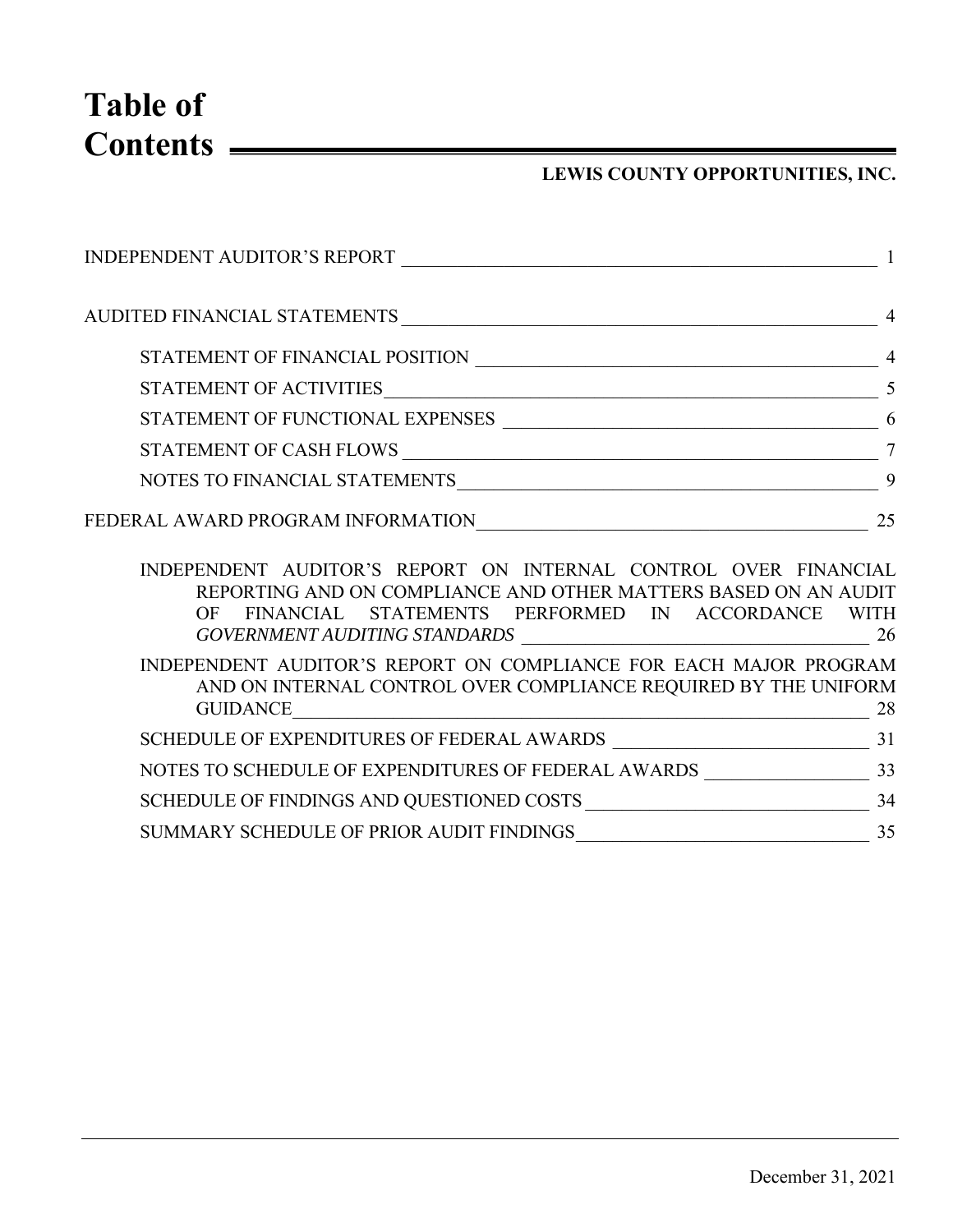

**CERTIFIED PUBLIC ACCOUNTANTS . BUSINESS CONSULTANTS** 

#### **INDEPENDENT AUDITOR'S REPORT**

#### **TO THE BOARD OF DIRECTORS LEWIS COUNTY OPPORTUNITIES, INC.**

#### **Report on the Audit of the Financial Statements**

#### **Opinion**

We have audited the accompanying financial statements of **LEWIS COUNTY OPPORTUNITIES, INC.** (a nonprofit organization), which comprise the statement of financial position as of December 31, 2021 and the related statements of activities, functional expenses, and cash flows for the year then ended, and the related notes to the financial statements.

In our opinion, the financial statements present fairly, in all material respects, the financial position of Lewis County Opportunities, Inc. as of December 31, 2021, and the changes in its net assets and its cash flows for the year then ended in accordance with accounting principles generally accepted in the United States of America.

#### **Basis for Opinion**

We conducted our audit in accordance with auditing standards generally accepted in the United States of America and the standards applicable to financial audits contained in *Government Auditing Standards,* issued by the Comptroller General of the United States. Our responsibilities under those standards are further described in the Auditor's Responsibilities for the Audit of the Financial Statements section of our report. We are required to be independent of Lewis County Opportunities, Inc. and to meet our other ethical responsibilities, in accordance with the relevant ethical requirements relating to our audit. We believe that the audit evidence we have obtained is sufficient and appropriate to provide a basis for our audit opinion.

#### **Responsibilities of Management for the Financial Statements**

Management is responsible for the preparation and fair presentation of the financial statements in accordance with accounting principles generally accepted in the United States of America; this includes the design, implementation, and maintenance of internal control relevant to the preparation and fair presentation of financial statements that are free from material misstatement, whether due to fraud or error.

120 Madison Street, 1700 AXA Tower II, Syracuse, NY 13202 Phone: 315.234.1100 • Fax: 315.234.1111 1120 Commerce Park Drive East, Watertown, NY 13601 Phone: 315.788.7690 • Fax: 315.788.0966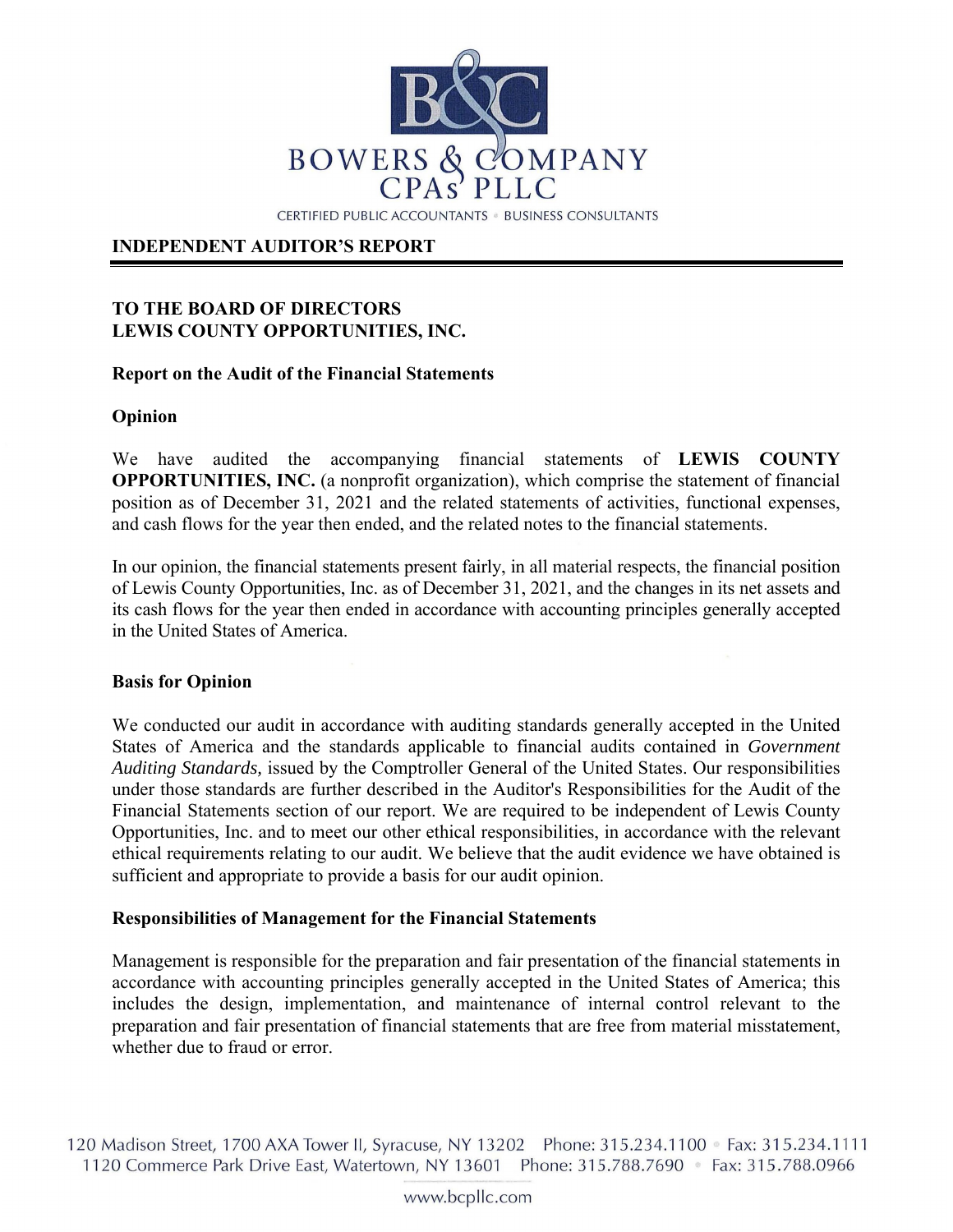In preparing the financial statements, management is required to evaluate whether there are conditions or events, considered in the aggregate, that raise substantial doubt about Lewis County Opportunities Inc.'s ability to continue as a going concern within one year after the date that the financial statements are available to be issued.

### **Auditor's Responsibilities for the Audit of the Financial Statements**

Our objectives are to obtain reasonable assurance about whether the financial statements as a whole are free from material misstatement, whether due to fraud or error, and to issue an auditor's report that includes our opinion. Reasonable assurance is a high level of assurance but is not absolute assurance and therefore is not a guarantee that an audit conducted in accordance with generally accepted auditing standards and *Government Auditing Standards* will always detect a material misstatement when it exists. The risk of not detecting a material misstatement resulting from fraud is higher than for one resulting from error, as fraud may involve collusion, forgery, intentional omissions, misrepresentations, or the override of internal control. Misstatements are considered material if there is a substantial likelihood that, individually or in the aggregate, they would influence the judgment made by a reasonable user based on the financial statements.

In performing an audit in accordance with generally accepted auditing standards and *Government Auditing Standards*, we:

- Exercise professional judgment and maintain professional skepticism throughout the audit.
- Identify and assess the risks of material misstatement of the financial statements, whether due to fraud or error, and design and perform audit procedures responsive to those risks. Such procedures include examining, on a test basis, evidence regarding the amounts and disclosures in the financial statements.
- Obtain an understanding of internal control relevant to the audit in order to design audit procedures that are appropriate in the circumstances, but not for the purpose of expressing an opinion on the effectiveness of Lewis County Opportunities, Inc.'s internal control. Accordingly, no such opinion is expressed.
- Evaluate the appropriateness of accounting policies used and the reasonableness of significant accounting estimates made by management, as well as evaluate the overall presentation of the financial statements.
- Conclude whether, in our judgment, there are conditions or events, considered in the aggregate, that raise substantial doubt about Lewis County Opportunities, Inc.'s ability to continue as a going concern for a reasonable period of time.

We are required to communicate with those charged with governance regarding, among other matters, the planned scope and timing of the audit, significant audit findings, and certain internal control-related matters that we identified during the audit.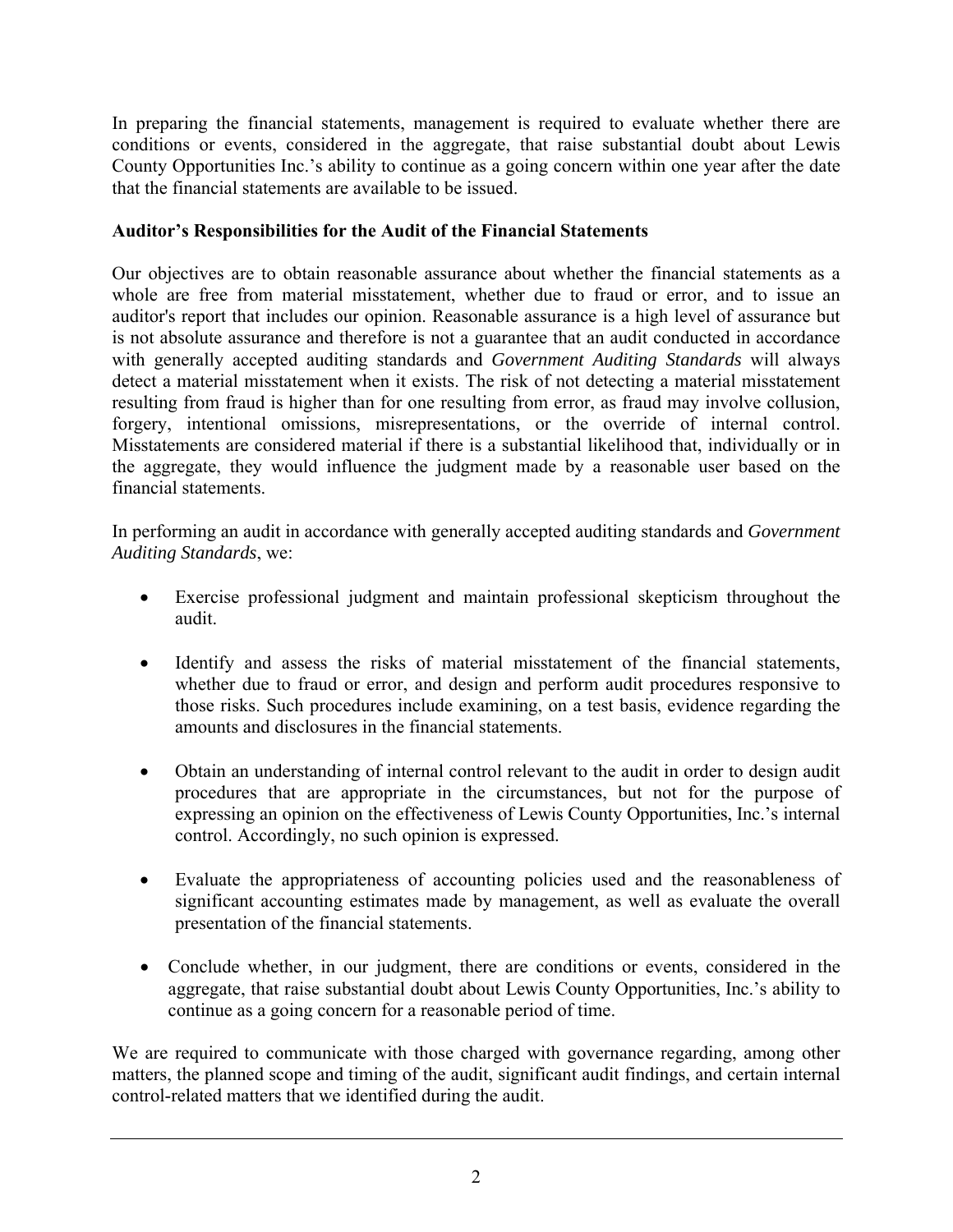#### **Supplementary Information**

Our audit was conducted for the purpose of forming an opinion on the financial statements as a whole. The accompanying schedule of expenditures of federal awards, as required by Title 2 U.S. *Code of Federal Regulations* Part 200, *Uniform Administrative Requirements, Cost Principles, and Audit Requirements for Federal Awards*, is presented for purposes of additional analysis and is not a required part of the financial statements. Such information is the responsibility of management and was derived from and relates directly to the underlying accounting and other records used to prepare the financial statements. The information has been subjected to the auditing procedures applied in the audit of the financial statements and certain additional procedures, including comparing and reconciling such information directly to the underlying accounting and other records used to prepare the financial statements or to the financial statements themselves, and other additional procedures in accordance with auditing standards generally accepted in the United States of America. In our opinion, the information is fairly stated, in all material respects, in relation to the financial statements as a whole.

#### **Report on Summarized Comparative Information**

We have previously audited Lewis County Opportunities, Inc.'s 2020 financial statements, and we expressed an unmodified audit opinion on those audited financial statements in our report dated May 10, 2021. In our opinion, the summarized comparative information presented herein as of and for the year ended December 31, 2020, is consistent, in all material respects, with the audited financial statements from which it has been derived.

#### **Other Reporting Required by** *Government Auditing Standards*

In accordance with *Government Auditing Standards*, we have also issued our report dated May 16, 2022, on our consideration of Lewis County Opportunities, Inc.'s internal control over financial reporting and on our tests of its compliance with certain provisions of laws, regulations, contracts and grant agreements and other matters. The purpose of that report is solely to describe the scope of our testing of internal control over financial reporting and compliance and the results of that testing, and not to provide an opinion on the effectiveness of Lewis County Opportunities Inc.'s internal control over financial reporting or on compliance. That report is an integral part of an audit performed in accordance with *Government Auditing Standards* in considering Lewis County Opportunities, Inc.'s internal control over financial reporting and compliance.

Bouwers & Company

Watertown, New York May 16, 2022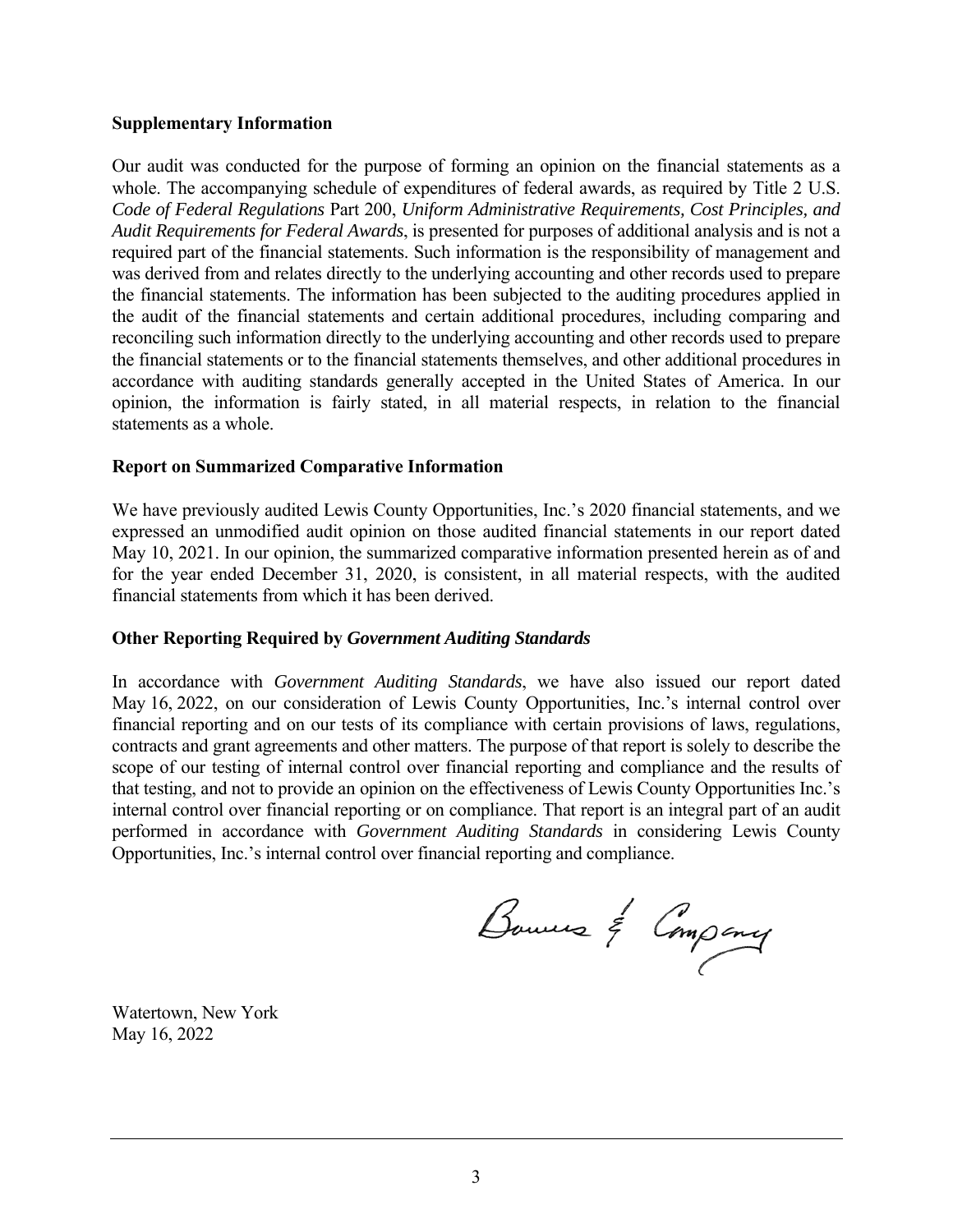#### **AUDITED FINANCIAL STATEMENTS**

# **STATEMENT OF FINANCIAL POSITION**

December 31, 2021 with Comparative Totals for 2020

|                                                    |               | 2021      |                           | 2020      |  |
|----------------------------------------------------|---------------|-----------|---------------------------|-----------|--|
| <b>ASSETS</b>                                      |               |           |                           |           |  |
| Unrestricted Cash and Cash Equivalents             | \$            | 517,324   | $\mathbb{S}$              | 519,177   |  |
| <b>Board Designated Deposits</b>                   |               | 52,650    |                           | 47,189    |  |
| Deposits Held in Trust                             |               | 26,318    |                           | 89,951    |  |
| Certificates of Deposit                            |               | 360,000   |                           | 360,000   |  |
| <b>Grants Receivable</b>                           |               | 208,666   |                           | 298,728   |  |
| <b>Accounts Receivable</b>                         |               | 20,985    |                           | 2,557     |  |
| Accrued Interest Income Receivable                 |               | 198       |                           | 124       |  |
| Prepaid Expenses                                   |               | 908       |                           | 476       |  |
| Investments                                        |               | 219,851   |                           | 176,340   |  |
| Property Available for Lease, Net                  |               | 1,981     |                           | 2,503     |  |
| Property and Equipment, Net                        |               | 307,110   |                           | 299,356   |  |
| <b>TOTAL ASSETS</b>                                | $\mathcal{S}$ | 1,715,991 | $\boldsymbol{\mathsf{S}}$ | 1,796,401 |  |
| <b>LIABILITIES AND NET ASSETS</b>                  |               |           |                           |           |  |
| <b>LIABILITIES</b>                                 |               |           |                           |           |  |
| <b>Accounts Payable</b>                            | \$            | 17,683    | \$                        | 22,893    |  |
| <b>Accrued Payroll and Related Expenses</b>        |               | 79,289    |                           | 81,548    |  |
| <b>Accrued Expenses</b>                            |               | 76,320    |                           | 75,878    |  |
| <b>Unearned Revenue</b>                            |               | 79,534    |                           | 87,732    |  |
| Deposits Held in Trust                             |               | 26,318    |                           | 89,951    |  |
| <b>Total Liabilities</b>                           |               | 279,144   |                           | 358,002   |  |
| NET ASSETS WITHOUT DONOR RESTRICTIONS              |               |           |                           |           |  |
| Undesignated                                       |               | 1,384,197 |                           | 1,391,210 |  |
| <b>Board Designated</b>                            |               | 52,650    |                           | 47,189    |  |
| <b>Total Net Assets Without Donor Restrictions</b> |               | 1,436,847 |                           | 1,438,399 |  |
| <b>TOTAL LIABILITIES AND NET ASSETS</b>            | $\mathcal{S}$ | 1,715,991 | $\mathbb{S}$              | 1,796,401 |  |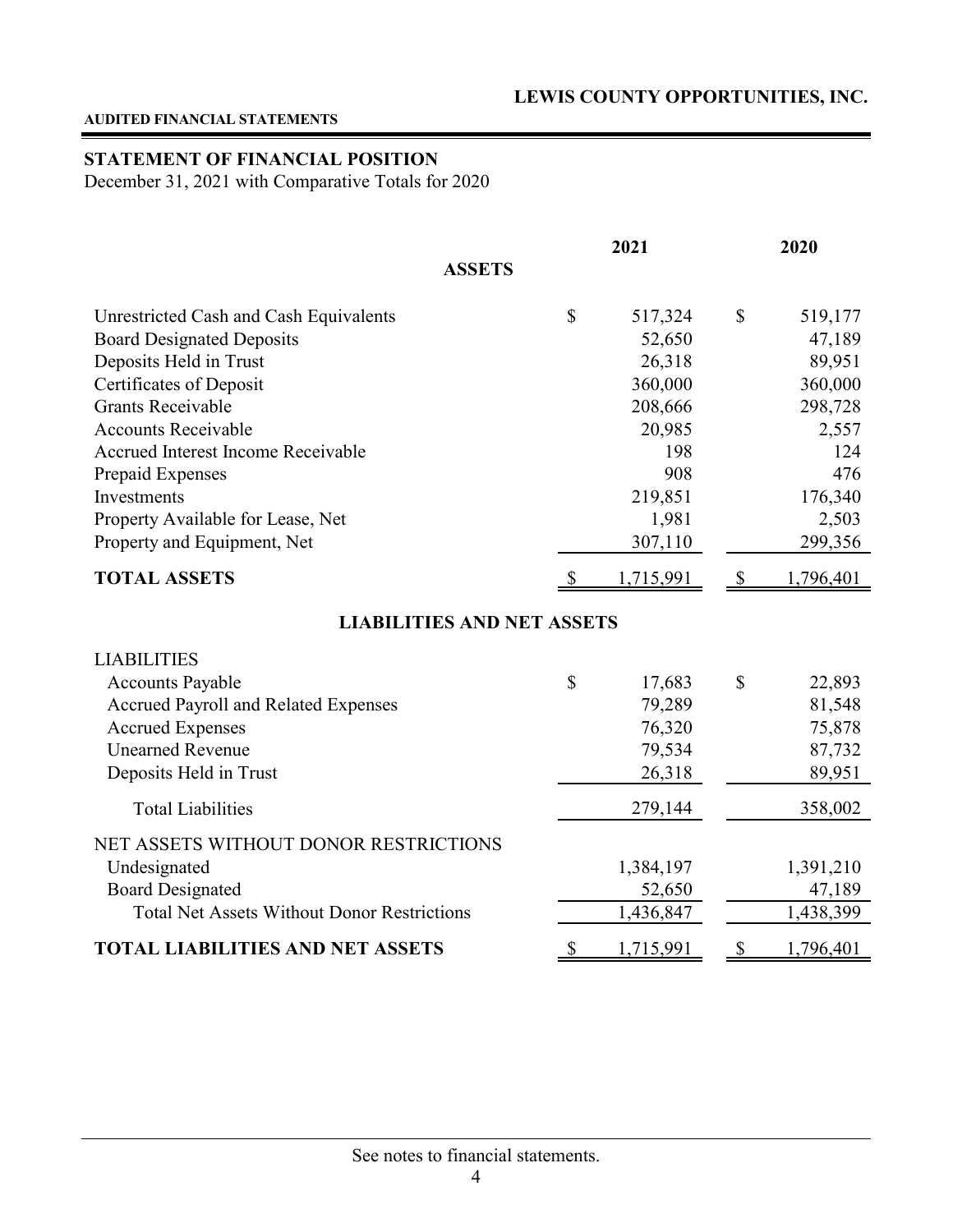# **STATEMENT OF ACTIVITIES**

Year Ended December 31, 2021 with Summarized Totals for December 31, 2020

|                                                 |              | 2021      |              | 2020      |
|-------------------------------------------------|--------------|-----------|--------------|-----------|
| <b>SUPPORT AND REVENUE</b>                      |              |           |              |           |
| <b>Federal Grants</b>                           | $\mathbb{S}$ | 1,678,857 | $\mathbb{S}$ | 1,577,649 |
| <b>State and Local Grants</b>                   |              | 117,277   |              | 140,447   |
| Program Service Fees                            |              | 876,882   |              | 793,159   |
| Donations                                       |              | 20,874    |              | 35,910    |
| <b>In-Kind Donations</b>                        |              | 106,879   |              | 94,164    |
| <b>Rental Revenue</b>                           |              | 7,200     |              | 7,200     |
| Investment Income, Net                          |              | 2,537     |              | 6,911     |
| Net Realized and Unrealized Gain on Investments |              | 42,136    |              | 13,729    |
| <b>Total Support and Revenue</b>                |              | 2,852,642 |              | 2,669,169 |
| <b>EXPENSES</b>                                 |              |           |              |           |
| Program Services:                               |              |           |              |           |
| <b>Family Services</b>                          |              | 399,303   |              | 390,107   |
| Domestic Violence & Rape Crisis                 |              | 433,229   |              | 377,989   |
| <b>Housing Assistance</b>                       |              | 1,226,948 |              | 1,233,528 |
| <b>Energy Conservation</b>                      |              | 400,137   |              | 341,627   |
| Management and General                          |              | 394,577   |              | 376,066   |
| <b>Total Expenses</b>                           |              | 2,854,194 |              | 2,719,317 |
| <b>CHANGE IN NET ASSETS</b>                     |              | (1, 552)  |              | (50, 148) |
| NET ASSETS, BEGINNING OF YEAR                   |              | 1,438,399 |              | 1,488,547 |
| NET ASSETS, END OF YEAR                         | \$           | 1,436,847 | \$           | 1,438,399 |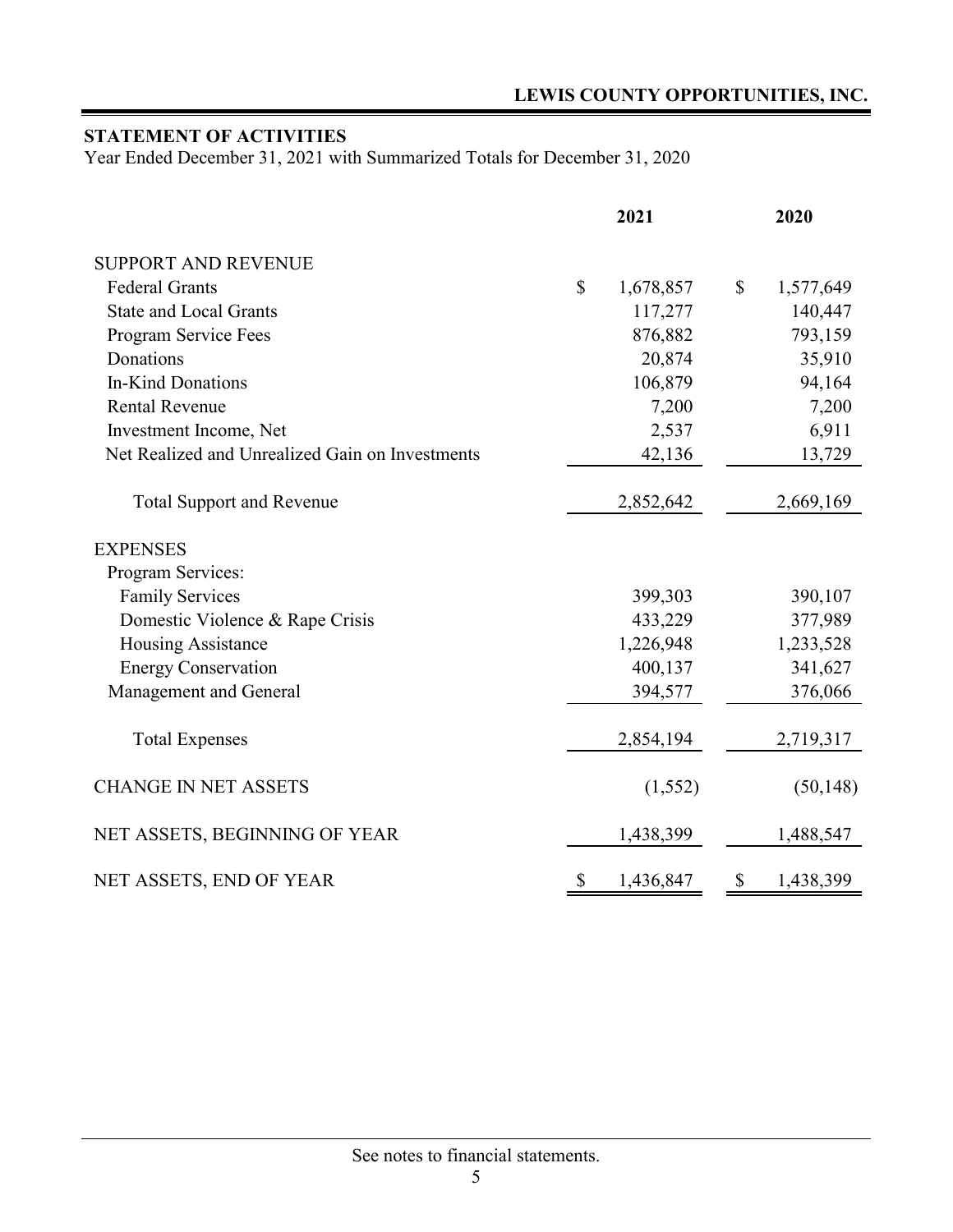#### **STATEMENT OF FUNCTIONAL EXPENSES**

Year Ended December 31, 2021 with Summarized Totals for December 31, 2020

| <b>Program Services</b>             |                         |    |                    |   |                |    |               |               |              |               |                          |             |               |              |
|-------------------------------------|-------------------------|----|--------------------|---|----------------|----|---------------|---------------|--------------|---------------|--------------------------|-------------|---------------|--------------|
|                                     |                         |    | <b>Domestic</b>    |   |                |    |               |               |              |               | Management               |             |               |              |
|                                     | Family                  |    | Violence &         |   | <b>Housing</b> |    | <b>Energy</b> |               |              |               | and                      |             | <b>Totals</b> |              |
|                                     | <b>Services</b>         |    | <b>Rape Crisis</b> |   | Assistance     |    | Conservation  |               | <b>Total</b> |               | General                  | 2021        |               | 2020         |
|                                     |                         |    |                    |   |                |    |               |               |              |               |                          |             |               | (Summarized) |
| Salaries and Wages                  | 199,467<br><sup>S</sup> | S. | 182,738            | S | 368,586        | S. | 159,877       | <sup>\$</sup> | 910,668      | <sup>\$</sup> | 270,829                  | \$1,181,497 | \$.           | 1,181,023    |
| In-Kind Wages                       |                         |    | 94,578             |   |                |    |               |               | 94,578       |               |                          | 94,578      |               | 93,508       |
| Payroll Taxes and Benefits          | 44,880                  |    | 42,832             |   | 76,839         |    | 37,763        |               | 202,314      |               | 39,359                   | 241,673     |               | 221,267      |
| Total Payroll and Related Expenses  | 244,347                 |    | 320,148            |   | 445,425        |    | 197,640       |               | 1,207,560    |               | 310,188                  | 1,517,748   |               | 1,495,798    |
| <b>Administrative Costs</b>         |                         |    |                    |   |                |    | 752           |               | 752          |               | 103                      | 855         |               | 1,414        |
| Advertising                         | 2,843                   |    | 10,203             |   | 1,928          |    | 495           |               | 15,469       |               | 78                       | 15,547      |               | 7,841        |
| Conferences and Seminars            | 2,642                   |    | 200                |   |                |    | 6,043         |               | 8,885        |               | 156                      | 9,041       |               | 8,970        |
| Consumer Housing / Other Assistance | 64,007                  |    | 14,814             |   | 675,025        |    | 1,452         |               | 755,298      |               |                          | 755,298     |               | 754,936      |
| <b>Contracted Services</b>          | 2,940                   |    | 327                |   | 3,265          |    | 12,825        |               | 19,357       |               | 18,552                   | 37,909      |               | 7,545        |
| <b>Copier Pooled Costs</b>          | 907                     |    | 336                |   | 1,553          |    | 371           |               | 3,167        |               | $\overline{\phantom{0}}$ | 3,167       |               | 3,143        |
| Donations                           |                         |    |                    |   |                |    |               |               |              |               | 12,792                   | 12,792      |               | 1,856        |
| Dues and Subscriptions              | 9,194                   |    | 500                |   | 1,491          |    | 1,355         |               | 12,540       |               | 532                      | 13,072      |               | 18,025       |
| Insurance                           | 4,730                   |    | 1,146              |   | 7,849          |    | 6,932         |               | 20,657       |               | 5,612                    | 26,269      |               | 26,736       |
| Return of Prior Year Grant Funding  |                         |    |                    |   |                |    | 28,425        |               | 28,425       |               |                          | 28,425      |               |              |
| <b>Occupancy Pooled Costs</b>       | 22,777                  |    | 11,929             |   | 14,471         |    | 7,493         |               | 56,670       |               | 2,280                    | 58,950      |               | 47,277       |
| Office Expense                      | 5,473                   |    | 4,259              |   | 12,227         |    | 1,318         |               | 23,277       |               | 946                      | 24,223      |               | 18,956       |
| Postage and Printing                | 1,615                   |    | 5,254              |   | 11,498         |    | 1,067         |               | 19,434       |               |                          | 19,434      |               | 14,616       |
| Professional Fees                   | 6,174                   |    | 8,130              |   | 17,451         |    | 3,000         |               | 34,755       |               | 27,501                   | 62,256      |               | 63,296       |
| Program Supplies and Expenses       | 17,296                  |    | 41,827             |   | $\blacksquare$ |    | 103,864       |               | 162,987      |               | 612                      | 163,599     |               | 133,305      |
| Repairs and Maintenance             | 2,459                   |    | 1,099              |   | 4,726          |    | 15,195        |               | 23,479       |               | 1,220                    | 24,699      |               | 39,319       |
| Telephone                           | 3,320                   |    | 4,008              |   | 4,742          |    | 1,365         |               | 13,435       |               | 605                      | 14,040      |               | 12,564       |
| Travel                              | 26                      |    | 572                |   | 1,042          |    | 5,035         |               | 6,675        |               |                          | 6,675       |               | 7,121        |
| <b>Vehicle Pooled Costs</b>         | 1,538                   |    | 2,073              |   | 5,893          |    |               |               | 9,504        |               |                          | 9,504       |               | 7,482        |
| Volunteer and Employee Recognition  | 1,094                   |    | 286                |   | 171            |    |               |               | 1,551        |               | 6,924                    | 8,475       |               | 9,267        |
| Depreciation                        | 5,921                   |    | 6,118              |   | 18,191         |    | 5,510         |               | 35,740       |               | 6,476                    | 42,216      |               | 39,850       |
| <b>Total Expenses</b>               | \$399,303               |    | 433,229            |   | \$1,226,948    | \$ | 400,137       |               | \$2,459,617  | S             | 394,577                  | \$2,854,194 | S.            | 2,719,317    |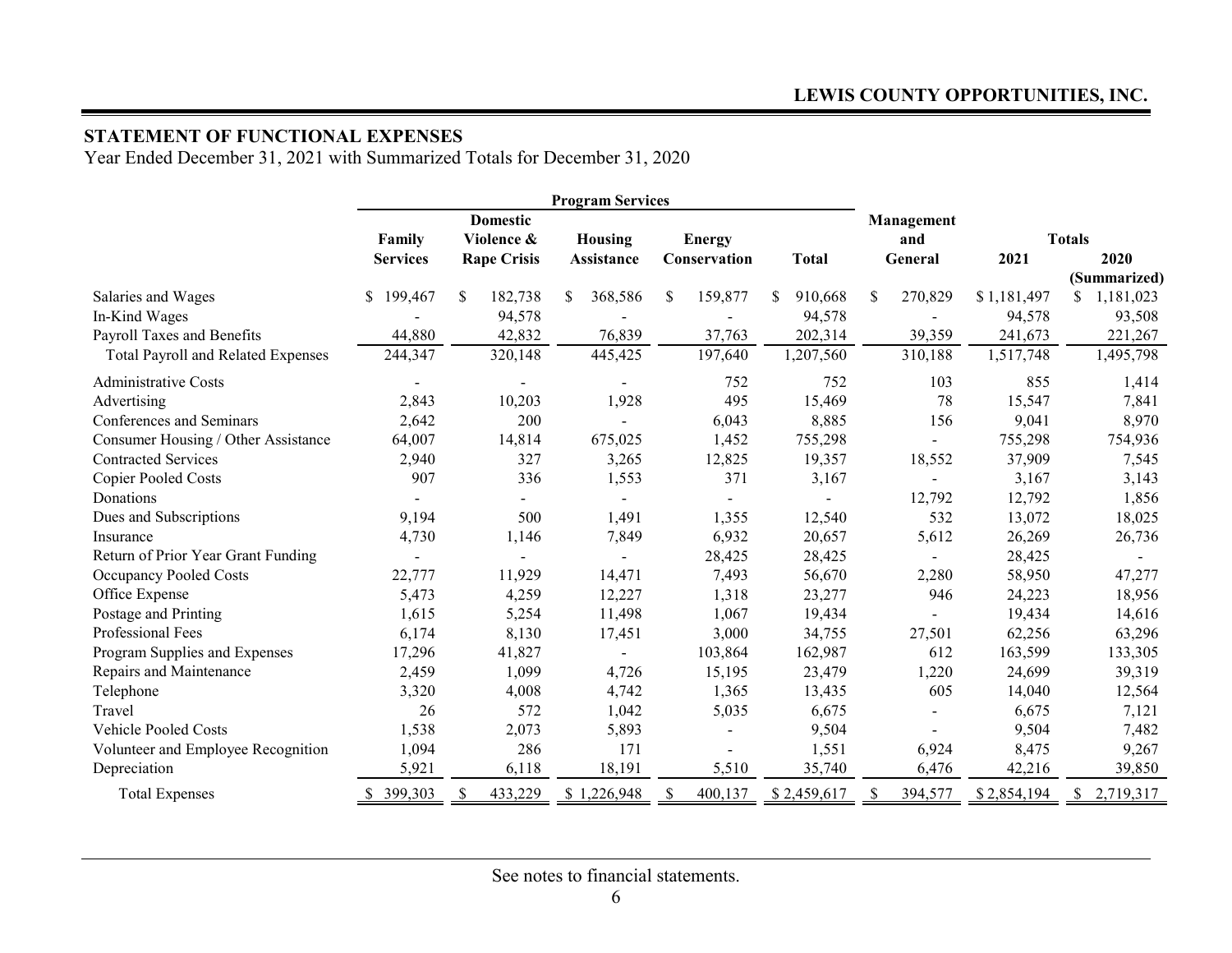# **STATEMENT OF CASH FLOWS**

Year Ended December 31, 2021 with Comparative Totals for 2020

|                                                                                                                                                                                                                                                   |                           | 2021                                         |              | 2020                                          |
|---------------------------------------------------------------------------------------------------------------------------------------------------------------------------------------------------------------------------------------------------|---------------------------|----------------------------------------------|--------------|-----------------------------------------------|
| CASH FLOWS FROM OPERATING ACTIVITIES<br>Cash Received from Grantors and Contributors<br>Cash Received from Service Recipients<br><b>Investment Income Received</b><br>Cash Paid to Employees and Suppliers                                        | $\mathbb{S}$              | 1,920,392<br>780,501<br>2,463<br>(2,712,558) | $\mathbb{S}$ | 1,720,358<br>873,502<br>10,457<br>(2,618,605) |
| Net Cash Used In Operating Activities                                                                                                                                                                                                             |                           | (9,202)                                      |              | (14,288)                                      |
| CASH FLOWS FROM INVESTING ACTIVITIES<br>Proceeds from Certificates of Deposit and Investments<br>Purchase of Certificates of Deposit and Investments<br>Purchase of Property and Equipment<br>Net Cash Provided By (Used In) Investing Activities |                           | 179,190<br>(180, 565)<br>(49, 448)           |              | 406,328<br>(263, 559)<br>(14,111)             |
|                                                                                                                                                                                                                                                   |                           | (50, 823)                                    |              | 128,658                                       |
| Increase (Decrease) in Cash                                                                                                                                                                                                                       |                           | (60,025)                                     |              | 114,370                                       |
| Cash and Cash Equivalents, Beginning of Year                                                                                                                                                                                                      |                           | 656,317                                      |              | 541,947                                       |
| Cash and Cash Equivalents, End of Year                                                                                                                                                                                                            |                           | 596,292                                      |              | 656,317                                       |
| CASH AND CASH EQUIVALENTS<br>Unrestricted Cash and Cash Equivalents<br><b>Board Designated Deposits</b><br>Deposits Held in Trust                                                                                                                 | \$                        | 517,324<br>52,650<br>26,318                  | \$           | 519,177<br>47,189<br>89,951                   |
| <b>Total Cash and Cash Equivalents</b>                                                                                                                                                                                                            | $\boldsymbol{\mathsf{S}}$ | 596,292                                      | S            | 656,317                                       |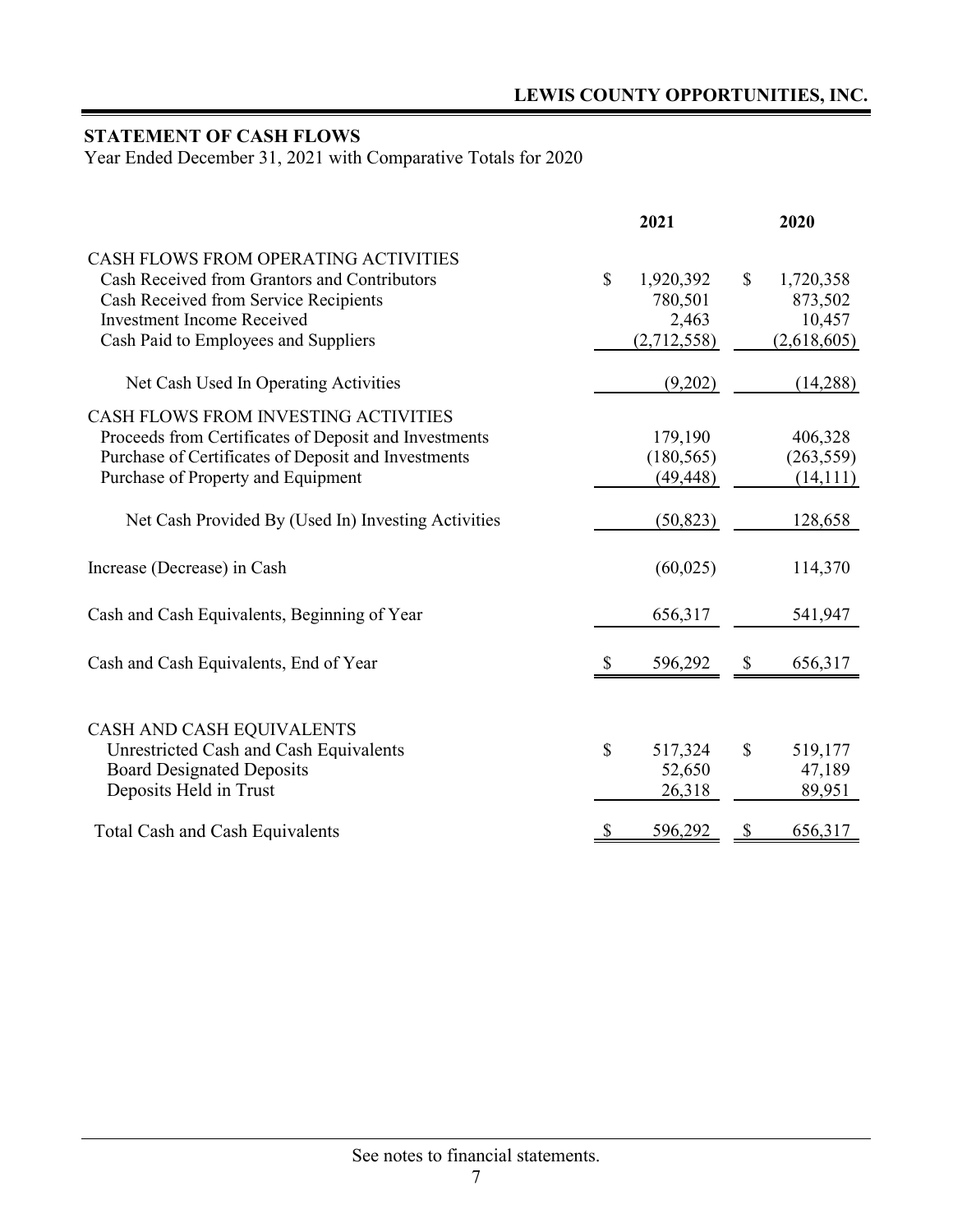# **STATEMENT OF CASH FLOWS – CONTINUED**

Year Ended December 31, 2021 with Comparative Totals for 2020

|                                                      | 2021           | 2020            |
|------------------------------------------------------|----------------|-----------------|
| RECONCILIATION OF CHANGE IN NET ASSETS TO NET        |                |                 |
| CASH USED IN OPERATING ACTIVITIES                    |                |                 |
| Change in Net Assets                                 | \$<br>(1, 552) | \$<br>(50, 148) |
| Adjustments to Reconcile Change in Net Assets to Net |                |                 |
| Cash Used In Operating Activities:                   |                |                 |
| Depreciation                                         | 42,216         | 39,850          |
| Unrealized Gain on Investments                       | (27, 755)      | (14,517)        |
| Realized (Gain) Loss on Sale of Investments          | (14, 381)      | 788             |
| (Increase) Decrease in Operating Assets:             |                |                 |
| <b>Grants Receivable</b>                             | 90,062         | (78,260)        |
| <b>Accounts Receivable</b>                           | (18, 428)      | (2,491)         |
| Accrued Interest Income Receivable                   | (74)           | 3,546           |
| Prepaid Expenses                                     | (432)          | 367             |
| Increase (Decrease) in Operating Liabilities:        |                |                 |
| <b>Accounts Payable</b>                              | (5,210)        | (11,771)        |
| Accrued Payroll and Related Expenses                 | (2,259)        | (26,081)        |
| <b>Accrued Expenses</b>                              | 442            | 4,183           |
| <b>Unearned Revenue</b>                              | (8,198)        | 44,612          |
| Deposits Held in Trust                               | (63, 633)      | 75,634          |
| Net Cash Used In Operating Activities                | (9,202)        | (14, 288)       |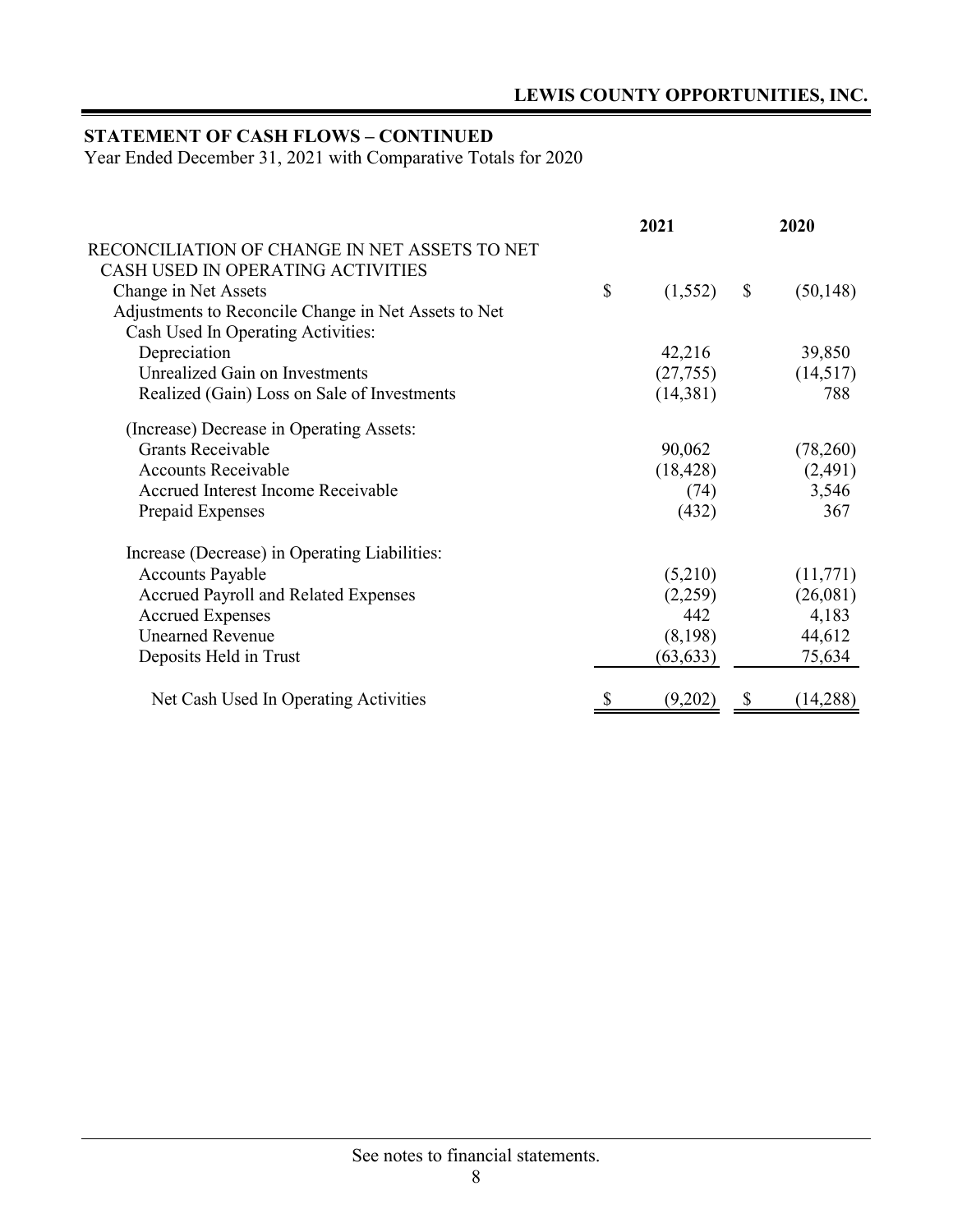December 31, 2021 with Comparative Totals for 2020

### **NOTE 1 – NATURE OF OPERATIONS**

Lewis County Opportunities, Inc. ("the Organization") is a non-profit community action agency operating since 1965. As a community action agency, the Organization is dedicated to the fulfillment of unmet human needs within its community which, depending on the service, encompasses Lewis and/or Jefferson Counties. To meet these needs, the Organization provides a variety of supportive services to families, with the intended outcome of a higher quality of life.

Services Include:

- **Family Services**, including Transportation Assistance Program, Representative Payee, Food Pantry, Thrift Store, and a Child Passenger Safety Program.
- **Domestic Violence and Rape Crisis Services**, including a 24-hour crisis hotline, Crime Victims Assistance, Safe Dwelling, advocacy, counseling, therapy, information and referrals, transportation, and community education and outreach.
- **Housing Assistance**, including Section 8 rental subsidies to income eligible families in Lewis and Jefferson Counties, who reside in dwellings meeting HUD criteria, and other services such as Home Ownership, Family Self-Sufficiency, and Continuum of Care.
- **Energy Conservation**, through weatherization services, by providing home repairs to promote energy efficiency and also educating consumers on the benefits of energy conservation.

For the years ended December 31, 2021 and 2020, approximately 63% and 64% of total support and revenue was provided by federal and state grants, respectively.

### **NOTE 2 – SIGNIFICANT ACCOUNTING POLICIES**

#### **Basis of Accounting**

The financial statements of the Organization have been prepared on the accrual basis of accounting and accordingly reflect all significant receivables, payables, and other liabilities.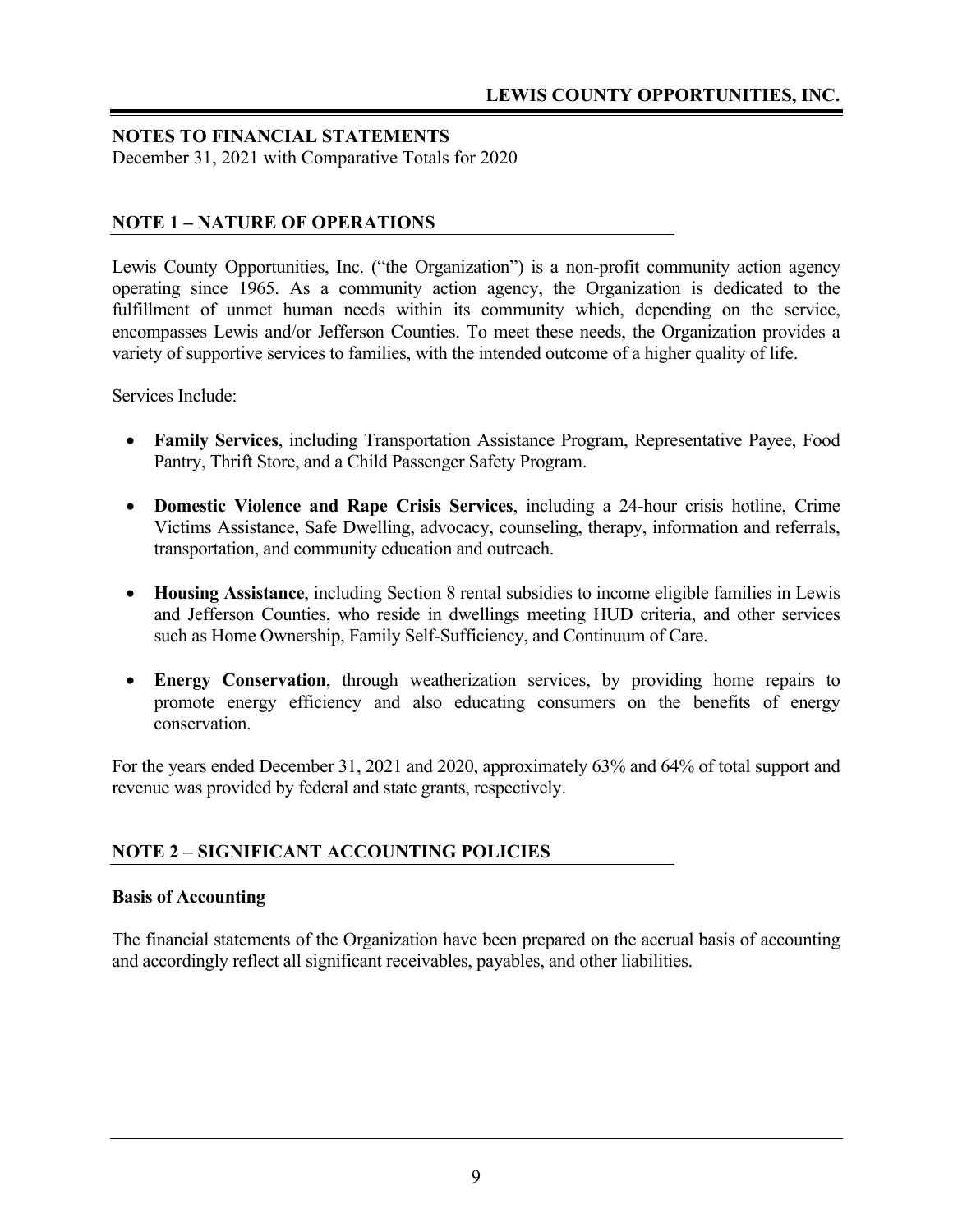December 31, 2021 with Comparative Totals for 2020

### **NOTE 2 – SIGNIFICANT ACCOUNTING POLICIES –** Continued

#### **Basis of Presentation**

The Organization reports information regarding its financial position and activities according to one class: net assets without donor restrictions.

Net Assets Without Donor Restrictions: Are currently available for operating purposes subject only to the broad limits resulting from the nature of the Organization. Net assets without donor restrictions generally result from receiving contributions that have no donor restrictions, providing services, government grants and contracts, and receiving interest from operating investments, less expenses incurred in providing program-related services and performing administrative functions.

#### **Estimates**

Management uses estimates and assumptions in preparing financial statements. Those estimates and assumptions affect the reported amounts of assets and liabilities, the disclosure of contingent assets and liabilities, and the reported revenues and expenses. On an ongoing basis, management evaluates the estimates and assumptions based on new information. Management believes that the estimates and assumptions are reasonable in the circumstances; however, actual results could differ from those estimates.

#### **Cash and Cash Equivalents**

For purposes of the Statement of Cash Flows, the Organization considers all unrestricted highly liquid investments with an initial maturity of three months or less to be cash equivalents.

#### **Grants Receivable**

Grants receivable represent amounts that have been billed under agency contracts but not collected as of the date of the financial statements. All grants receivable represents amounts owed by federal, state and local government agencies. Grants receivable are stated at the amount management expects to be collected from the outstanding balance. As of December 31, 2021 and 2020, management has determined, based on historical experience, that all amounts are fully collectible and no allowance for doubtful accounts is necessary.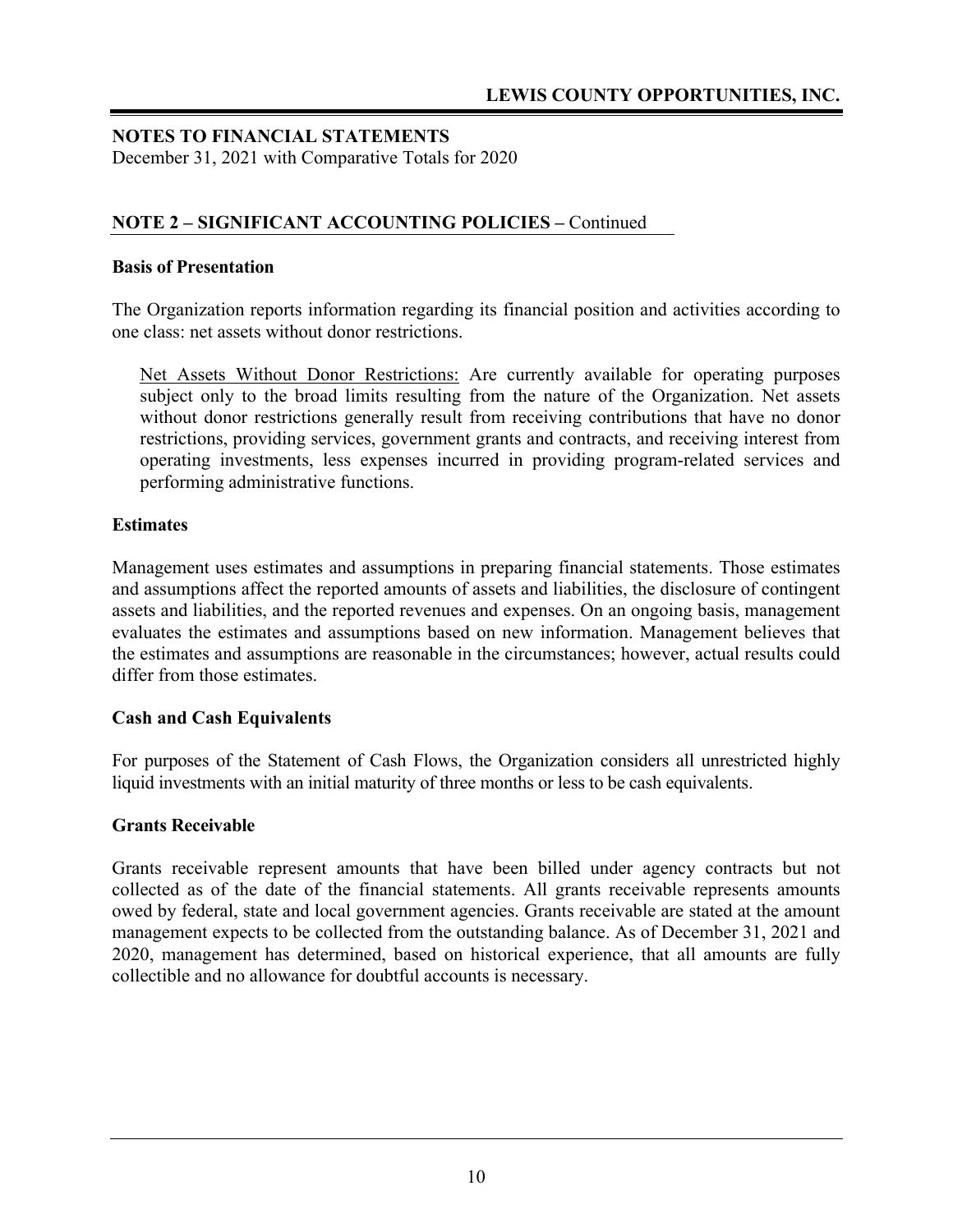December 31, 2021 with Comparative Totals for 2020

### **NOTE 2 – SIGNIFICANT ACCOUNTING POLICIES –** Continued

#### **Accounts Receivable**

Accounts receivable represent amounts that have been billed under agency contracts but not collected as of the date of the financial statements. Accounts receivable are stated at the amount management expects to be collected from the outstanding balance. As of December 31, 2021 and 2020, management has determined, based on historical experience, that all amounts are fully collectible and no allowance for doubtful accounts is necessary.

#### **Investments**

Investments in marketable equity securities with readily determinable fair values are stated at fair value.

#### **Property and Equipment**

Property and equipment acquired by the Organization is considered to be owned by the Organization. However, certain federal and state funding sources maintain equitable interest in the property purchased with grant monies as well as the right to determine the use of any proceeds from the sale of these assets. These federal and state funding sources have a reversionary interest in those assets purchased with its funds.

Property and equipment are capitalized at cost and depreciated on a straight-line basis over the useful life of the assets as follows:

| Buildings and Improvements | $10-40$ Years |
|----------------------------|---------------|
| Equipment                  | 5-10 Years    |
| Vehicles                   | 5 Years       |

The Organization capitalizes property and equipment with the following characteristics:

- the item has a cost value of \$2,500 or greater;
- the item has an estimated useful life of one or more years; and
- the item is not appreciably affected by use or consumption.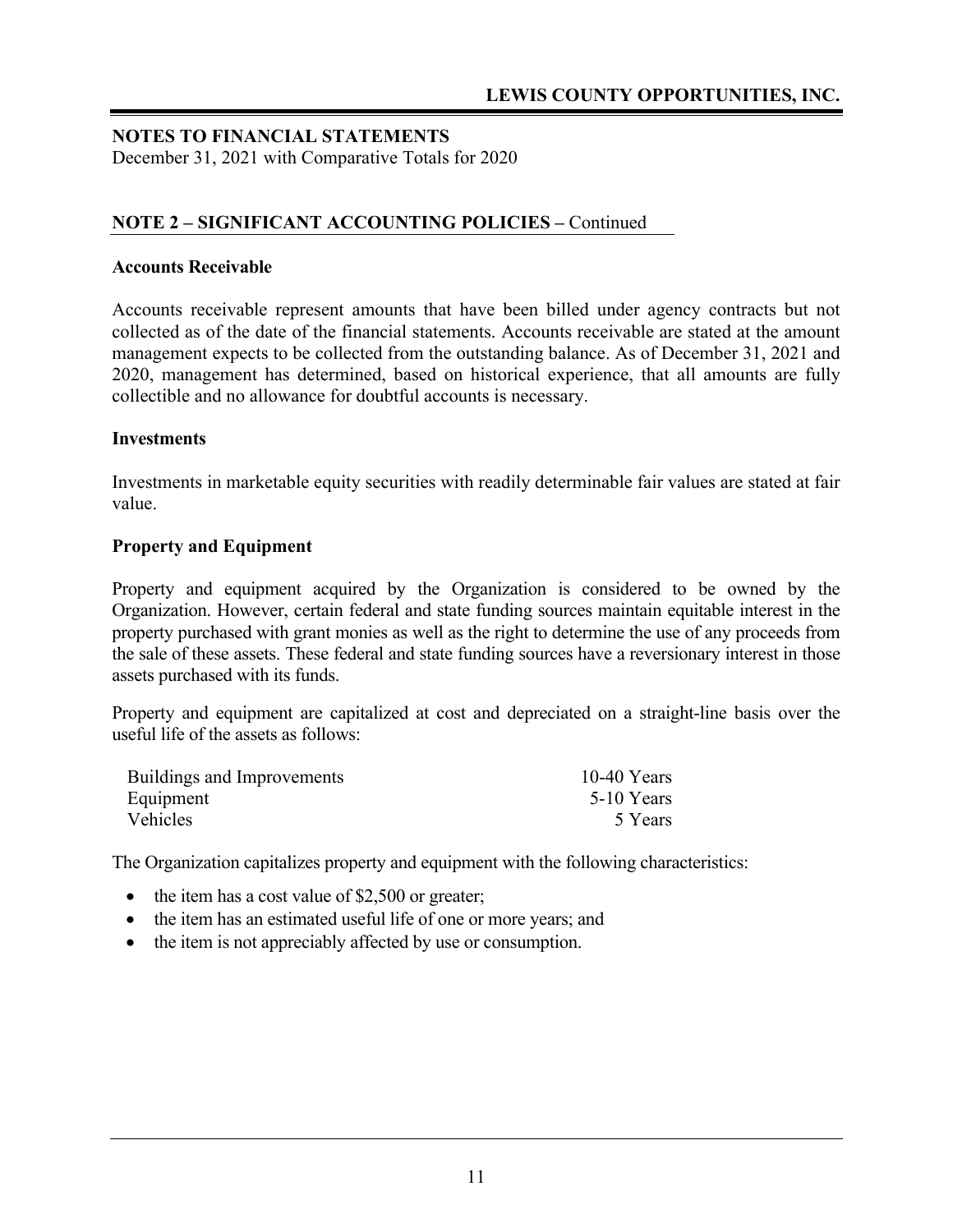December 31, 2021 with Comparative Totals for 2020

### **NOTE 2 – SIGNIFICANT ACCOUNTING POLICIES –** Continued

#### **Unearned Revenue**

The Organization is the recipient of grants that require expenditure for specified activities before the Organization is reimbursed by the grantor for the costs incurred. Certain grantors pay in advance of incurring the specified costs; in those cases, the amount received in excess of amounts spent on reimbursable costs is reported as unearned revenue.

#### **Donated Assets**

Donated investments and other noncash donations are recorded as contributions at their fair values at the date of donation.

#### **Donated Services and In-Kind Support**

Donated services are recognized as contributions if the services (a) create or enhance nonfinancial assets or (b) require specialized skills, are performed by people with those skills, and would otherwise be purchased by the Organization.

#### **Revenue Recognition**

Building rental revenue is recognized as revenue in the month to which the space is leased.

In accordance with ASU 2014-09, *Revenue from Contracts with Customers* (Topic 606), the Organization recognizes revenue when control of the promised goods or service is transferred to the Organization's outside parties in an amount that reflects the consideration the Organization expects to be entitled to in exchange for those goods or services. The standard outlines a five-step model whereby revenue is recognized as performance obligations within a contract are satisfied.

The Organization has multiple revenue sources that are accounted for as exchange transactions, including thrift store sales and program service fees.

#### Thrift Store Sales

Sales are recognized as revenue at the time of purchase.

#### Program Service Fees

Program service fees are recognized as revenue in the month the service is provided.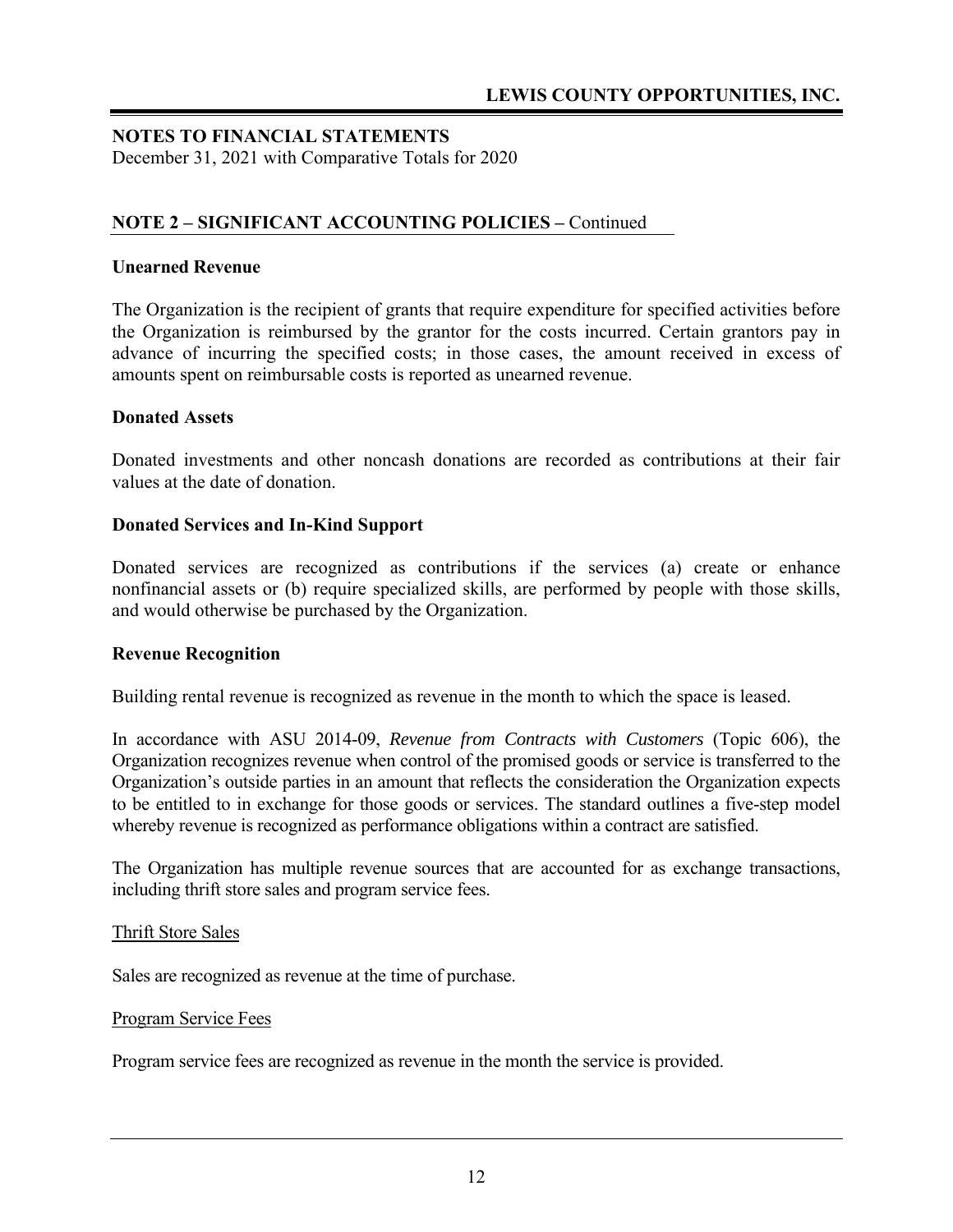December 31, 2021 with Comparative Totals for 2020

### **NOTE 2 – SIGNIFICANT ACCOUNTING POLICIES –** Continued

#### **Revenue Recognition – Continued**

In accordance with ASU 2018-08, *Clarifying the Scope and the Accounting Guidance for Contributions Received and Contributions Made* (Topic 958), the Organization recognizes nonreciprocal transactions at the time of transaction for the following revenue sources:

#### Federal, State and Local Grants

The Organization receives substantially all of its revenue from cost-reimbursable grants and contracts with Federal, State, and County agencies, which are conditional upon certain performance requirements and/or the incurrence of allowable qualifying expenses. Amounts received are recognized as revenue when the Organization has incurred expenditures in compliance with specific contract or grant provisions.

#### Donations

Donations received are recorded as net assets without donor restrictions or net assets with donor restrictions based on the nature of any donor restrictions. Support that is restricted by the donor is reported as an increase in net assets without donor restrictions if the restriction expires in the reporting period in which the support is recognized. All other donor-restricted support is reported as an increase in net assets with donor restrictions, depending on the nature of the restriction.

#### **Functional Allocation of Expenses**

Directly identifiable expenses are charged to programs and supporting services. Expenses related to more than one function are charged to programs and supporting services in accordance with various statistical bases. Building and property costs are allocated to programs based on square footage occupied. Agency vehicle costs are allocated based on actual miles driven. Postage and copier costs are allocated to programs based on actual usage. Telephone costs are allocated based on actual full-time employees funded by each program. Employee fringe benefits are allocated to programs using salaries and leave by employee classification as the base. Management and general expenses include those expenses that are not directly identifiable with any other specific function but provide for the overall support and direction of the Organization.

#### **Statement of Cash Flows**

The Organization had no noncash financing or investing transactions during the years ended December 31, 2021 and 2020.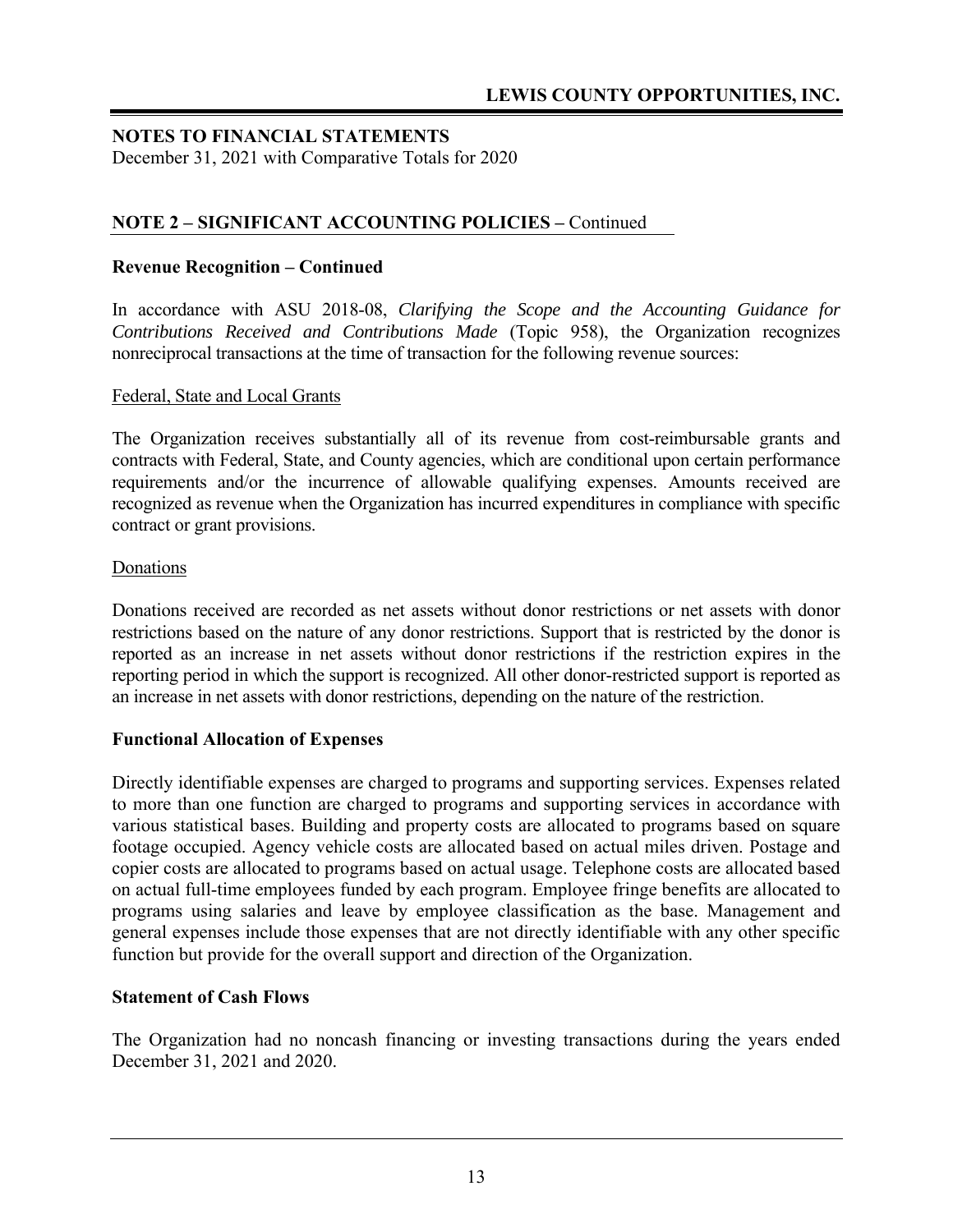December 31, 2021 with Comparative Totals for 2020

### **NOTE 2 – SIGNIFICANT ACCOUNTING POLICIES –** Continued

#### **Income Taxes and Open Tax Years**

The Organization is exempt from federal income tax under Section  $501(c)(3)$  of the Internal Revenue Code. However, income from certain activities not directly related to the Organization's tax-exempt purpose is subject to taxation as unrelated business income. In addition, the Organization qualifies for the charitable contribution deduction under Section 170(b)(1)(A) and has been classified as an organization other than a private foundation under Section 509(a)(2).

The Organization has adopted the provisions of Financial Accounting Standards Board Codification, "*Income Taxes*". In determining the recognition of uncertain tax positions, the Organization applies a more-likely-than-not recognition threshold and determines the measurement of uncertain tax positions considering the amounts and probabilities of the outcomes that could be realized upon ultimate settlement with taxing authorities.

The Organization recognizes potential liabilities associated with anticipated tax audit issues that may arise during an examination. Interest and penalties that are anticipated to be due upon examination are recognized as accrued interest and other liabilities with an offset to interest and other expense. The Organization analyzed its tax positions taken on their Federal and State tax returns for the open tax years 2018, 2019, and 2020. Based on this analysis, the Organization determined that there were no uncertain tax positions and that the Organization should prevail upon examination by the taxing authorities.

#### **Comparative Financial Information**

The financial statements include certain prior year summarized comparative information in total but not by asset class. Such information does not include sufficient detail to constitute a presentation in conformity with generally accepted accounting principles. Accordingly, such information should be read in conjunction with the Organization's financial statements for the year ended December 31, 2020, from which the summarized information was derived.

#### **Impact of COVID-19 Pandemic on Financial Statements**

The COVID-19 pandemic remains a rapidly evolving situation. The extent of the impact of COVID-19 on the Organization and financial results will depend on future developments, which are highly uncertain and cannot be predicted, including but not limited to the duration, spread, severity, and impact of the outbreak, all of which at present, cannot be determined. Accordingly, the extent to which COVID-19 may impact Lewis County Opportunities, Inc.'s financial position and changes in net assets and cash flows is uncertain and the accompanying financial statements include no adjustments relating to the effects of this pandemic.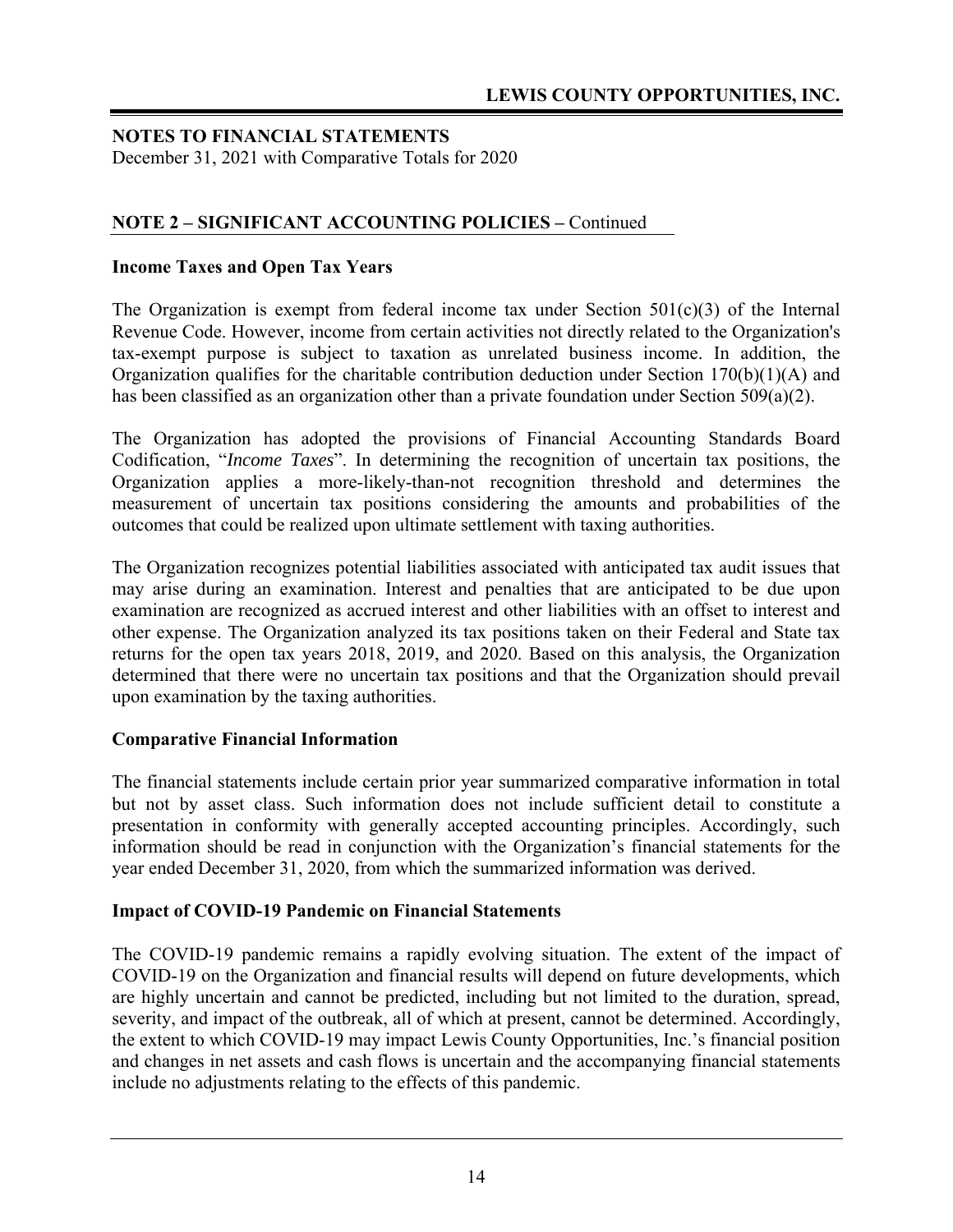December 31, 2021 with Comparative Totals for 2020

### **NOTE 2 – SIGNIFICANT ACCOUNTING POLICIES –** Continued

#### **Reclassifications**

Certain accounts in the prior-year financial statements have been reclassified for comparative purposes to conform with the presentation in the current-year financial statements.

#### **Date of Management's Review**

Management has evaluated subsequent events and transactions that occurred between December 31, 2021 through May 16, 2022, which is the date the financial statements were available to be issued, and has determined that there are no additional adjustments and/or disclosures necessary.

### **NOTE 3 – CERTIFICATES OF DEPOSIT**

Certificates of deposit, valued at cost, totaled \$360,000 for the years ended December 31, 2021 and 2020, and are held at Morgan Stanley. The certificates bear interest ranging from 0.1% to 0.25% and have maturities ranging from one year to two years, with penalties for early withdrawal. Any penalties for early withdrawal would not have a material effect on the financial statements.

#### **NOTE 4 – GRANTS RECEIVABLE**

| Grants receivable consist of the following at December 31: |         |    |         |
|------------------------------------------------------------|---------|----|---------|
|                                                            | 2021    |    | 2020    |
| NYS Department of State                                    | \$      | \$ | 62,704  |
| NYS Office of Children and Family Services                 | 23,161  |    | 33,629  |
| NYS Housing and Community Renewal                          | 20,600  |    | 6,712   |
| Lewis County                                               | 2,817   |    | 2,755   |
| NYS Division of Criminal Justice                           | 25,392  |    | 38,220  |
| Jefferson County Department of Social Services             | 109,792 |    | 121,226 |
| NYS Office of Victim Services                              | 26,904  |    | 32,587  |
| Other                                                      |         |    | 895     |
| <b>Total Grants Receivable</b>                             | 208,666 | ¢  | 298,728 |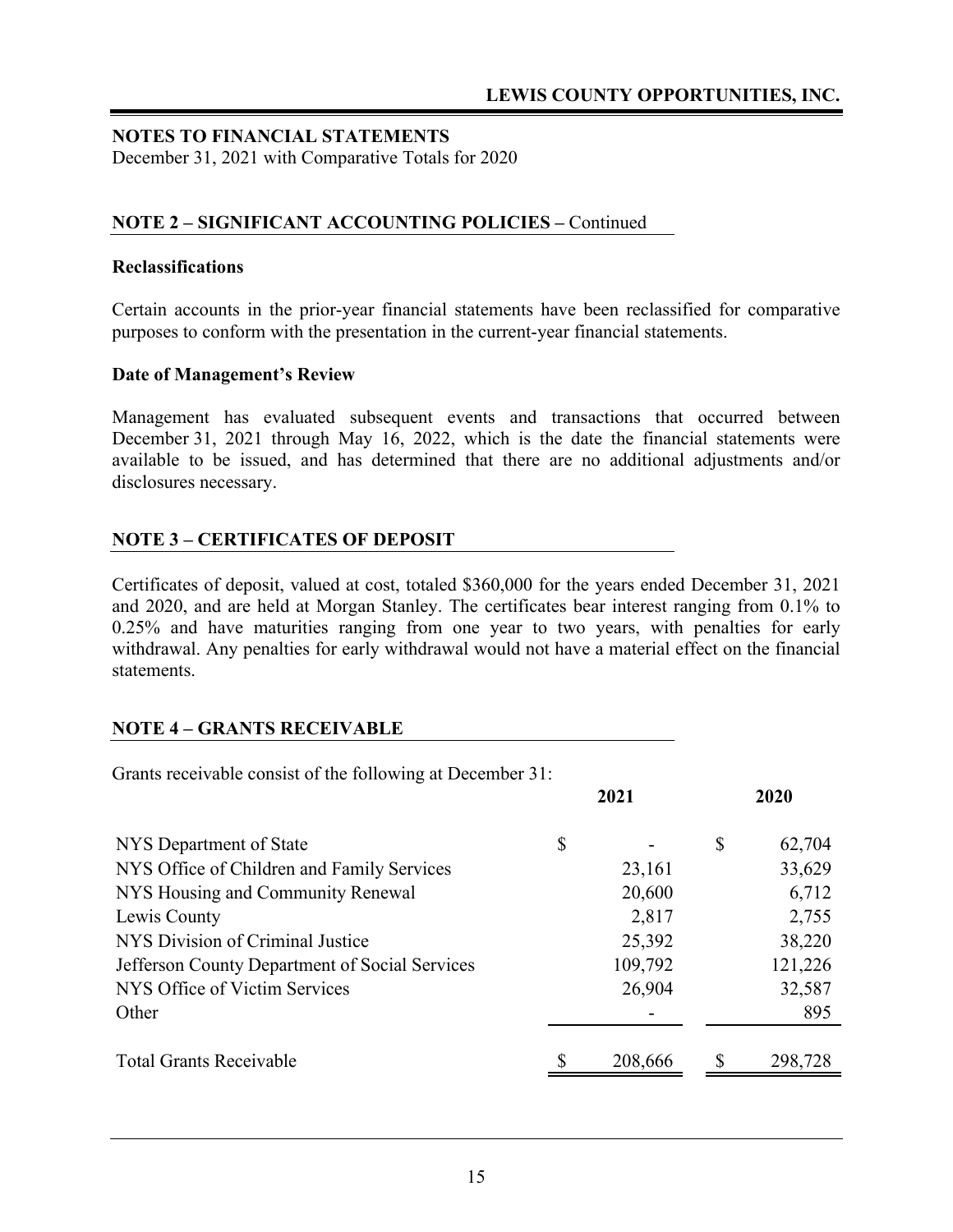December 31, 2021 with Comparative Totals for 2020

### **NOTE 5 – INVESTMENTS**

Investments as of December 31, 2021 are summarized as follows:

|                          | <b>Fair Value</b><br>Cost |  |         | <b>Carrying Value</b> |
|--------------------------|---------------------------|--|---------|-----------------------|
| <b>Equity Securities</b> | 134,307                   |  | 219,851 | 219,851               |

Investments as of December 31, 2020 are summarized as follows:

|                          | <b>Fair Value</b><br>Cost |  |         | <b>Carrying Value</b> |         |  |  |
|--------------------------|---------------------------|--|---------|-----------------------|---------|--|--|
| <b>Equity Securities</b> | 118,762                   |  | 176,340 |                       | 176,340 |  |  |

The equity securities are held at Morgan Stanley. The Organization recognized an unrealized gain of \$27,755 and \$14,517 for the years ended December 31, 2021 and 2020, respectively. The Organization also recognized realized gains (losses) of \$14,381 and (\$788) for the years ended December 31, 2021 and 2020, respectively. Expenses related to investment revenues, including custodial fees and investment advisory fees, amounted to \$3,315 and \$2,670 for the years ended December 31, 2021 and 2020, respectively, and have been netted against investment income in the accompanying Statement of Activities.

#### **NOTE 6 – PROPERTY AVAILABLE FOR LEASE, NET**

Property available for lease consists of the following at December 31:

|                                                             | 2021               | 2020              |
|-------------------------------------------------------------|--------------------|-------------------|
| Building and Improvements<br>Less: Accumulated Depreciation | 10,456<br>(8, 475) | 10,456<br>(7,953) |
| Total Property Available for Lease, Net                     | 1,981              | 2,503             |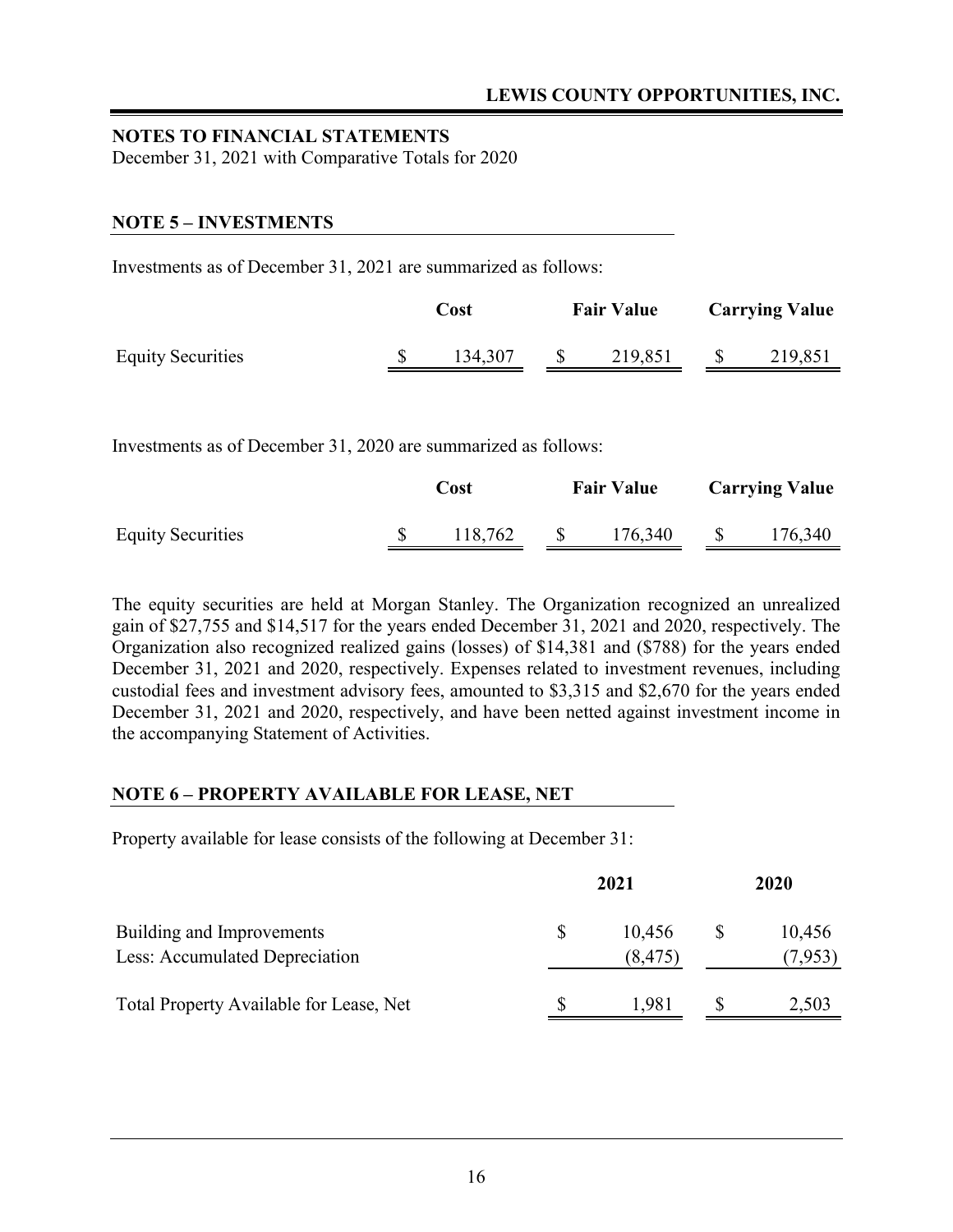December 31, 2021 with Comparative Totals for 2020

### **NOTE 6 – PROPERTY AVAILABLE FOR LEASE, NET –** Continued

The Organization leases the above building space and improvements to a tenant under an operating lease with a three-year term, set to expire August 31, 2022. The following is a schedule of years for future minimum rentals under the lease as of December 31, 2021:

| 2022  | $\mathbb{S}$  | 4,800 |
|-------|---------------|-------|
| Total | $\mathcal{S}$ | 4,800 |
|       |               |       |

### **NOTE 7 – PROPERTY AND EQUIPMENT, NET**

Property and equipment consist of the following at December 31:

|                                   | 2021          |    |           |
|-----------------------------------|---------------|----|-----------|
| Land                              | \$<br>10,550  | \$ | 10,550    |
| Buildings and Improvements        | 866,665       |    | 854,322   |
| Equipment                         | 170,680       |    | 160,404   |
| Vehicles                          | 221,724       |    | 220,473   |
|                                   | 1,269,619     |    | 1,245,749 |
| Less: Accumulated Depreciation    | (962, 509)    |    | (946,393) |
| Total Property and Equipment, Net | \$<br>307,110 | \$ | 299,356   |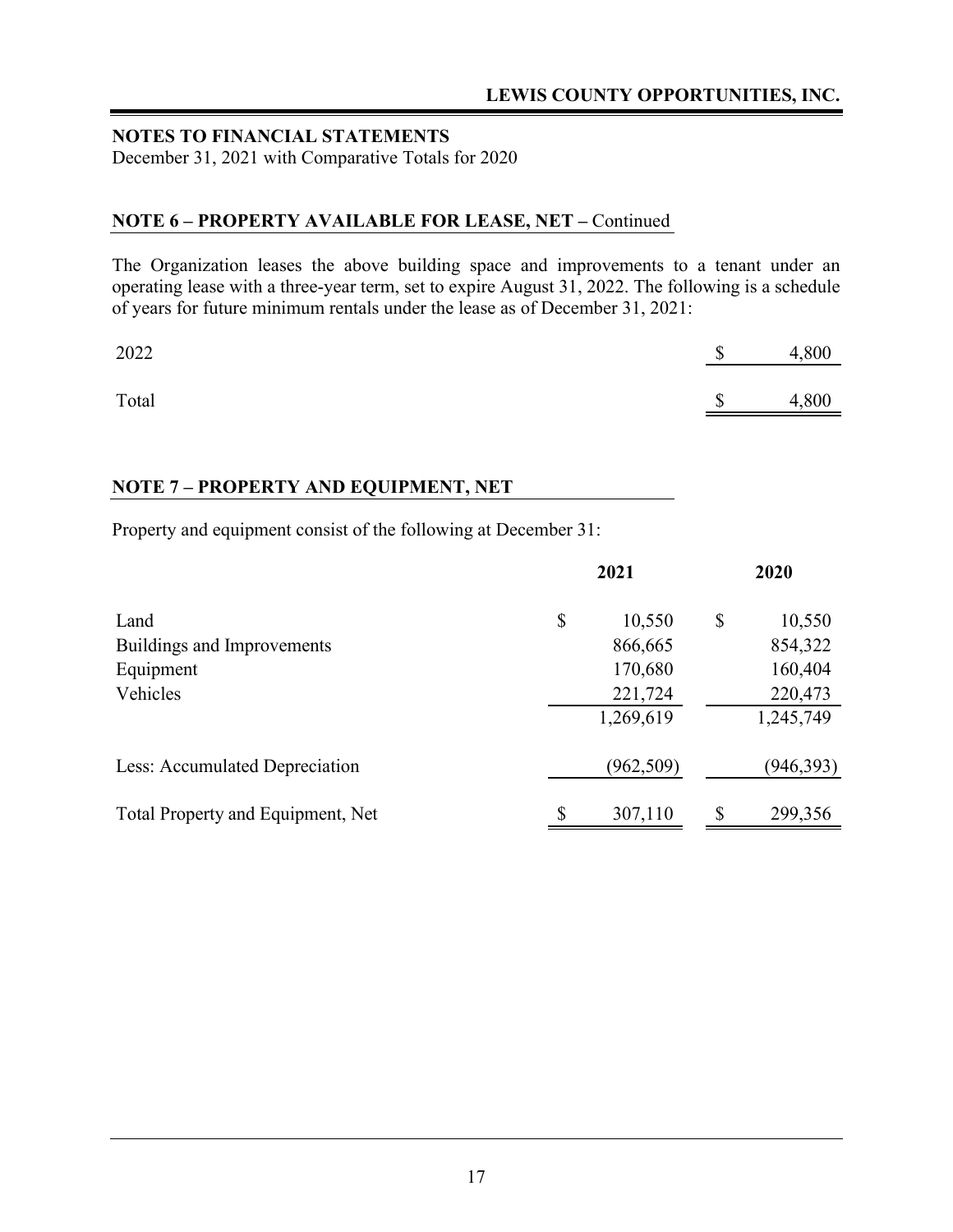December 31, 2021 with Comparative Totals for 2020

#### **NOTE 8 – UNEARNED REVENUE**

The following table provides information about significant changes in the unearned revenue for the years ended December 31, 2021 and 2020:

|                                                   | 2021         |          | 2020         |  |
|---------------------------------------------------|--------------|----------|--------------|--|
| Unearned Revenue, Beginning of Year               | $\mathbb{S}$ | 87,732   | \$<br>43,120 |  |
| Revenue Recognized that was Included in Unearned  |              |          |              |  |
| Revenue at the Beginning of the Year              |              | (83,511) | (22,705)     |  |
| Increase in Unearned Revenue due to Cash Received |              |          |              |  |
| During the Year:                                  |              |          |              |  |
| NYS Division of Housing & Community Renewal       |              | 39,244   | 36,518       |  |
| Lewis County                                      |              | 2,062    | 2,687        |  |
| Jefferson County Department of Social Services    |              |          | 174          |  |
| Emergency Food & Shelter National Board Program   |              | 13,871   | 7,469        |  |
| NYS Dept of State                                 |              | 17,948   | 12,180       |  |
| Excellus                                          |              | 500      | 6,624        |  |
| Other                                             |              | 1,688    | 1,665        |  |
| Unearned Revenue, End of Year                     |              | 79,534   | \$<br>87,732 |  |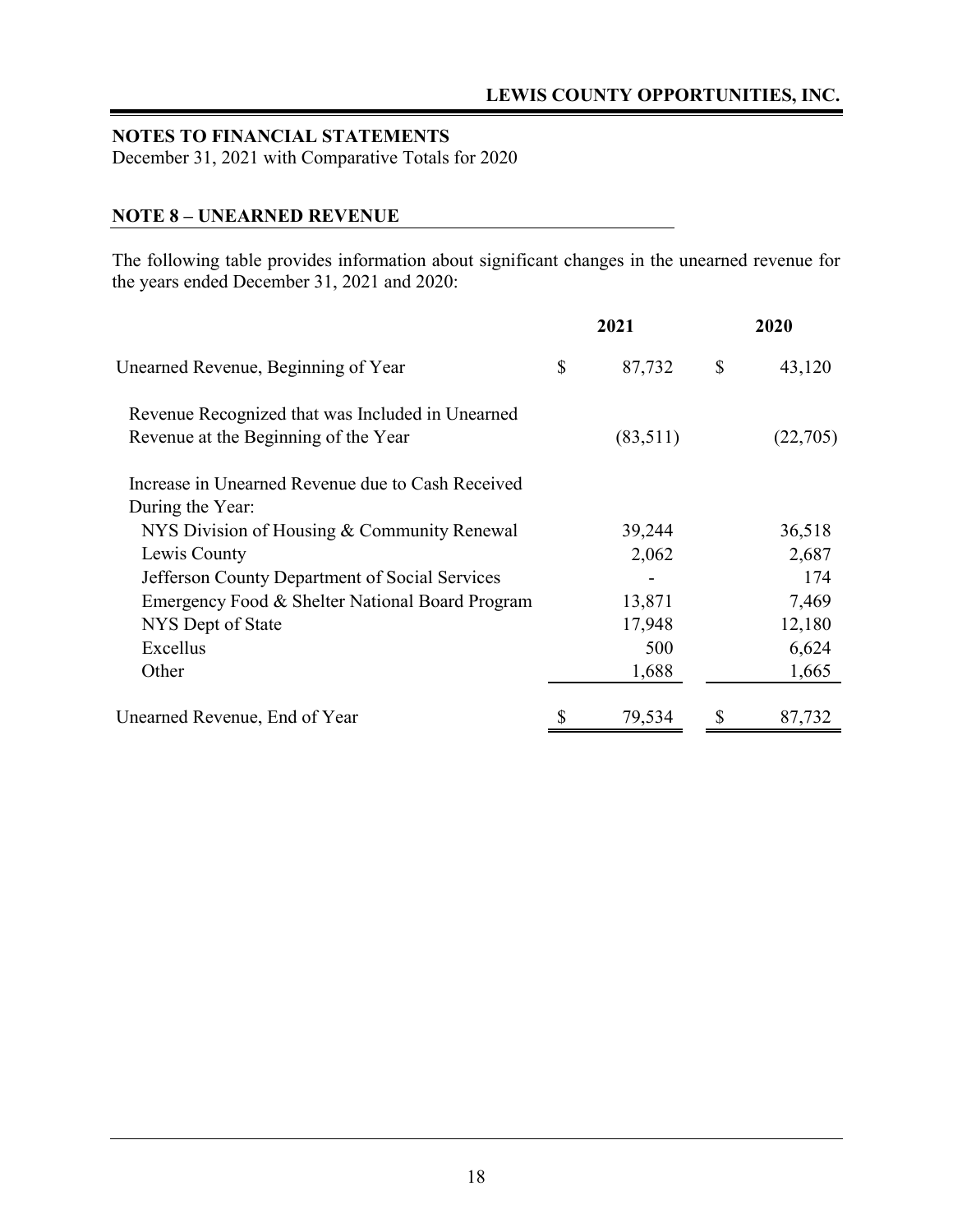December 31, 2021 with Comparative Totals for 2020

#### **NOTE 9 – BOARD DESIGNATED NET ASSETS**

During 2004, the Board designated certain unrestricted support and revenue from recurring programs with net asset balances to be used for those programs from which the funds were originally received. In accordance with generally accepted accounting principles, net assets associated with these board-designated amounts are classified as net assets without donor restrictions. A portion of the Organization's cash and cash equivalents are set aside to fund these designations. A summary of board designated net assets, as of December 31 is as follows:

|    | 2021   | 2020        |
|----|--------|-------------|
| \$ | 10,202 | \$<br>9,863 |
|    | 21,026 | 13,280      |
|    | 19,950 | 15,065      |
|    | 1,472  | 8,981       |
| S  | 52,650 | 47,189      |
|    |        |             |

#### **NOTE 10 – GRANT REVENUES**

The Organization was primarily funded through the following restricted grants during the years ended December 31, 2021 and 2020 as follows:

|                                                     |                                                        | <b>State and Local</b><br><b>Grants</b> |         |    |         |
|-----------------------------------------------------|--------------------------------------------------------|-----------------------------------------|---------|----|---------|
| <b>Funding Source</b>                               | <b>Grant Name</b>                                      |                                         | 2021    |    | 2020    |
| NYS Crime Victims Board<br>NYS Division of Criminal | Crime Victim Assistance<br>Legislative Initiatives and | \$                                      |         | -S | 20,828  |
| Justice                                             | Rape Crisis                                            |                                         | 82,821  |    | 75,887  |
| Other State and Local Sources                       | Various                                                |                                         | 34,456  |    | 43,732  |
| Total State & Local Grants                          |                                                        |                                         | 117,277 |    | 140,447 |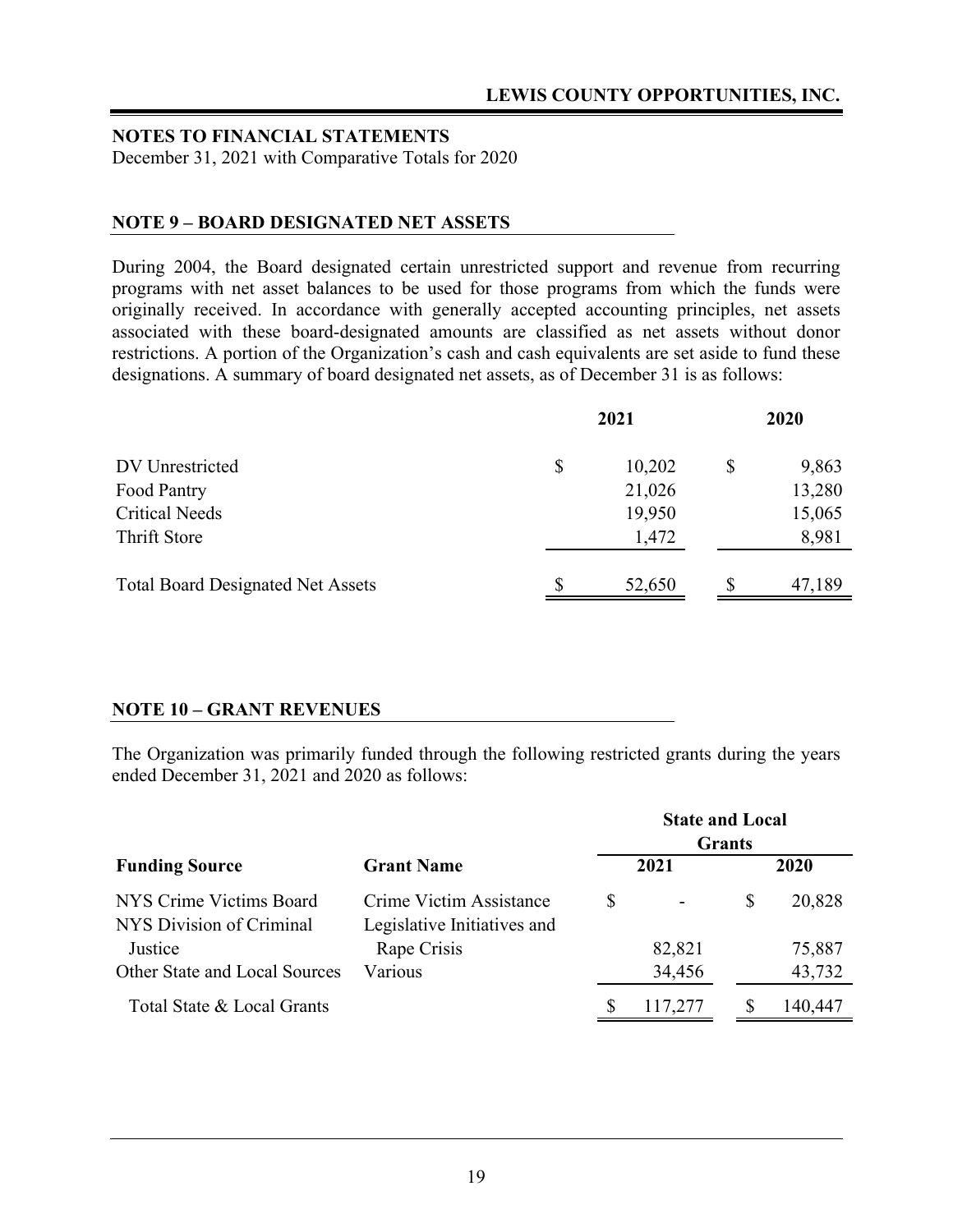December 31, 2021 with Comparative Totals for 2020

### **NOTE 10 – GRANT REVENUES –** Continued

|                                            |                                   | <b>Federal Grants</b> |           |              |           |  |
|--------------------------------------------|-----------------------------------|-----------------------|-----------|--------------|-----------|--|
| <b>Grant Name</b><br><b>Funding Source</b> |                                   |                       | 2021      |              | 2020      |  |
| NYS Division of Housing $&$                | <b>HEAP</b> Weatherization        | \$                    | 220,909   | $\mathbb{S}$ | 194,059   |  |
| <b>Community Renewal</b>                   | <b>Weatherization Assistance</b>  |                       | 138,366   |              | 148,745   |  |
| NYS Department of State                    | <b>CSBG</b>                       |                       | 403,722   |              | 358,350   |  |
| NYS Crime Victims Board                    | Crime Victim Assistance           |                       | 113,509   |              | 83,313    |  |
| NYS Department of Children                 | <b>DV TANF/DSS</b>                |                       | 46,245    |              | 43,633    |  |
| & Family Services                          | <b>Family Violence Prevention</b> |                       | 70,478    |              | 58,969    |  |
| NYS Division of Criminal                   |                                   |                       |           |              |           |  |
| Justice                                    | Violence Against Women            |                       | 50,000    |              | 21,841    |  |
| National Board Program                     | Emergency Food & Shelter          |                       | 18,752    |              | 9,626     |  |
| County of Jefferson                        | Continuum of Care                 |                       | 614,925   |              | 653,340   |  |
| NYS Traffic Safety                         | <b>Child Passenger Safety</b>     |                       | 1,951     |              | 5,773     |  |
| <b>Total Federal Grants</b>                |                                   | \$                    | 1,678,857 | S            | 1,577,649 |  |

### **NOTE 11 – PROGRAM SERVICE FEES**

The Organization received service fees for the following programs during the years ended December 31, 2021 and 2020 as follows:

|                                   |    | 2021    | 2020    |
|-----------------------------------|----|---------|---------|
| Housing Assistance Program:       |    |         |         |
| Jefferson County                  | S. | 581,524 | 557,650 |
| Lewis County                      |    | 166,137 | 167,984 |
| <b>Other Sources</b>              |    | 129,221 | 67,525  |
| <b>Total Program Service Fees</b> |    | 876,882 | 793,159 |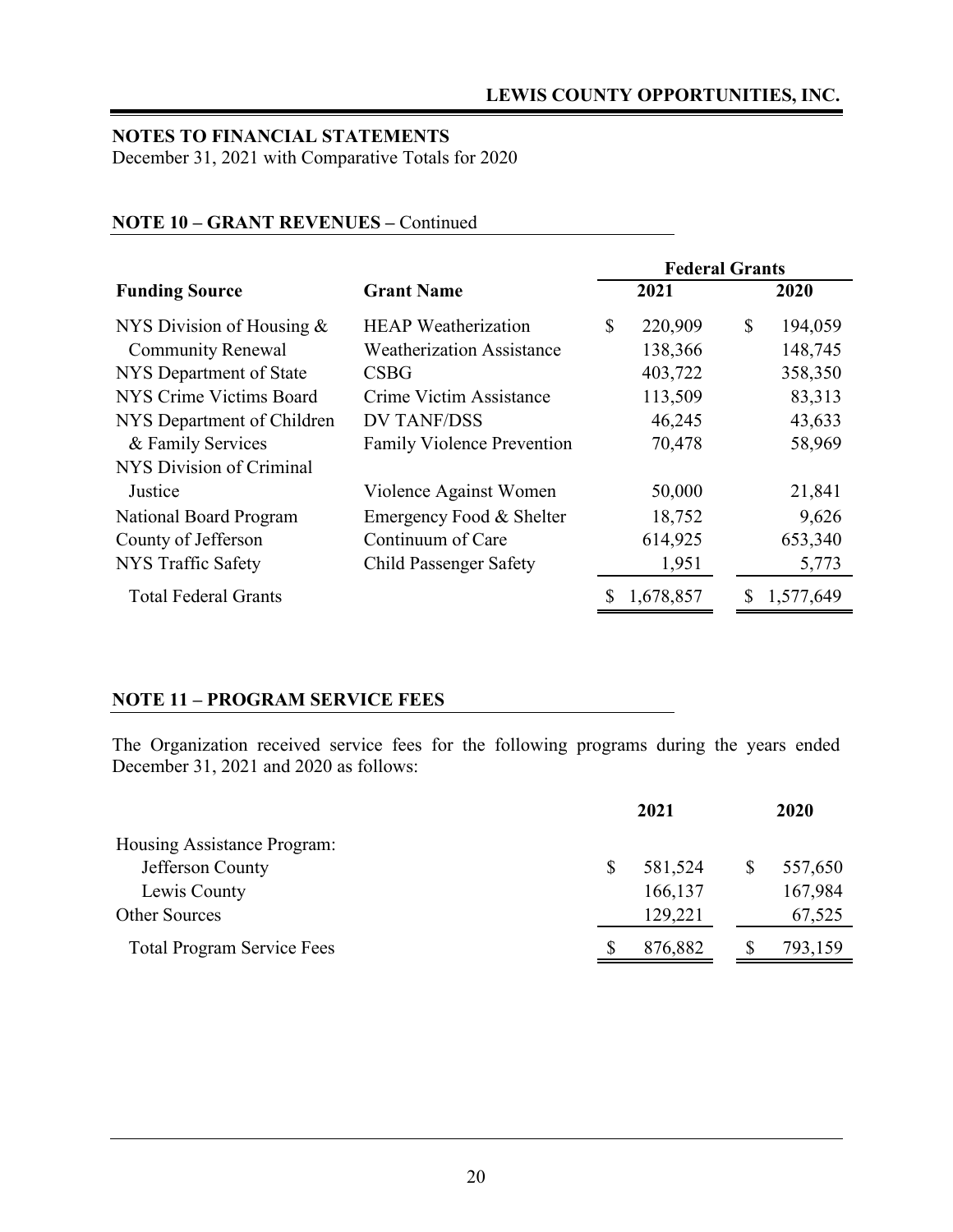December 31, 2021 with Comparative Totals for 2020

### **NOTE 12 – IN-KIND DONATIONS**

The Organization recognizes in-kind donations from its volunteer certified rape crisis counselors, who must obtain forty hours of training in rape crisis and twenty hours of training in domestic violence. The total value of donated services recognized for the years ended December 31, 2021 and 2020 is as follows:

|                                  | 2021 |  | 2020             |  |  |
|----------------------------------|------|--|------------------|--|--|
| Certified Rape Crisis Counselors |      |  | 94,578 \$ 93,508 |  |  |

Donated services have been included as in-kind wages on the Statement of Functional Expenses.

The Organization also receives in-kind donations of goods that are reported as in-kind donations. The value of these goods was estimated at \$12,301 and \$656 for the years ended December 31, 2021 and 2020, respectively. The Organization uses value of goods provided by the donor or thrift shop value to assign estimated value of goods received.

#### **NOTE 13 – ADVERTISING**

The Organization uses advertising to promote its programs among the audience it serves. The production costs of advertising are expensed as incurred. During the years ended December 31, 2021 and 2020, advertising costs totaled \$15,547 and \$7,841, respectively.

#### **NOTE 14 – EMPLOYEES' RETIREMENT PLAN**

The Organization participates in a  $401(k)$ -profit sharing plan whereby the Organization contributes an annually determined percentage of salaries for each qualifying employee for retirement benefits. An employee becomes eligible to participate upon working 1,000 hours within a twelve-month period, effective from the employee's date of hire, and annually subsequent to that based on the plan year. All contributions to the plan are made by the Organization. During the years ended December 31, 2021 and 2020, the Organization contributed \$59,182 and \$47,523, respectively, to the plan.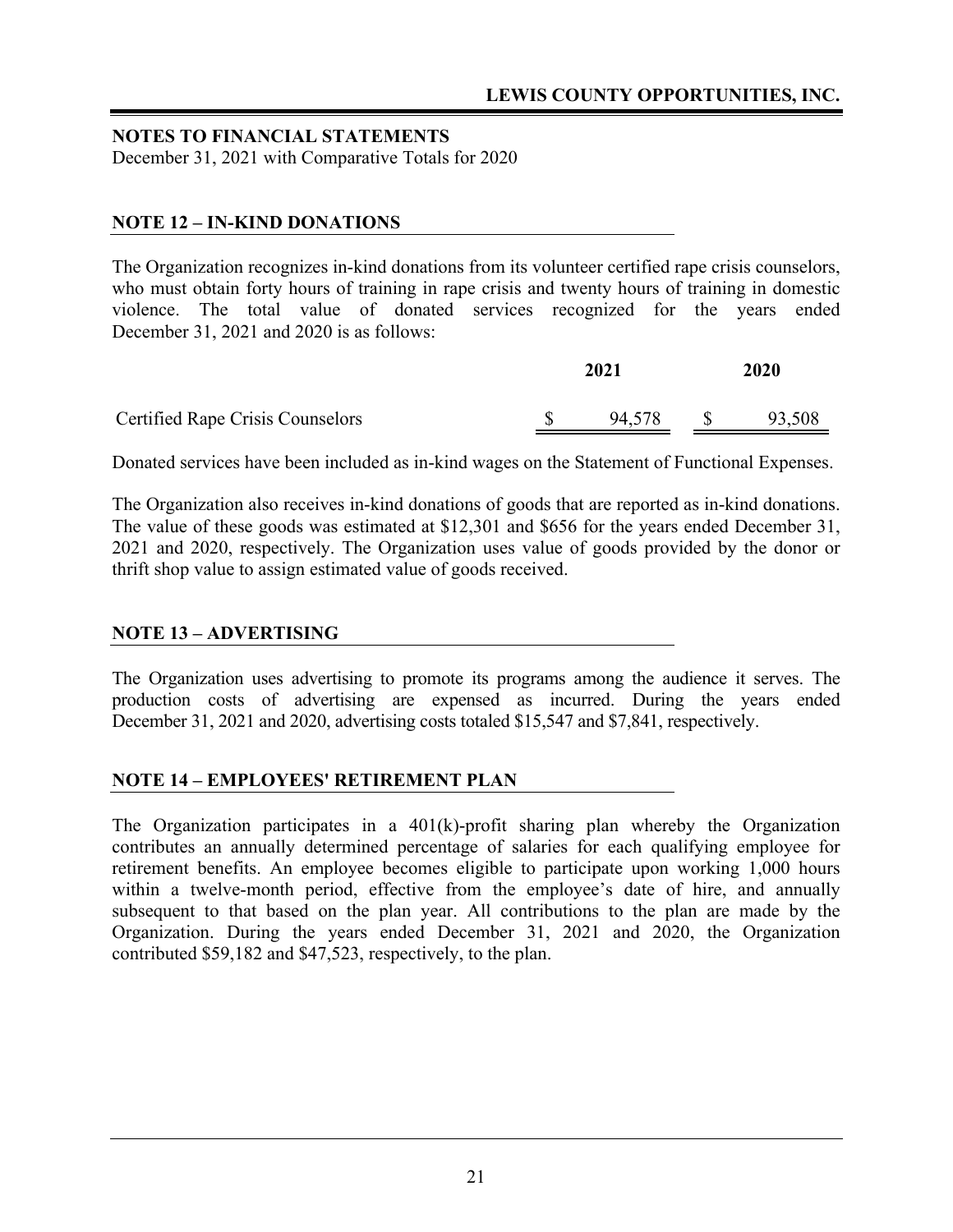December 31, 2021 with Comparative Totals for 2020

### **NOTE 15 – CONCENTRATION OF CREDIT RISK**

The Organization has cash and cash equivalents held in accounts at a local bank with bank balances of \$181,787 and \$279,226 at December 31, 2021 and 2020, respectively. Uninsured and uncollateralized amounts totaled \$-0- and \$29,226 for the years ended December 31, 2021 and 2020, respectively.

The Organization also has accounts at Morgan Stanley in the amount of \$1,017,405 and \$935,915 at December 31, 2021 and 2020, respectively. Morgan Stanley is a member of the Securities Investor Protection Corporation ("SIPC"). The coverage is \$500,000, of which up to \$250,000 may be invested in cash. Morgan Stanley has obtained additional private insurance in excess of SIPC coverage, which provides an additional \$1 billion of coverage, limited to \$1.9 million per customer. Therefore, the full balances at Morgan Stanley are insured as of December 31, 2021 and 2020.

### **NOTE 16 – FAIR VALUE MEASUREMENTS**

Financial Accounting Standards Board Accounting Standards Codification No. 820, "*Fair Value Measurements*" defines fair value, establishes a framework for measuring fair value, and expands disclosures about fair value instruments. That standard provides a consistent definition of fair values, which focuses on an exit price between market participants in an orderly transaction. The standard also prioritizes, within the measurement of fair value, the use of market-based information over entity-specific information and establishes a three-level hierarchy for fair value measurements based on the transparency of the information used in the valuation of an asset or liability as of the measurement date.

Investments measured and reported at fair value are classified and disclosed in one of the following categories:

- Level 1 Cuoted prices are available in active markets for identical investments as of the reporting date.
- Level 2 Inputs, including broker quotes, are generally those other than exchanged quoted prices in active markets, which are either directly or indirectly observable as of the reporting date and fair value is determined through the use of models or other valuation methodologies.
- Level 3 Pricing inputs are unobservable for the investment and include situations where there is little, if any, market activity for the investment. The inputs into the determination of fair value require significant management judgment of estimation. Investments included in this category generally include privately held investments and partnership interests.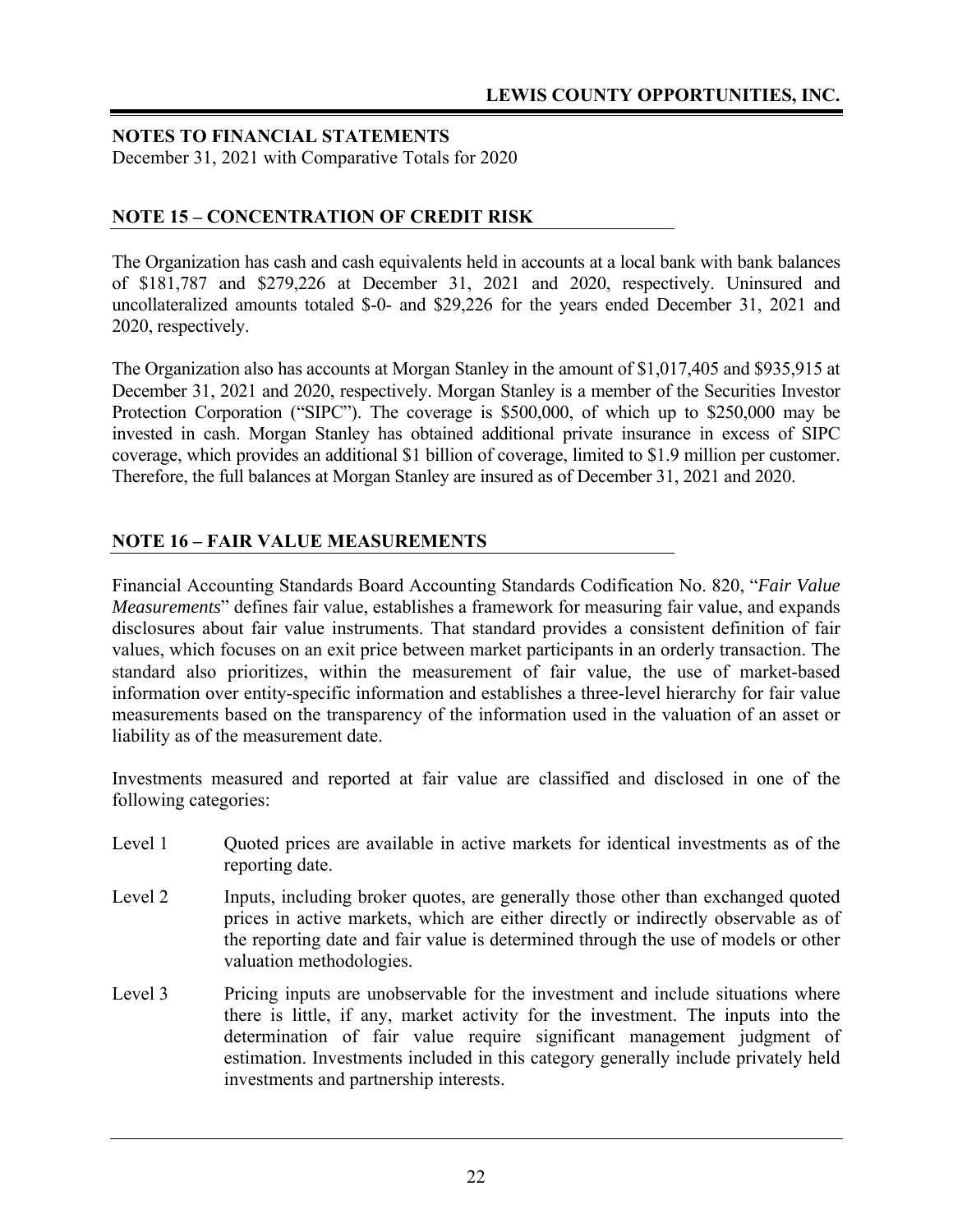December 31, 2021 with Comparative Totals for 2020

### **NOTE 16 – FAIR VALUE MEASUREMENTS** – Continued

The following is a description of the valuation methodologies used for assets measured at fair value. There have been no changes in the methodologies used at December 31, 2021 and 2020.

*Equity Securities:* Valued at the closing price reported on the active market on which the individual securities are traded.

The methods described above may produce a fair value calculation that may not be indicative of net realizable value or reflective of future fair values. Furthermore, while the Organization believes its valuation methods are appropriate and consistent with other market participants, the use of different methodologies or assumptions to determine the fair value of certain financial instruments could result in a different fair value measurement at the reporting date.

The following table sets forth by level, within the fair value hierarchy, the Organization's assets at fair value as of December 31, 2021:

|                          | <b>Level 1</b> | Level 2 | <b>Level 3</b>           | Total     |
|--------------------------|----------------|---------|--------------------------|-----------|
| <b>Equity Securities</b> | \$219,851      | $\sim$  | <b>Contract Contract</b> | \$219,851 |

The following table sets forth by level, within the fair value hierarchy, the Organization's assets at fair value as of December 31, 2020:

|                          | Level 1   | <b>Level 2</b> | Level 3                        | <b>Total</b> |
|--------------------------|-----------|----------------|--------------------------------|--------------|
| <b>Equity Securities</b> | \$176,340 | $\sim 100$     | <b>Contract Contract State</b> | \$176,340    |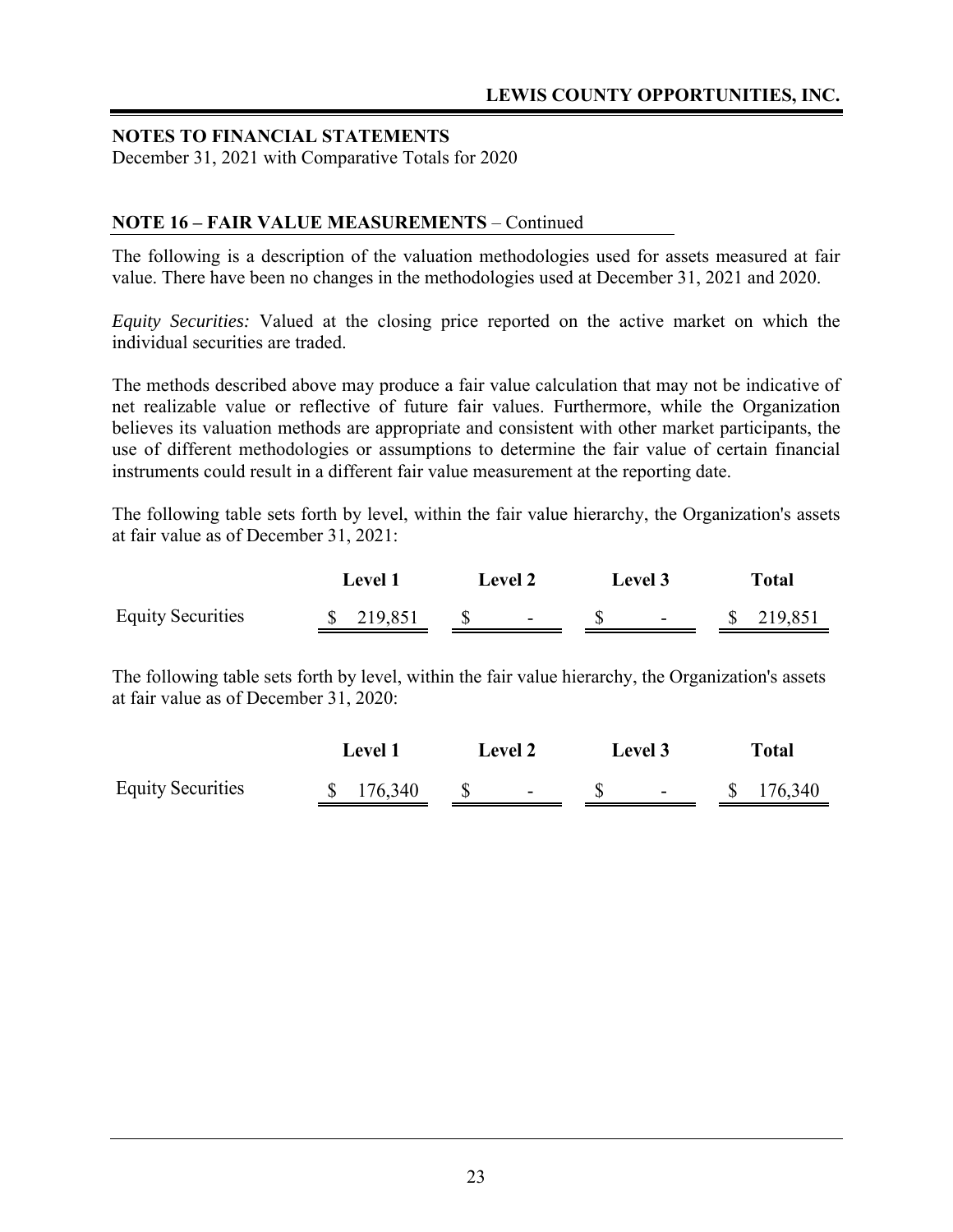December 31, 2021 with Comparative Totals for 2020

### **NOTE 17 – LIQUIDITY AND AVAILABILITY OF FINANCIAL ASSETS**

The Organization monitors its liquidity so that it is able to meet the operating needs and other contractual commitments while maximizing the investment of its excess operating cash. The following table reflects the Organization's financial assets as of December 31, 2021 and 2020, reduced by amounts that are not available to meet general expenditures within one year of the Statement of Financial Position date.

|                                                               |              | 2021        | 2020          |
|---------------------------------------------------------------|--------------|-------------|---------------|
| <b>Financial Assets:</b>                                      |              |             |               |
| Unrestricted Cash And Cash Equivalents                        | $\mathbb{S}$ | 517,324     | \$<br>519,177 |
| <b>Board Designated Deposits</b>                              |              | 52,650      | 47,189        |
| Certificates of Deposits                                      |              | 360,000     | 360,000       |
| Deposits Held in Trust                                        |              | 26,318      | 89,951        |
| <b>Grants Receivable</b>                                      |              | 208,666     | 298,728       |
| <b>Accounts Receivable</b>                                    |              | 20,985      | 2,557         |
| Accrued Interest Income Receivable                            |              | 198         | 124           |
| Investments                                                   |              | 219,851     | 176,340       |
| Total Financial Assets as of December 31                      |              | 1,405,992   | 1,494,066     |
| Less those Unavailable for General Expenditures Within One    |              |             |               |
| Year:                                                         |              |             |               |
| <b>Board Designated Deposits</b>                              |              | (52,650)    | (47,189)      |
| Certificates of Deposit with Maturities in Excess of One Year |              |             | (215,000)     |
| Deposits Held In Trust                                        |              | (26,318)    | (89, 951)     |
| Total Financial Assets Unavailable for General Expenditures   |              |             |               |
| Within One Year                                               |              | (78, 968)   | (352, 140)    |
| Financial Assets Available to Meet Cash Needs for General     |              |             |               |
| Expenditures Within One Year                                  |              | \$1,327,024 | \$1,141,926   |

In addition to financial assets available to meet general expenditures over the year, the Organization operates with a balanced budget and anticipates covering its general expenditures through ongoing grant and program income.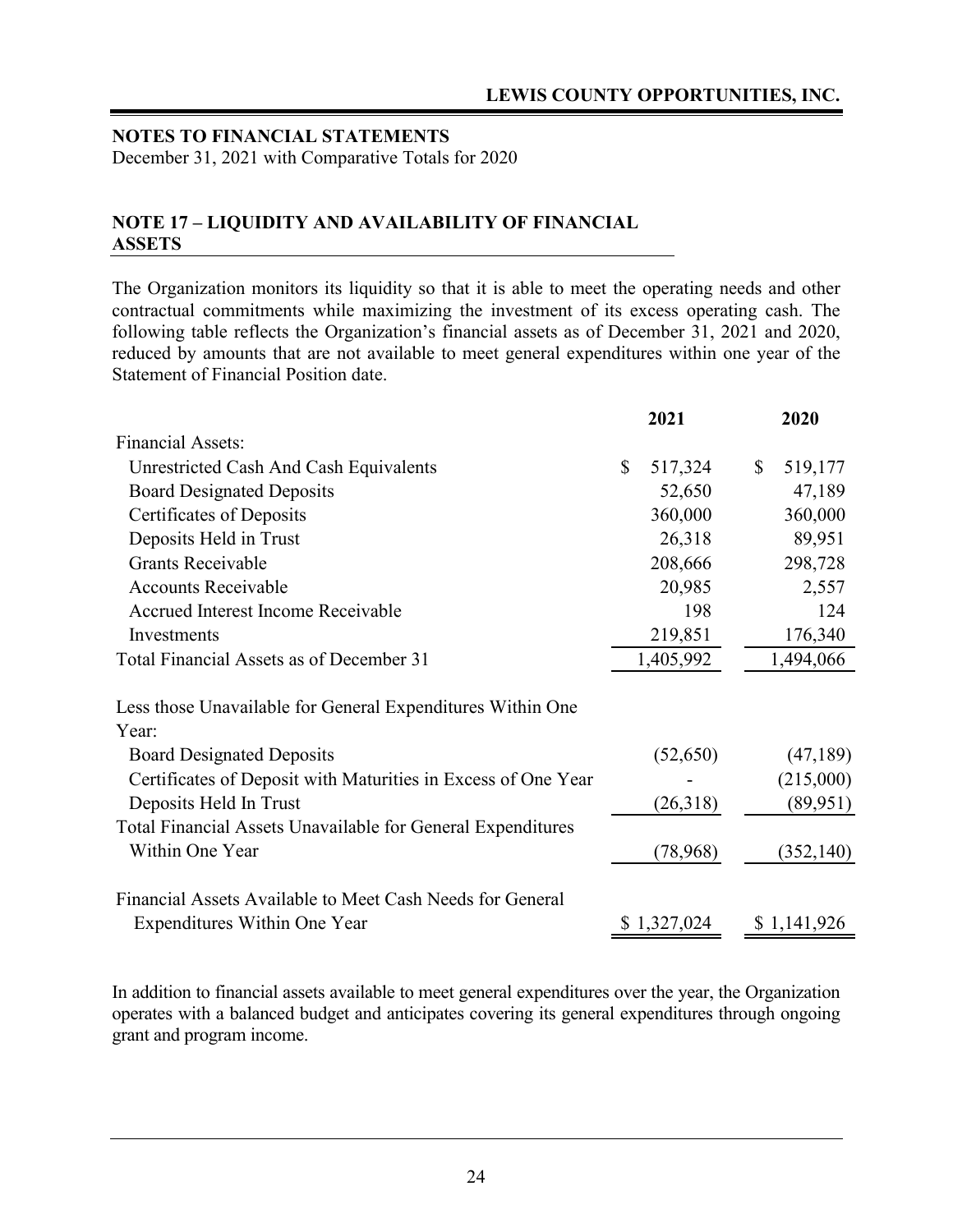**FEDERAL AWARD PROGRAM INFORMATION**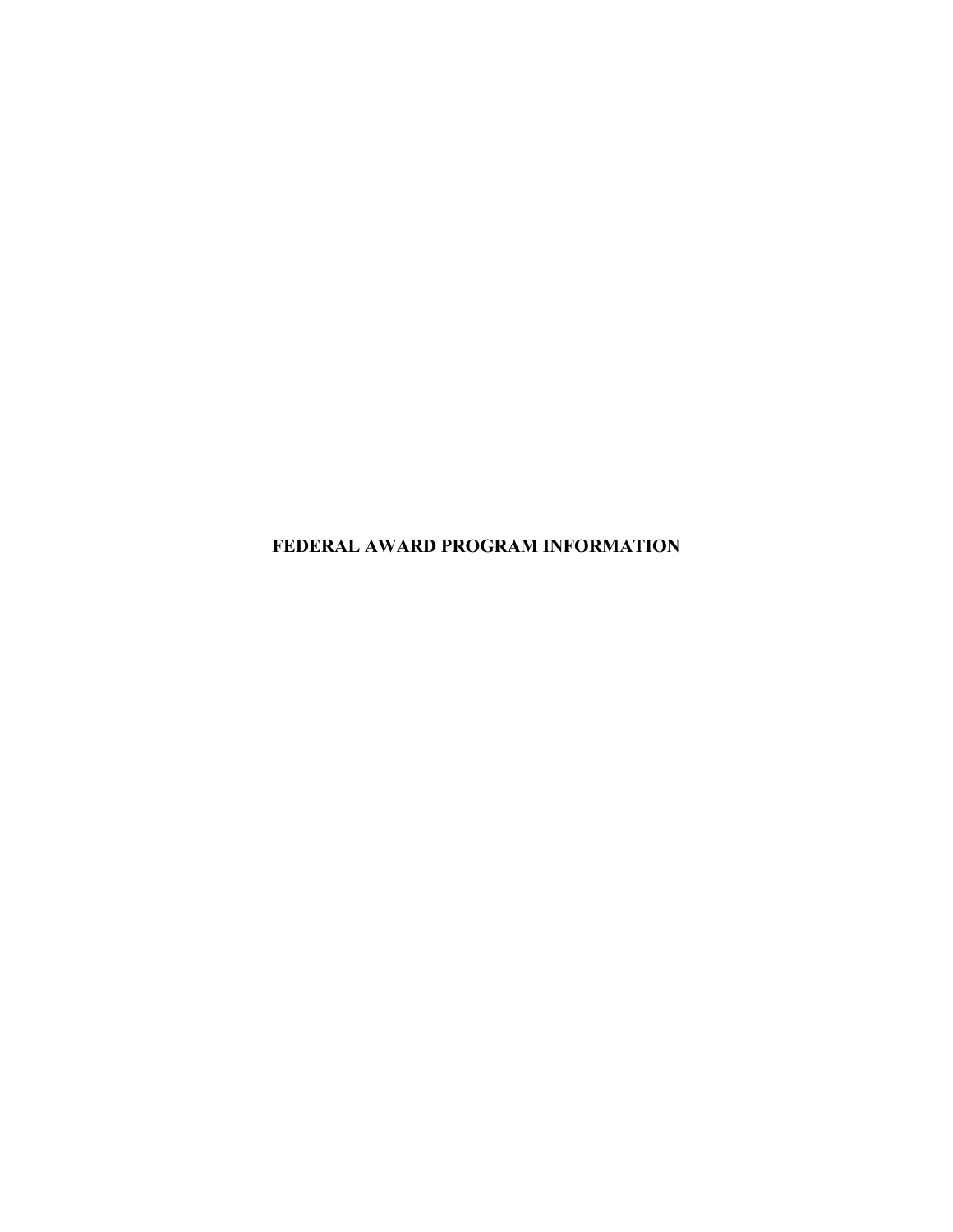

#### **INDEPENDENT AUDITOR'S REPORT ON INTERNAL CONTROL OVER FINANCIAL REPORTING AND ON COMPLIANCE AND OTHER MATTERS BASED ON AN AUDIT OF FINANCIAL STATEMENTS PERFORMED IN ACCORDANCE WITH** *GOVERNMENT AUDITING STANDARDS*

#### **TO THE BOARD OF DIRECTORS LEWIS COUNTY OPPORTUNITIES, INC.**

We have audited, in accordance with the auditing standards generally accepted in the United States of America and the standards applicable to financial audits contained in *Government Auditing Standards* issued by the Comptroller General of the United States, the financial statements of Lewis County Opportunities, Inc. (a nonprofit organization), which comprise the statement of financial position as of December 31, 2021, and the related statement of activities, functional expenses and cash flows for the year then ended, and the related notes to the financial statements, and have issued our report thereon dated May 16, 2022.

#### **Report on Internal Control Over Financial Reporting**

In planning and performing our audit of the financial statements, we considered Lewis County Opportunities, Inc.'s internal control over financial reporting (internal control) as a basis for designing audit procedures that are appropriate in the circumstances for the purposes of expressing our opinion on the financial statements, but not for the purpose of expressing an opinion on the effectiveness of Lewis County Opportunities, Inc.'s internal control. Accordingly, we do not express an opinion on the effectiveness of Lewis County Opportunities, Inc.'s internal control.

A *deficiency in internal control* exists when the design or operation of a control does not allow management or employees, in the normal course of performing their assigned functions, to prevent, or detect and correct misstatements on a timely basis. A *material weakness* is a deficiency, or a combination of deficiencies, in internal control, such that there is a reasonable possibility that a material misstatement of the entity's financial statements will not be prevented, or detected and corrected, on a timely basis. A *significant deficiency* is a deficiency, or a combination of deficiencies, in internal control that is less severe than a material weakness, yet important enough to merit attention by those charged with governance.

120 Madison Street, 1700 AXA Tower II, Syracuse, NY 13202 Phone: 315.234.1100 • Fax: 315.234.1111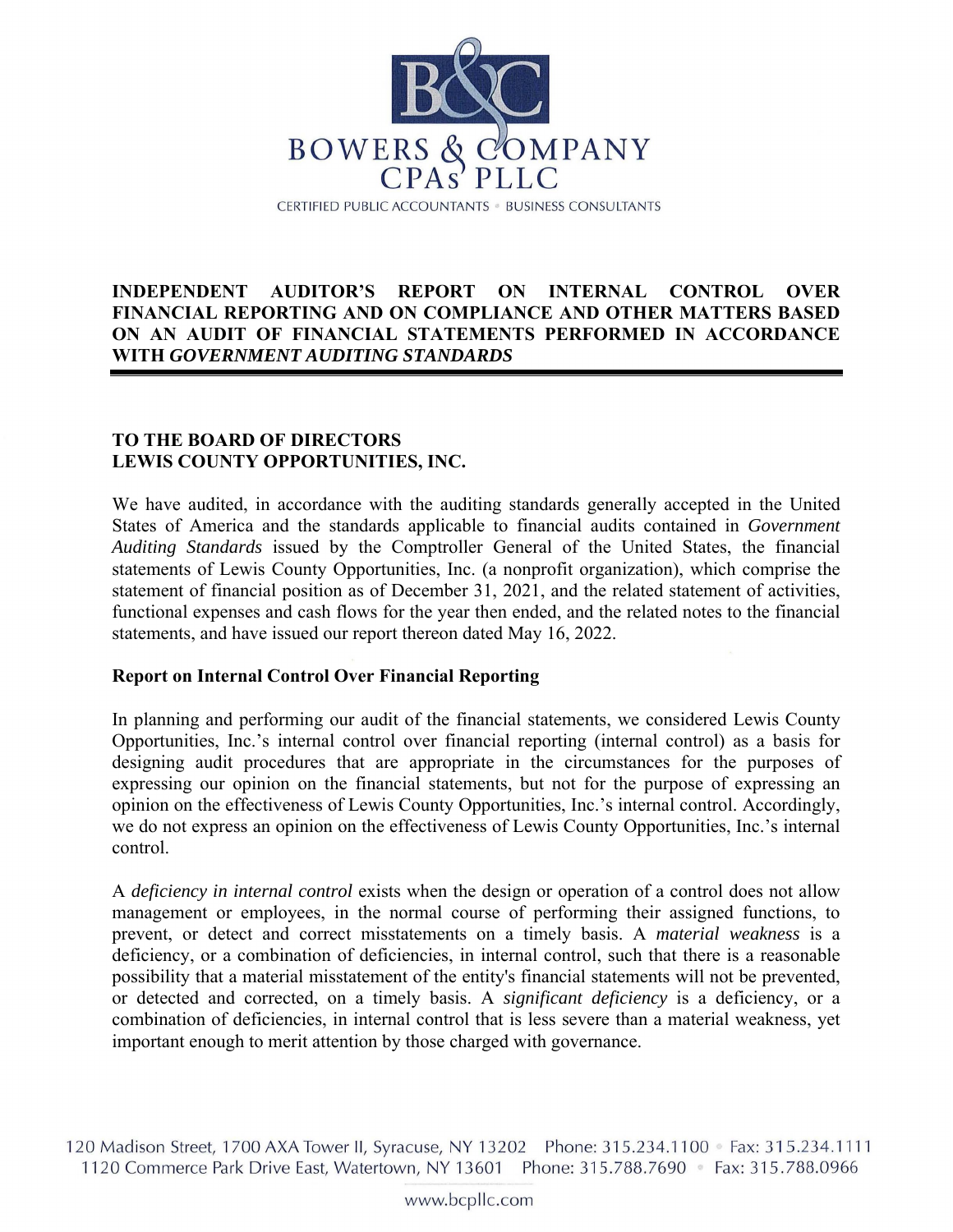Our consideration of internal control was for the limited purpose described in the first paragraph of this section and was not designed to identify all deficiencies in internal control that might be material weaknesses or significant deficiencies. Given these limitations, during our audit we did not identify any deficiencies in internal control that we consider to be material weaknesses. However, material weaknesses or significant deficiencies may exist that were not identified.

#### **Report on Compliance and Other Matters**

As part of obtaining reasonable assurance about whether Lewis County Opportunities, Inc.'s financial statements are free from material misstatement, we performed tests of its compliance with certain provisions of laws, regulations, contracts, and grant agreements, noncompliance with which could have a direct and material effect on the financial statements. However, providing an opinion on compliance with those provisions was not an objective of our audit, and accordingly, we do not express such an opinion. The results of our tests disclosed no instances of noncompliance or other matters that are required to be reported under *Government Auditing Standards*.

#### **Purpose of this Report**

This purpose of this report is solely to describe the scope of our testing of internal control and compliance and the results of that testing, and not to provide an opinion on the effectiveness of the organization's internal control or on compliance. This report is an integral part of an audit performed in accordance with *Government Auditing Standards* in considering the organization's internal control and compliance. Accordingly, this communication is not suitable for any other purpose.

Bouwers & Company

Watertown, New York May 16, 2022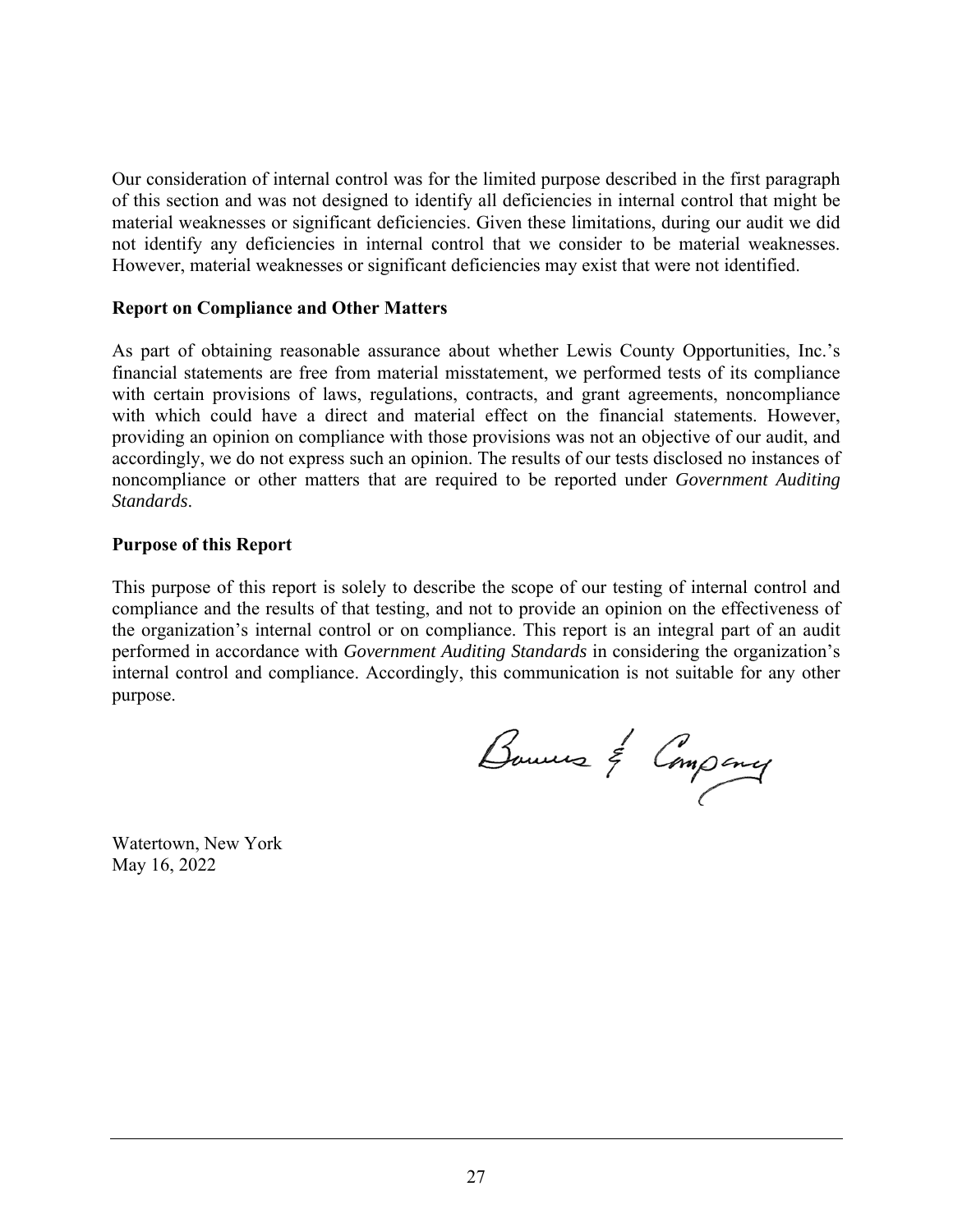

### **INDEPENDENT AUDITOR'S REPORT ON COMPLIANCE FOR EACH MAJOR PROGRAM AND ON INTERNAL CONTROL OVER COMPLIANCE REQUIRED BY THE UNIFORM GUIDANCE**

### **TO THE BOARD OF DIRECTORS LEWIS COUNTY OPPORTUNITIES, INC.**

#### **Report on Compliance for Each Major Federal Program**

#### **Opinion on Each Major Federal Program**

We have audited Lewis County Opportunities, Inc.'s compliance with the types of compliance requirements identified as subject to audit in the OMB Compliance Supplement that could have a direct and material effect on each of Lewis County Opportunities, Inc.'s major federal programs for the year ended December 31, 2021. Lewis County Opportunities, Inc.'s major federal programs are identified in the summary of auditor's results section of the accompanying schedule of findings and questioned costs.

In our opinion, Lewis County Opportunities, Inc. complied, in all material respects, with the types of compliance requirements referred to above that could have a direct and material effect on each of its major federal programs for the year ended December 31, 2021.

#### **Basis for Opinion on Each Major Federal Program**

We conducted our audit of compliance in accordance with auditing standards generally accepted in the United States of America; the standards applicable to financial audits contained *Government Auditing Standards*, issued by the comptroller General of the United States; and the audit requirements of Title 2 U.S. *Code of Federal Regulations* Part 200, *Uniform Administrative Requirements, Cost Principles, and Audit Requirements for Federal Awards* (Uniform Guidance). Our responsibilities under those standards and the Uniform Guidance are further described in the Auditor's Responsibilities for the Audit of Compliance section of our report.

We are required to be independent of Lewis County Opportunities, Inc. and to meet our other ethical responsibilities, in accordance with relevant ethical requirements relating to our audit. We believe that the audit evidence we have obtained is sufficient and appropriate to provide a basis for our opinion on compliance for each major federal program. Our audit does not provide a legal determination of Lewis County Opportunities, Inc.'s compliance with the compliance requirements referred to above.

120 Madison Street, 1700 AXA Tower II, Syracuse, NY 13202 Phone: 315.234.1100 • Fax: 315.234.1111 1120 Commerce Park Drive East, Watertown, NY 13601 Phone: 315.788.7690 • Fax: 315.788.0966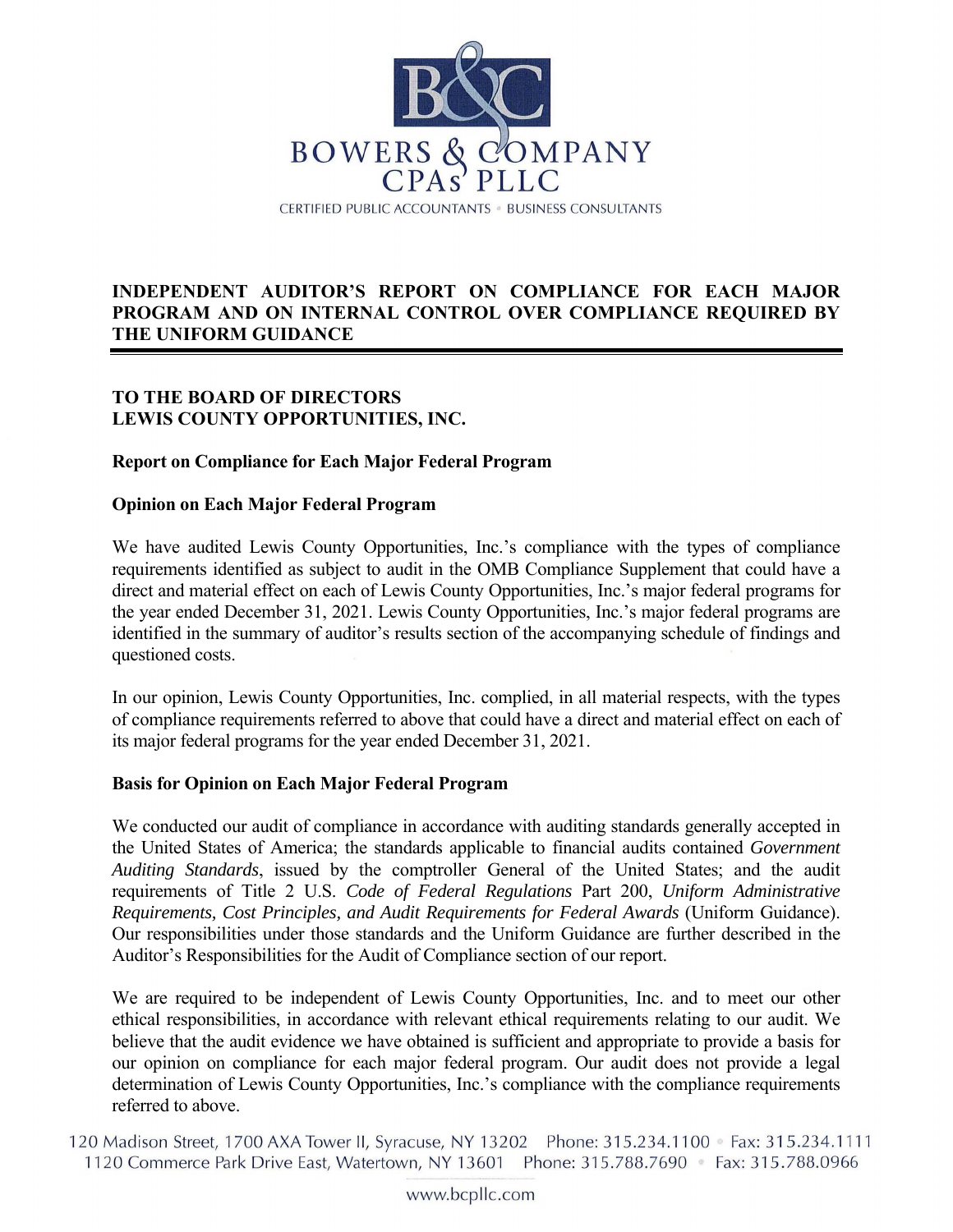#### **Responsibilities of Management for Compliance**

Management is responsible for compliance with the requirements referred to above and for the design, implementation, and maintenance of effective internal control over compliance with the requirements of laws, statutes, regulations, rules, and provisions of contracts or grant agreements applicable to Lewis County Opportunities, Inc.'s federal programs.

#### **Auditor's Responsibilities for the Audit of Compliance**

Our objectives are to obtain reasonable assurance about whether material noncompliance with the compliance requirements referred to above occurred, whether due to fraud or error, and express an opinion on Lewis County Opportunities, Inc.'s compliance based on our audit. Reasonable assurance is a high level of assurance but is not absolute assurance and therefore is not a guarantee that an audit conducted in accordance with generally accepted auditing standards, *Government Auditing Standards*, and the Uniform Guidance will always detect material noncompliance when it exists. The risk of not detecting material noncompliance resulting from fraud is higher than for that resulting from error, as fraud may involve collusion, forgery, intentional omissions, misrepresentations, or the override of internal control. Noncompliance with the compliance requirements referred to above is considered material if there is a substantial likelihood that, individually or in the aggregate, it would influence the judgment made by a reasonable user of the report on compliance about Lewis County Opportunities, Inc.'s compliance with the requirements of each major federal program as a whole.

In performing an audit in accordance with generally accepted auditing standards, *Government Auditing Standards*, and the Uniform Guidance, we:

- Exercise professional judgment and maintain professional skepticism throughout the audit.
- Identify and assess the risks of material noncompliance, whether due to fraud or error, and design and perform audit procedures responsive to those risks. Such procedures include examining, on a test basis, evidence regarding Lewis County Opportunities, Inc.'s compliance with the compliance requirements referred to above and performing such other procedures as we considered necessary in the circumstances.
- Obtain an understanding of Lewis County Opportunities, Inc.'s internal control over compliance relevant to the audit in order to design audit procedures that are appropriate in the circumstances and to test and report on internal control over compliance in accordance with the Uniform Guidance, but not for the purpose of expressing an opinion on the effectiveness of Lewis County Opportunities, Inc.'s internal control over compliance. Accordingly, no such opinion is expressed.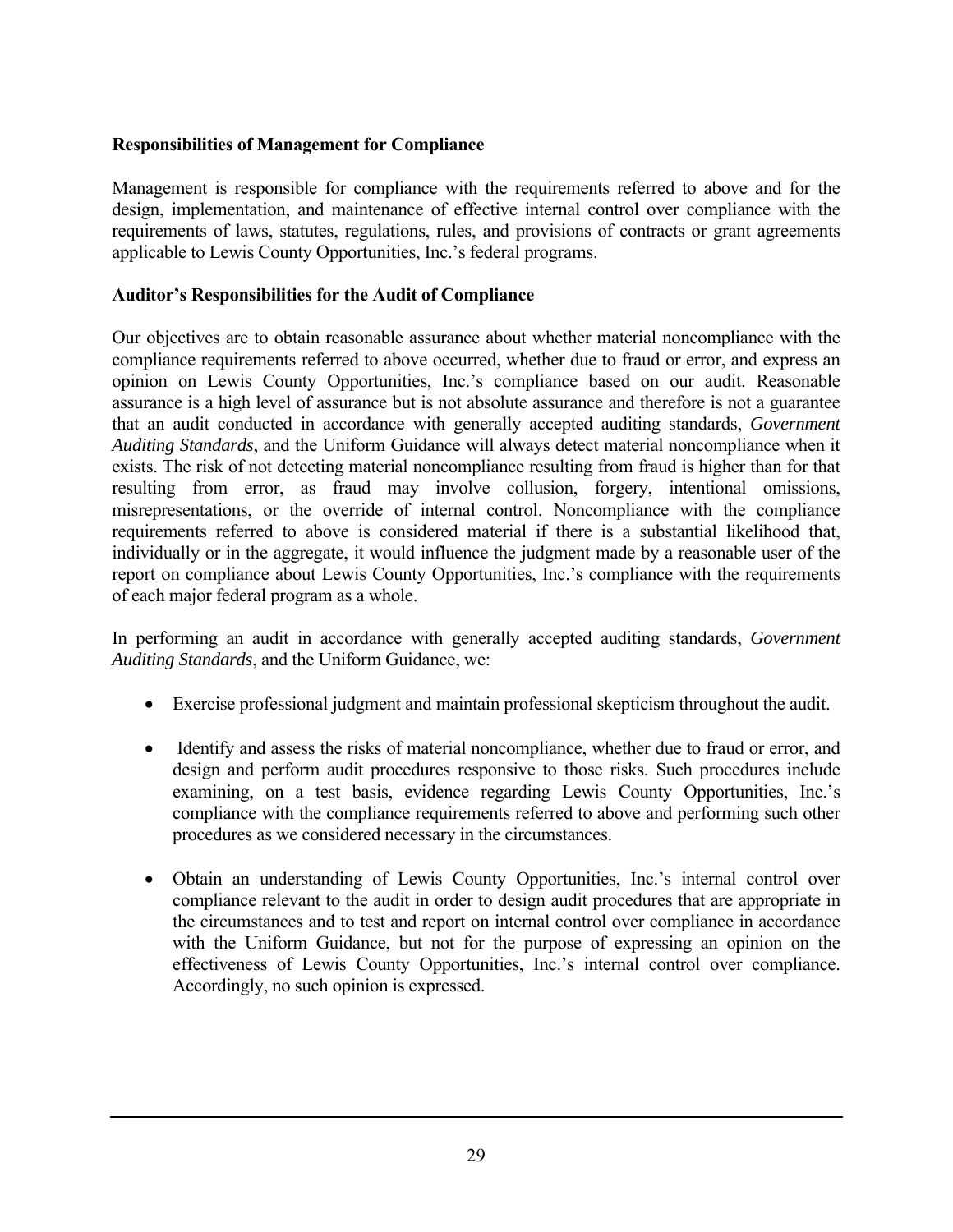We are required to communicate with those charged with governance regarding, among other matters, the planned scope and timing of the audit and any significant deficiencies and material weaknesses in internal control over compliance that we identified during the audit.

#### **Report on Internal Control over Compliance**

A *deficiency in internal control over compliance* exists when the design or operation of a control over compliance does not allow management or employees, in the normal course of performing their assigned functions, to prevent, or detect and correct, noncompliance with a type of compliance requirement of a federal program on a timely basis. A *material weakness in internal control over compliance* is a deficiency, or combination of deficiencies, in internal control over compliance, such that there is a reasonable possibility that material noncompliance with a type of compliance requirement of a federal program will not be prevented, or detected and corrected, on a timely basis. A *significant deficiency in internal control over compliance* is a deficiency, or a combination of deficiencies, in internal control over compliance with a type of compliance requirement of a federal program that is less severe than a material weakness in internal control over compliance, yet important enough to merit attention by those charged with governance.

Our consideration of internal control over compliance was for the limited purpose described in the Auditor's Responsibilities for the Audit of Compliance section above and was not designed to identify all deficiencies in internal control over compliance that might be material weaknesses or significant deficiencies in internal control over compliance. Given these limitations, during our audit we did not identify and deficiencies in internal control over compliance that we consider to be material weaknesses, as defined above. However, material weaknesses or significant deficiencies in internal control over compliance may exist that were not identified.

Our audit was not designed for the purpose of expressing an opinion on the effectiveness of internal control over compliance. Accordingly, no such opinion is expressed.

The purpose of this report on internal control over compliance is solely to describe the scope of our testing of internal control over compliance and the results of that testing based on the requirements of the Uniform Guidance. Accordingly, this report is not suitable for any other purpose.

Bouwers & Company

Watertown, New York May 16, 2022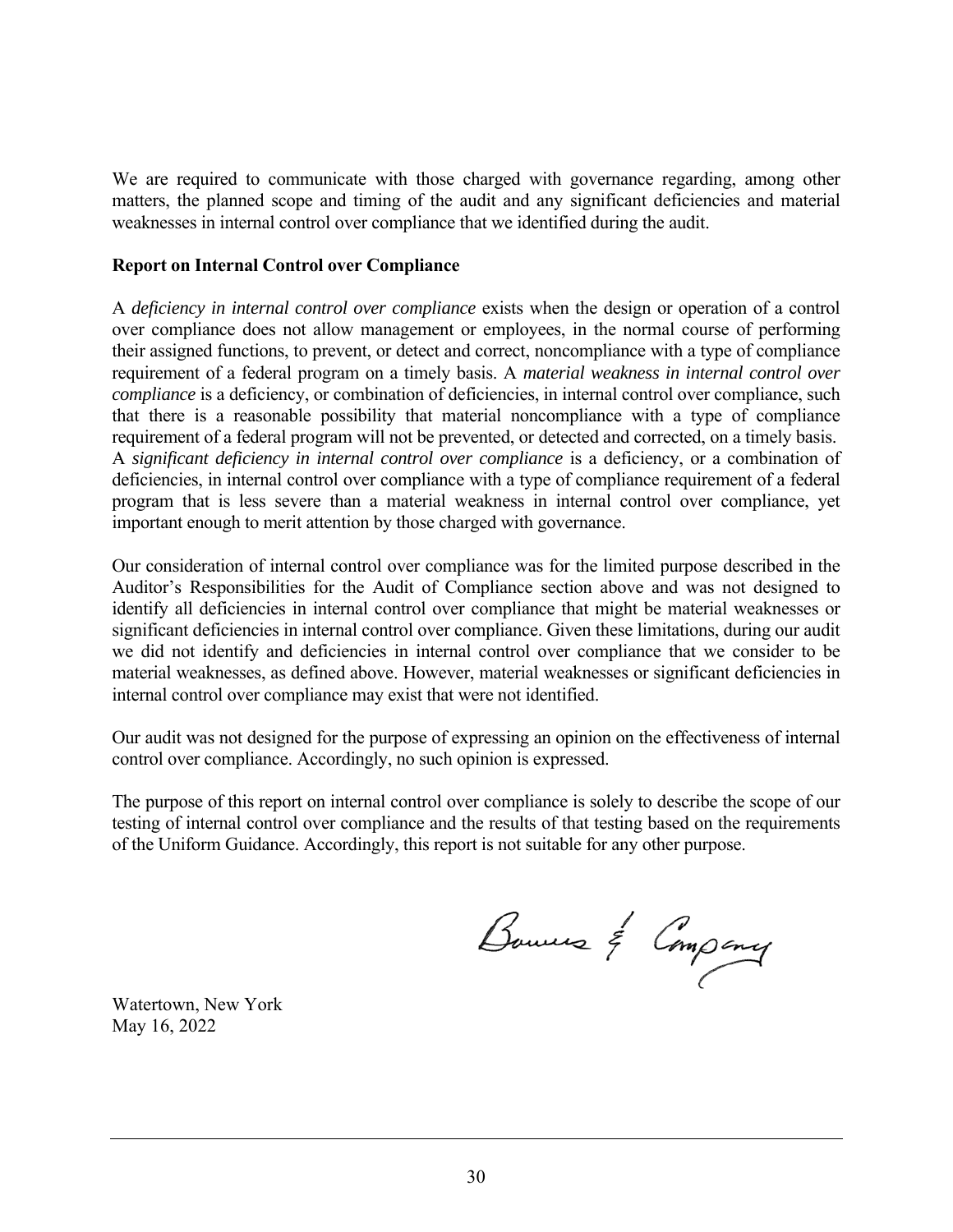## **SCHEDULE OF EXPENDITURES OF FEDERAL AWARDS**

Year Ended December 31, 2021

|                                                                                                                                       | <b>Assistance</b><br>Listing | Pass-Through<br><b>Entity Identifying</b><br><b>Number</b> | <b>Total</b><br>Federal  |
|---------------------------------------------------------------------------------------------------------------------------------------|------------------------------|------------------------------------------------------------|--------------------------|
| Federal Grantor/Pass-through Grant/Program or Cluster Title                                                                           |                              |                                                            | <b>Expenditures</b>      |
| <b>U.S. Department of Health and Human Services</b><br>Passed Through NYS Department of State:<br>477 Cluster:                        |                              |                                                            |                          |
| COVID-19: Community Services Block Grant - CARES Act<br><b>Community Services Block Grant</b>                                         | 93.569<br>93.569             | T1001801<br>C1001468                                       | \$<br>166,517<br>237,205 |
| Total 477 Cluster                                                                                                                     |                              |                                                            | 403,722                  |
| Passed Through NYS Division of Housing & Community Renewal:<br>Low-Income Home Energy Assistance<br>Low-Income Home Energy Assistance | 93.568<br>93.568             | C093350-21<br>C093350-19                                   | 135,909<br>85,000        |
| Passed Through NYS Office of Children & Family Services:                                                                              |                              |                                                            |                          |
| COVID-19: Family Violence Prevention & Services - ARPA                                                                                | 93.671                       | C029193                                                    | 1,365                    |
| Family Violence Prevention & Services<br>COVID-19: Family Violence Prevention & Services - CARES                                      | 93.671                       | C028825                                                    | 39,938                   |
| Act                                                                                                                                   | 93.671                       | T012376                                                    | 5,000                    |
| Passed Through County of Lewis:                                                                                                       |                              |                                                            |                          |
| Temporary Assistance for Needy Families                                                                                               | 93.558                       | N/A                                                        | 22,245                   |
| Non Residential                                                                                                                       | 93.667                       | N/A                                                        | 24,000                   |
| Total U.S. Department of Health and Human Services                                                                                    |                              |                                                            | 717,179                  |
| <b>U.S. Department of Energy</b><br>Passed Through NYS Division of Housing & Community Renewal:                                       |                              |                                                            |                          |
| Weatherization Assistance for Low-Income Persons                                                                                      | 81.042                       | C093350-21                                                 | 138,366                  |
| Total U.S. Department of Energy                                                                                                       |                              |                                                            | 138,366                  |
| <b>U.S. Department of Homeland Security</b><br>COVID-19: Emergency Food & Shelter National Board                                      |                              |                                                            |                          |
| Program - CARES Act                                                                                                                   | 97.024                       | N/A                                                        | 3,837                    |
| Emergency Food & Shelter National Board Program                                                                                       | 97.024                       | N/A                                                        | 14,915                   |
| Total U.S. Department of Homeland Security                                                                                            |                              |                                                            | 18,752                   |
| <b>U.S. Department of Justice</b><br>Passed Through NYS Office of Victim Services:                                                    |                              |                                                            |                          |
| Crime Victim Services                                                                                                                 | 16.575                       | C10986GG                                                   | 113,509                  |
| Passed Through NYS Division of Criminal Justice:<br>Violence Against Women Formula Grants                                             | 16.588                       | C00248GG                                                   | 50,000                   |
| Passed Through NYS Office of Children & Family Services:<br>Crime Victim Services                                                     | 16.575                       | T012595                                                    | 24,175                   |
| Total U.S. Department of Justice                                                                                                      |                              |                                                            | 187,684                  |
| Subtotal to Next Page                                                                                                                 |                              |                                                            | 1,061,981<br>P           |

See Paragraph on Supplementary Information Included in Independent Auditor's Report and Accompanying Notes to the Schedule of Expenditures of Federal Awards.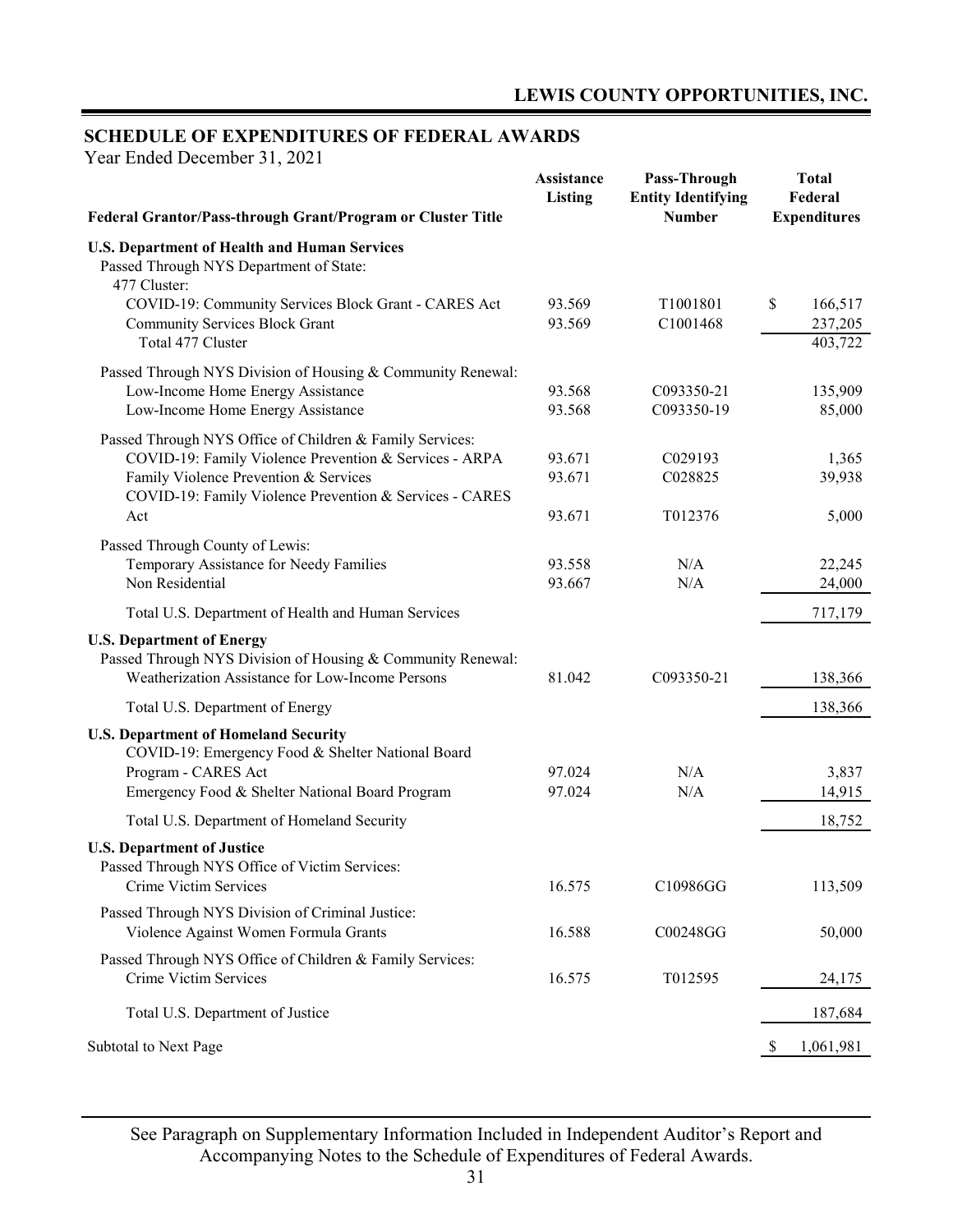# **SCHEDULE OF EXPENDITURES OF FEDERAL AWARDS - CONTINUED**

Year Ended December 31, 2021

| Federal Grantor/Pass-through Grant/Program or Cluster Title                                                                                    | <b>Assistance</b><br>Listing | Pass-Through<br><b>Entity Identifying</b><br><b>Number</b> | <b>Total</b><br>Federal<br><b>Expenditures</b> |
|------------------------------------------------------------------------------------------------------------------------------------------------|------------------------------|------------------------------------------------------------|------------------------------------------------|
| Subtotal from Previous Page                                                                                                                    |                              |                                                            | 1,061,981                                      |
| <b>U.S. Department of Transportation</b><br>Passed Through NYS Governors Traffic Safety Committee:<br><b>National Priority Safety Programs</b> | 20.616                       | $I - 00102 - 025$                                          | 1,951                                          |
| Total U.S. Department of Transportation                                                                                                        |                              |                                                            | 1,951                                          |
| U.S. Department of Housing & Urban Development<br>Passed Through County of Jefferson, New York:<br>Continuum of Care Program                   | 14.267                       | N/A                                                        | 614,925                                        |
| Total U.S. Department of Housing & Urban Development                                                                                           |                              |                                                            | 614,925                                        |
| Total Federal Awards                                                                                                                           |                              |                                                            | 1,678,857                                      |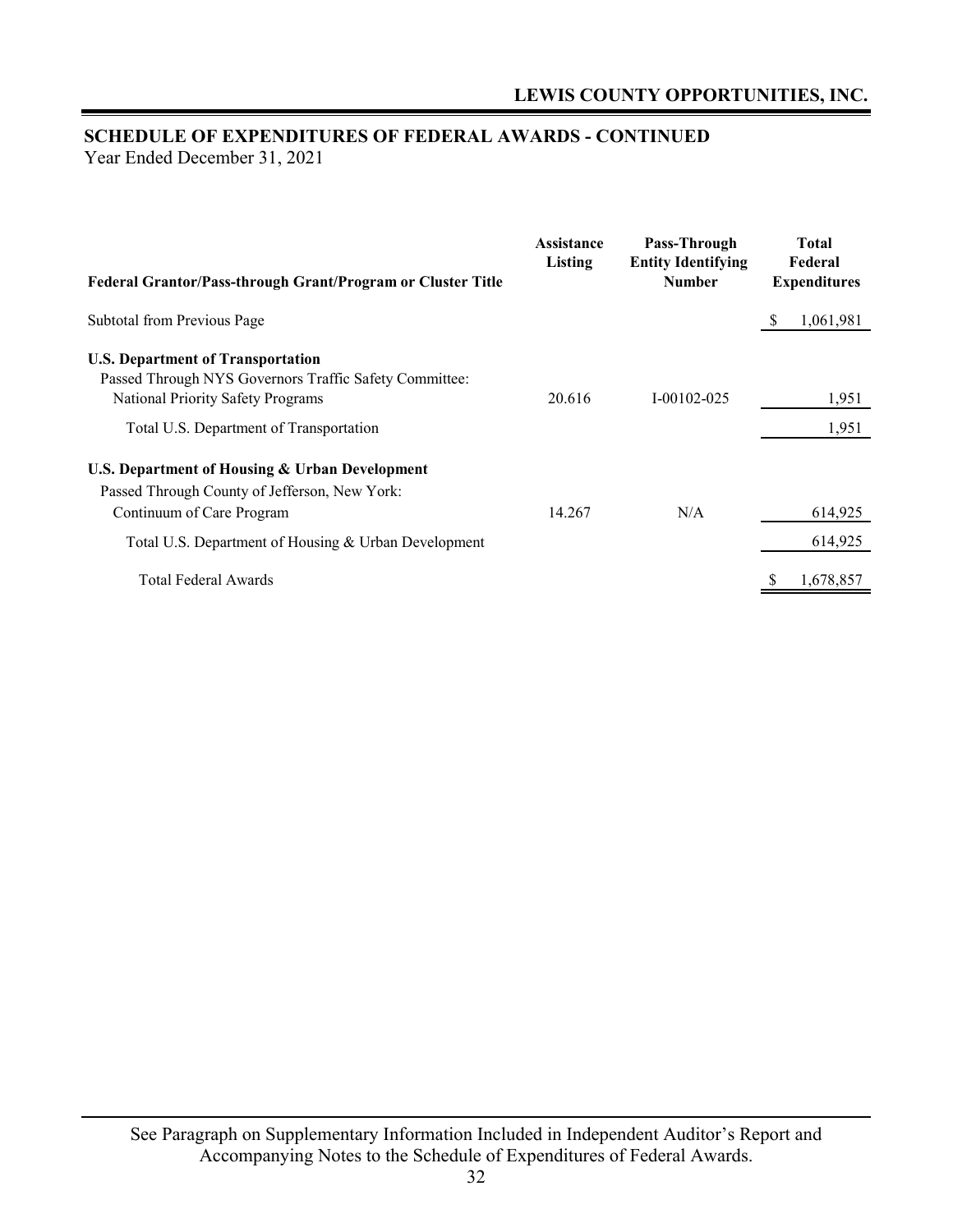### **NOTES TO SCHEDULE OF EXPENDITURES OF FEDERAL AWARDS**  December 31, 2021

### **NOTE A - BASIS OF PRESENTATION**

The accompanying schedule of expenditures of federal awards (the Schedule) includes the federal award activity of Lewis County Opportunities, Inc. under programs of the federal government for the year ended December 31, 2021. The information in this Schedule is presented in accordance with the requirements of Title 2 U.S. *Code of Federal Regulations* Part 200, *Uniform Administrative Requirements, Cost Principles, and Audit Requirements for Federal Awards* (Uniform Guidance). Because the schedule presents only a selected portion of the operations of Lewis County Opportunities, Inc. it is not intended to and does not present the financial position, changes in net assets, or cash flows of Lewis County Opportunities, Inc.

#### **NOTE B – SUMMARY OF SIGNIFICANT ACCOUNTING POLICIES**

Expenditures reported on the Schedule are reported on the accrual basis of accounting. Such expenditures are recognized following the cost principles contained in the Uniform Guidance, wherein certain types of expenditures are not allowable or are limited as to reimbursement.

### **NOTE C – INDIRECT COST RATE**

Indirect costs may be included in the reported expenditures, to the extent that they are included in the federal financial reports used as the source of the data presented. The Organization has elected not to use the 10 percent de minimis indirect cost rate allowed under the Uniform Guidance.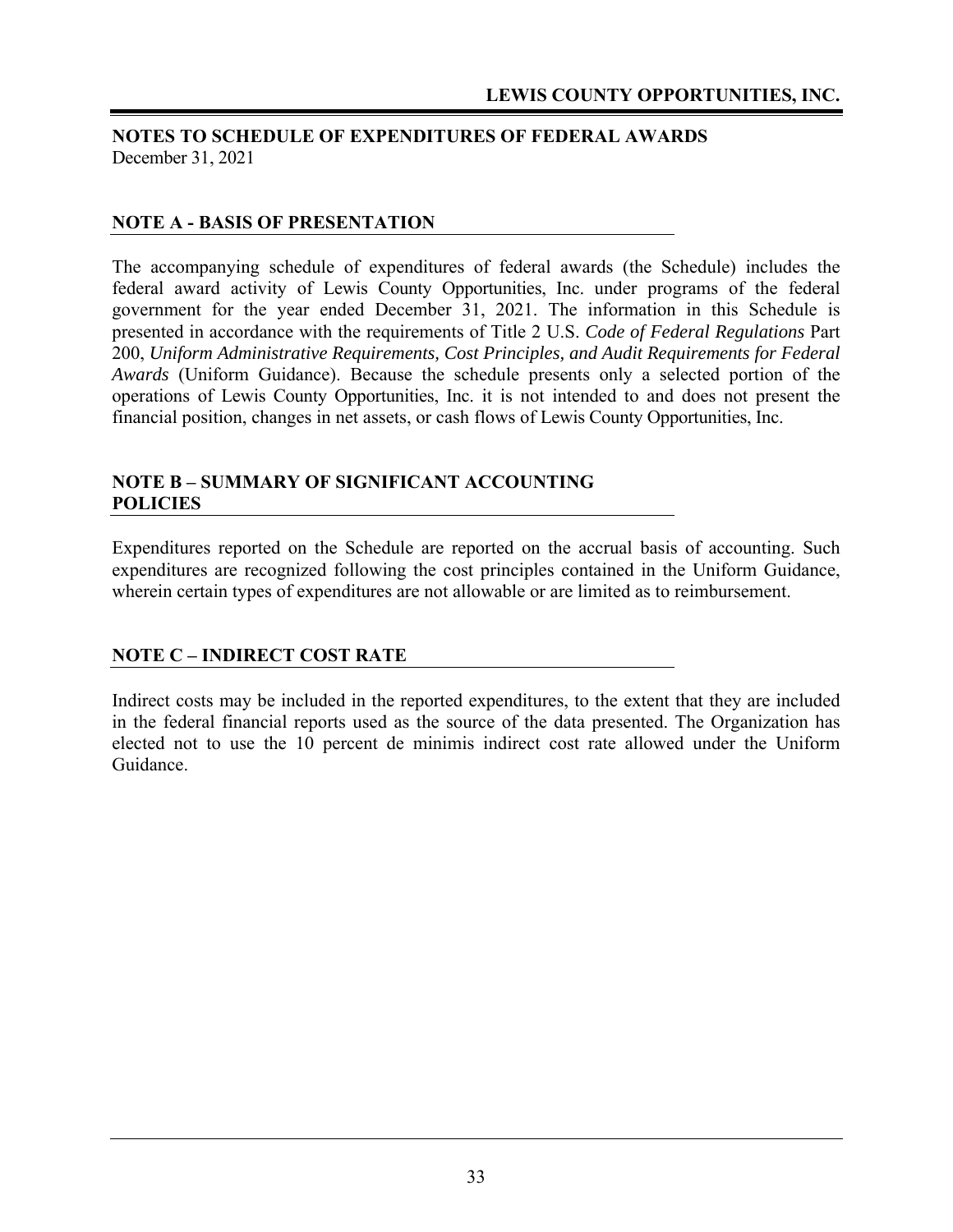### **SCHEDULE OF FINDINGS AND QUESTIONED COSTS**

Year Ended December 31, 2021

### **SUMMARY OF AUDITOR'S RESULTS**

- 1. The auditor's report expresses an unmodified opinion on whether the financial statements of Lewis County Opportunities, Inc. were prepared in accordance with GAAP.
- 2. No significant deficiencies relating to the audit of the financial statements of Lewis County Opportunities, Inc. were disclosed during the audit. No material weaknesses are reported.
- 3. No instances of noncompliance material to the financial statements of Lewis County Opportunities, Inc., which would be required to be reported in accordance with *Government Auditing Standards*, were disclosed during the audit.
- 4. No significant deficiencies relating to the audit of the major federal award programs are reported in the Independent Auditors' Report on Compliance with Requirements for Each Major Program and on Internal Control Over Compliance Required by the Uniform Guidance. No material weaknesses were reported.
- 5. The auditor's report on compliance for the major federal award programs for Lewis County Opportunities, Inc. expresses an unmodified opinion on the major federal programs.
- 6. The programs tested as major programs include:

| <b>Weatherization Assistance for Low-Income Persons</b> | 81.042 |
|---------------------------------------------------------|--------|
| Low-Income Home Energy Assistance                       | 93.568 |

- 7. The threshold used for distinguishing between Type A and B programs was \$750,000.
- 8. Lewis County Opportunities, Inc. was determined to be a low-risk auditee.

#### **FINDINGS - FINANCIAL STATEMENT AUDIT**

No findings to report.

### **FINDINGS AND QUESTIONED COSTS - MAJOR FEDERAL AWARD PROGRAMS AUDIT**

No findings to report.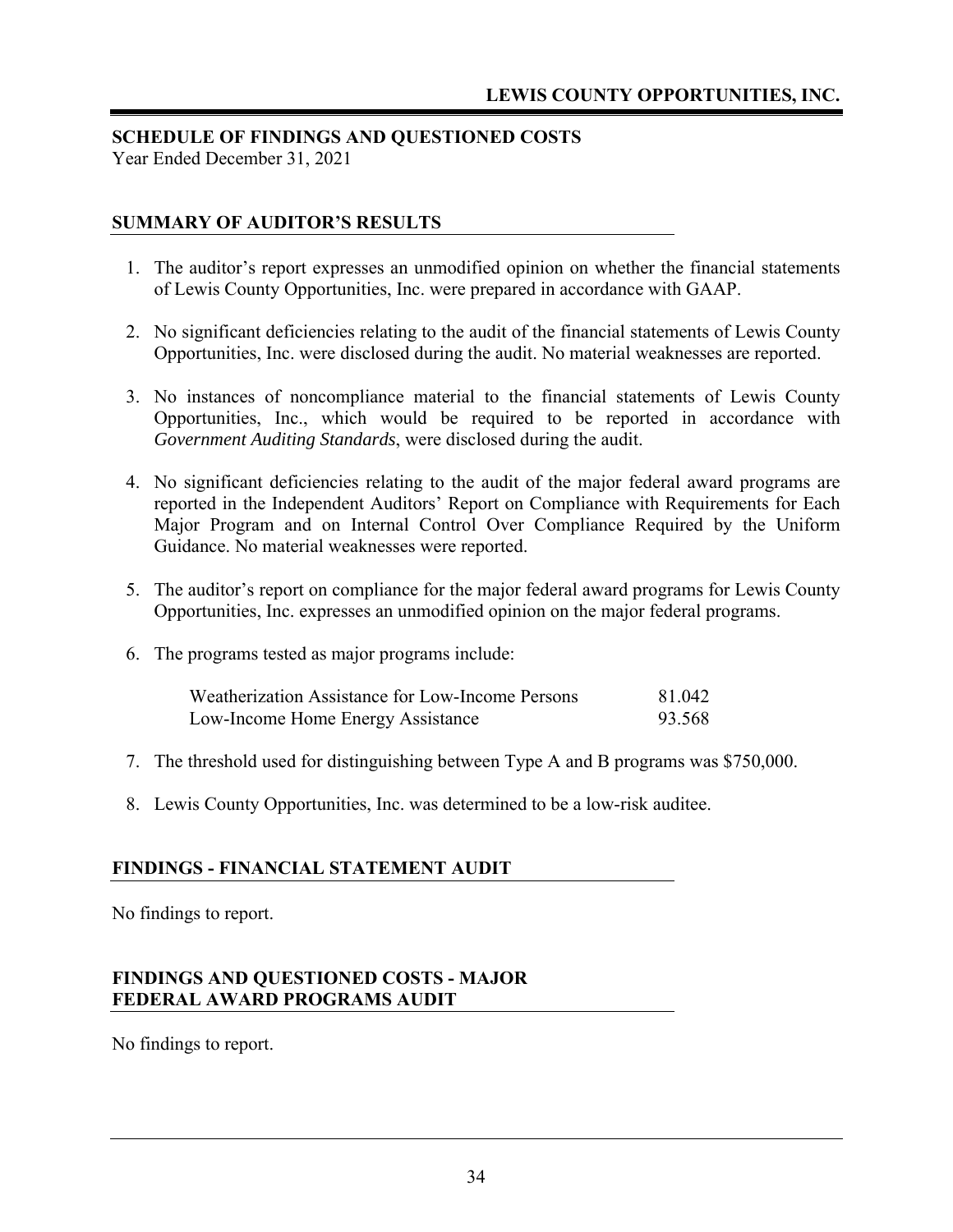### **SUMMARY SCHEDULE OF PRIOR AUDIT FINDINGS**  December 31, 2021

### **PRIOR AUDIT FINDINGS**

There were no prior year audit findings.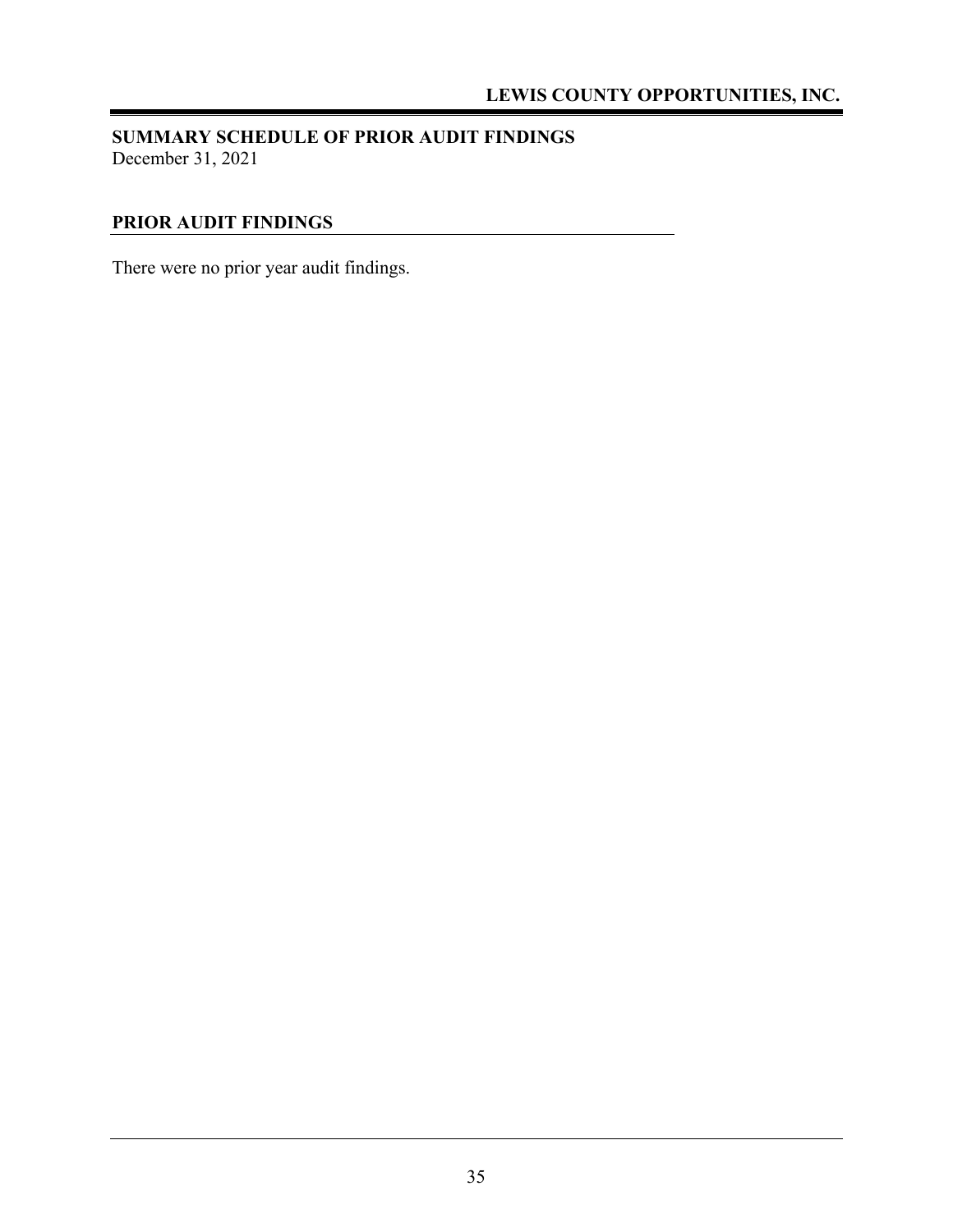

May 16, 2022

To the Board of Directors Lewis County Opportunities, Inc.

We have audited the financial statements of Lewis County Opportunities, Inc. for the year ended December 31, 2021, and have issued our report thereon dated May 16, 2022. Professional standards require that we provide you with information about our responsibilities under generally accepted auditing standards, *Government Auditing Standards* and the Uniform Guidance, as well as certain information related to the planned scope and timing of our audit. We have communicated such information in our letter to you dated January 18, 2022. Professional standards also require that we communicate to you the following information related to our audit.

#### Significant Audit Matters

### *Qualitative Aspects of Accounting Practices*

Management is responsible for the selection and use of appropriate accounting policies. The significant accounting policies used by Lewis County Opportunities, Inc. are described in Note 2 to the financial statements. No new accounting policies were adopted and the application of existing policies was not changed during 2021. We noted no transactions entered into by the Organization during the year for which there is a lack of authoritative guidance or consensus. All significant transactions have been recognized in the financial statements in the proper period.

Accounting estimates are an integral part of the financial statements prepared by management and are based on management's knowledge and experience about past and current events and assumptions about future events. Certain accounting estimates are particularly sensitive because of their significance to the financial statements and because of the possibility that future events affecting them may differ significantly from those expected. The most sensitive estimate affecting the financial statements was:

Management's estimate of the depreciation of fixed assets is based on estimated useful lives. We evaluated the key factors and assumptions used to develop the estimated useful lives in determining that it is reasonable in relation to the financial statements taken as a whole.

The financial statement disclosures are neutral, consistent, and clear.

120 Madison Street, 1700 AXA Tower II, Syracuse, NY 13202 Phone: 315.234.1100 • Fax: 315.234.1111 1120 Commerce Park Drive East, Watertown, NY 13601 Phone: 315.788.7690 • Fax: 315.788.0966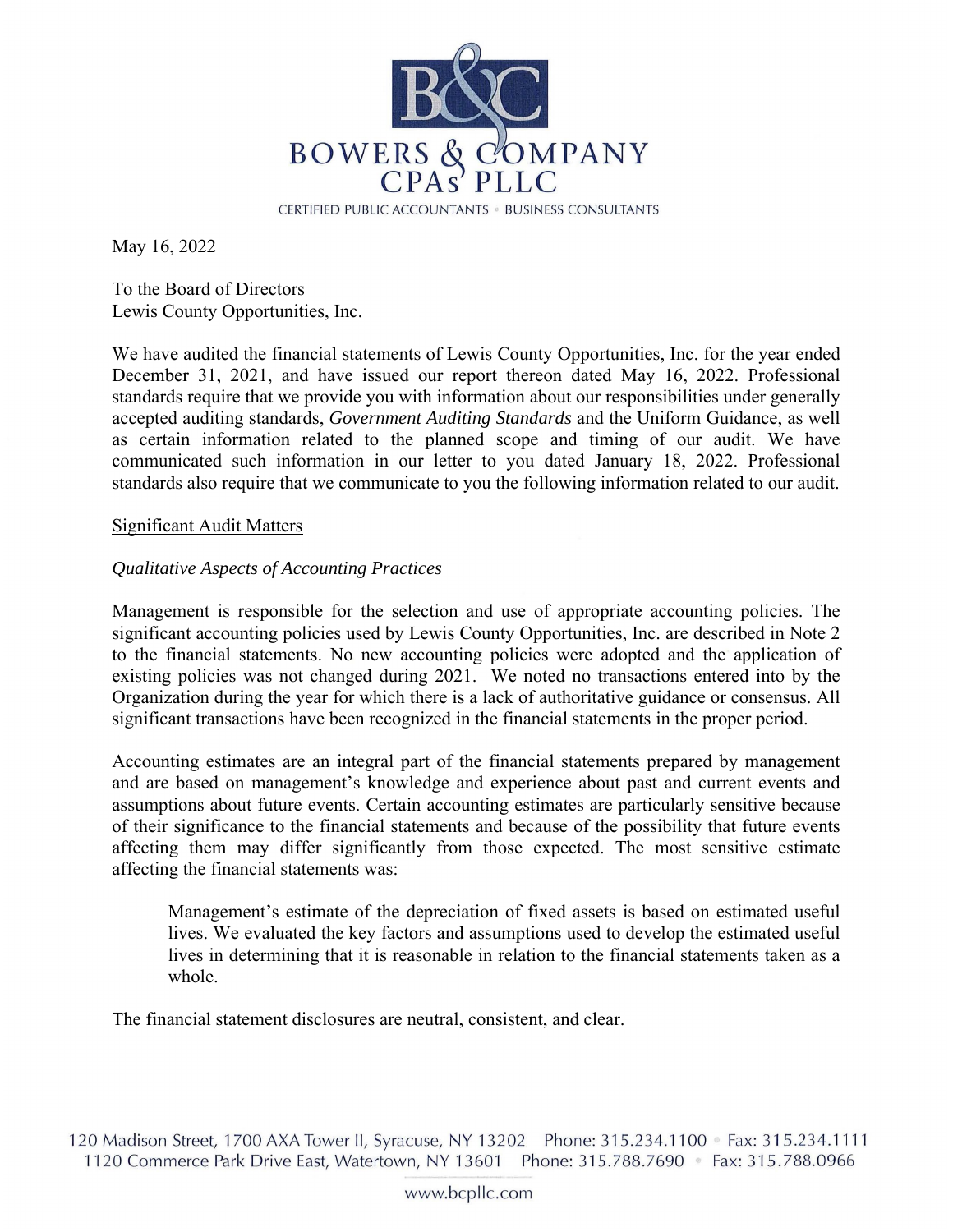To the Board of Directors Lewis County Opportunities, Inc. May 16, 2022 Page 2

#### *Difficulties Encountered in Performing the Audit*

We encountered no significant difficulties in dealing with management in performing and completing our audit.

#### *Corrected and Uncorrected Misstatements*

Professional standards require us to accumulate all misstatements identified during the audit, other than those that are clearly trivial, and communicate them to the appropriate level of management. During 2021, there were no misstatements noted or to be corrected by management.

#### *Disagreements with Management*

For purposes of this letter, a disagreement with management is a financial accounting, reporting, or auditing matter, whether or not resolved to our satisfaction, that could be significant to the financial statements or the auditor's report. We are pleased to report that no such disagreements arose during the course of our audit.

#### *Management Representations*

We have requested certain representations from management that are included in the management representation letter dated May 16, 2022.

#### *Management Consultations with Other Independent Accountants*

In some cases, management may decide to consult with other accountants about auditing and accounting matters, similar to obtaining a "second opinion" on certain situations. If a consultation involves application of an accounting principle to the Organization's financial statements or a determination of the type of auditor's opinion that may be expressed on those statements, our professional standards require the consulting accountant to check with us to determine that the consultant has all the relevant facts. To our knowledge, there were no such consultations with other accountants.

#### *Other Audit Findings or Issues*

We generally discuss a variety of matters, including the application of accounting principles and auditing standards, with management each year prior to retention as the Organization's auditors. However, these discussions occurred in the normal course of our professional relationship and our responses were not a condition to our retention.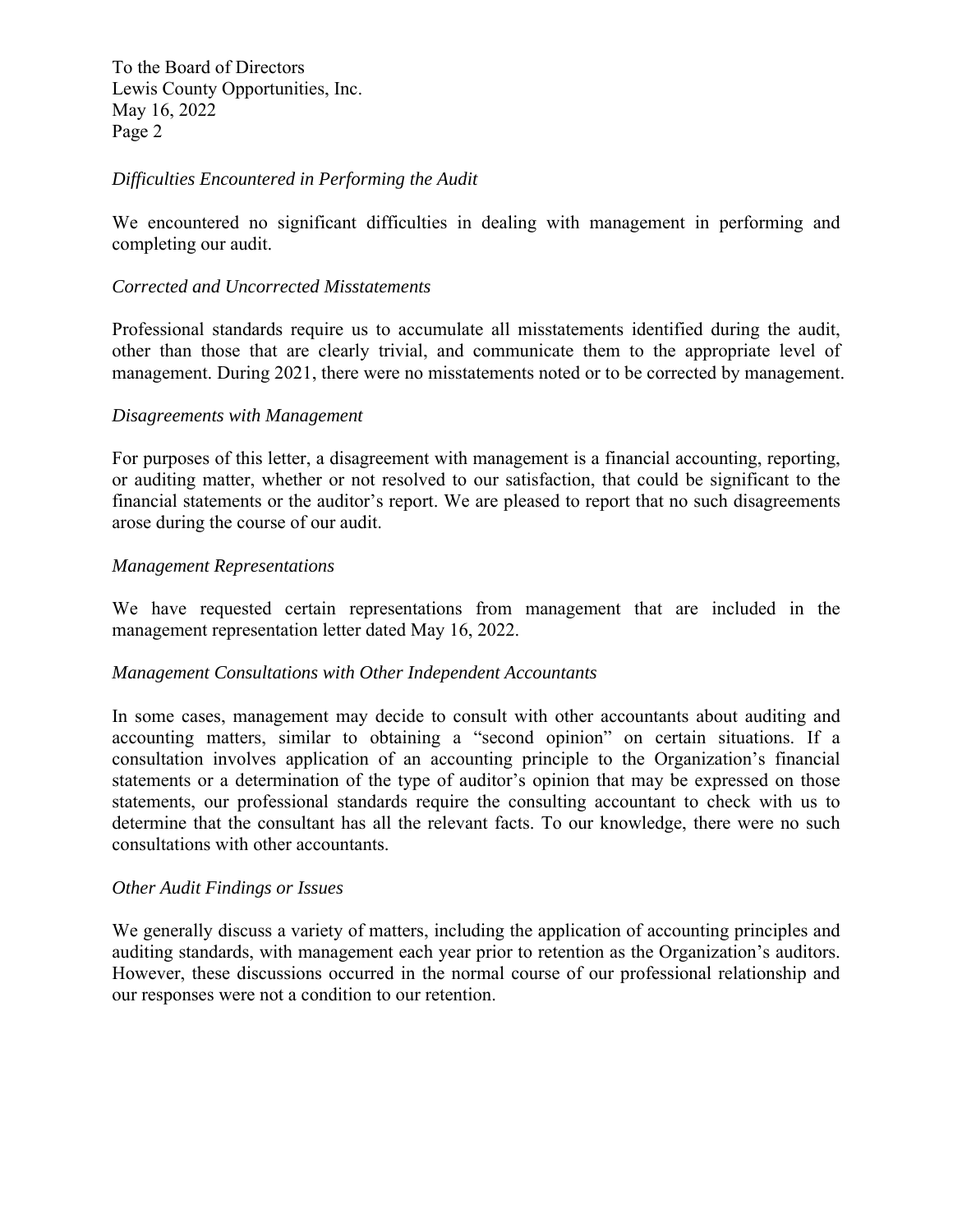To the Board of Directors Lewis County Opportunities, Inc. May 16, 2022 Page 3

#### **Other Matters**

With respect to the supplementary information accompanying the financial statements, we made certain inquiries of management and evaluated the form, content, and methods of preparing the information to determine that the information complies with U.S. generally accepted accounting principles, the method of preparing it has not changed from the prior period, and the information is appropriate and complete in relation to our audit of the financial statements. We compared and reconciled the supplementary information to the underlying accounting records used to prepare the financial statements or to the financial statements themselves.

This information is intended solely for the use of the Board of Directors and management of Lewis County Opportunities, Inc. and is not intended to be, and should not be, used by anyone other than these specified parties.

Very truly yours,

Bouwers & Company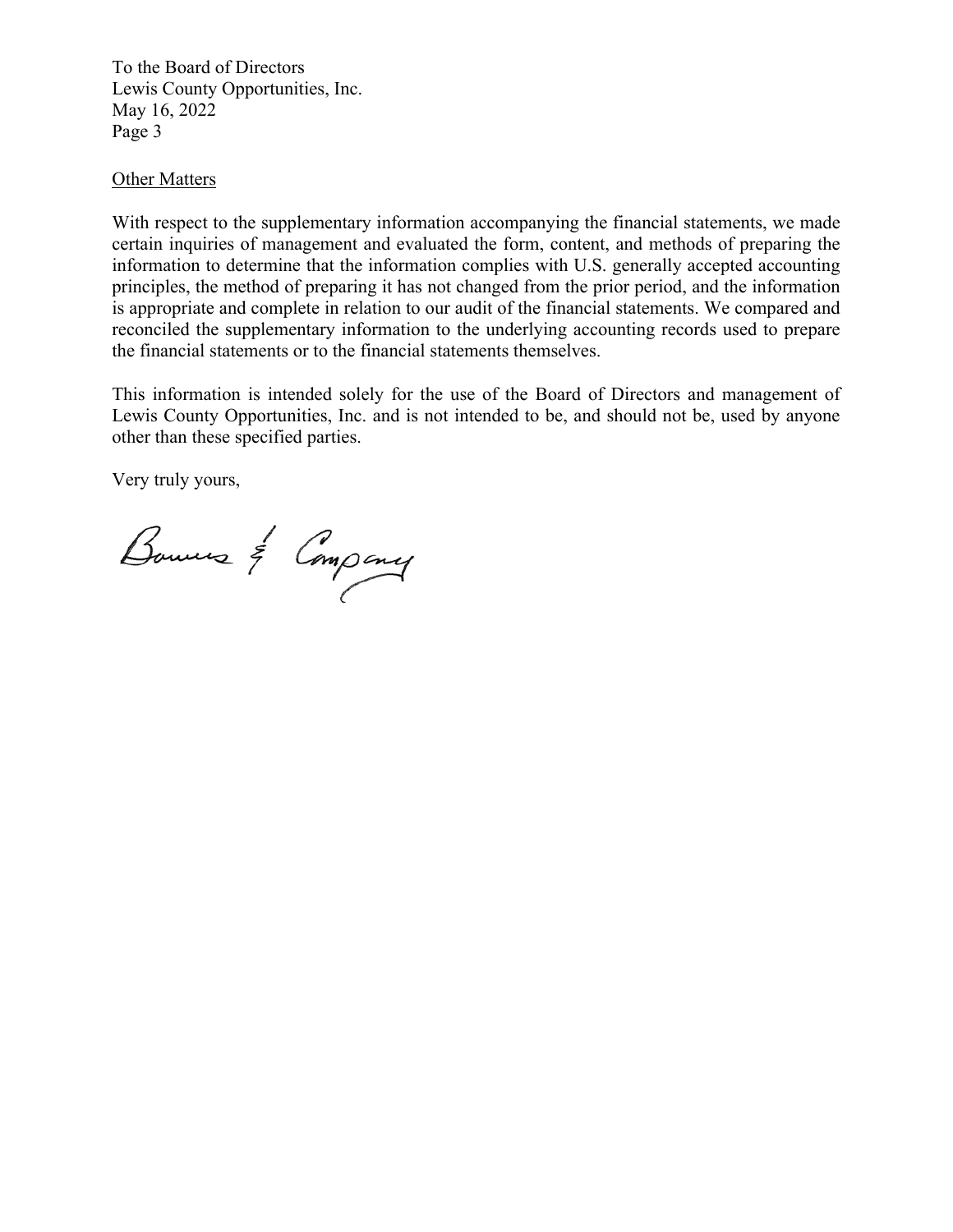

To the Board of Directors and Management Lewis County Opportunities, Inc.

In planning and performing our audit of the financial statements of Lewis County Opportunities, Inc. as of and for the year ended December 31, 2021, in accordance with auditing standards generally accepted in the United States of America, we considered Lewis County Opportunities, Inc.'s internal control over financial reporting (internal control) as a basis for designing audit procedures that are appropriate in the circumstances for the purpose of expressing our opinion on the financial statements, but not for the purpose of expressing an opinion on the effectiveness of the Organization's internal control. Accordingly, we do not express an opinion on the effectiveness of the Organization's internal control.

However, during our audit, we became aware of a certain matter that is an opportunity for strengthening internal controls and operating efficiency. This letter does not affect our report dated May 16, 2022, on the financial statements of Lewis County Opportunities, Inc.

We will review the status of the comment during our next audit engagement. We have already discussed the comment with Organization personnel, and we will be pleased to discuss it in further detail at your convenience, to perform any additional study of the matter, or to assist you in implementing the recommendation. Our comment is summarized as follows:

#### **Financial Reporting**

Based upon our review of the December 2021 financial reports presented and approved by the Board of Directors, it was noted that the reports are primarily internally prepared summaries and statements and not all reports are generated directly from the general ledger software based on annual operations. It was found that the financial information presented does not include a statement of activities for the Organization for the period under review or the fiscal year.

120 Madison Street, 1700 AXA Tower II, Syracuse, NY 13202 Phone: 315.234.1100 • Fax: 315.234.1111